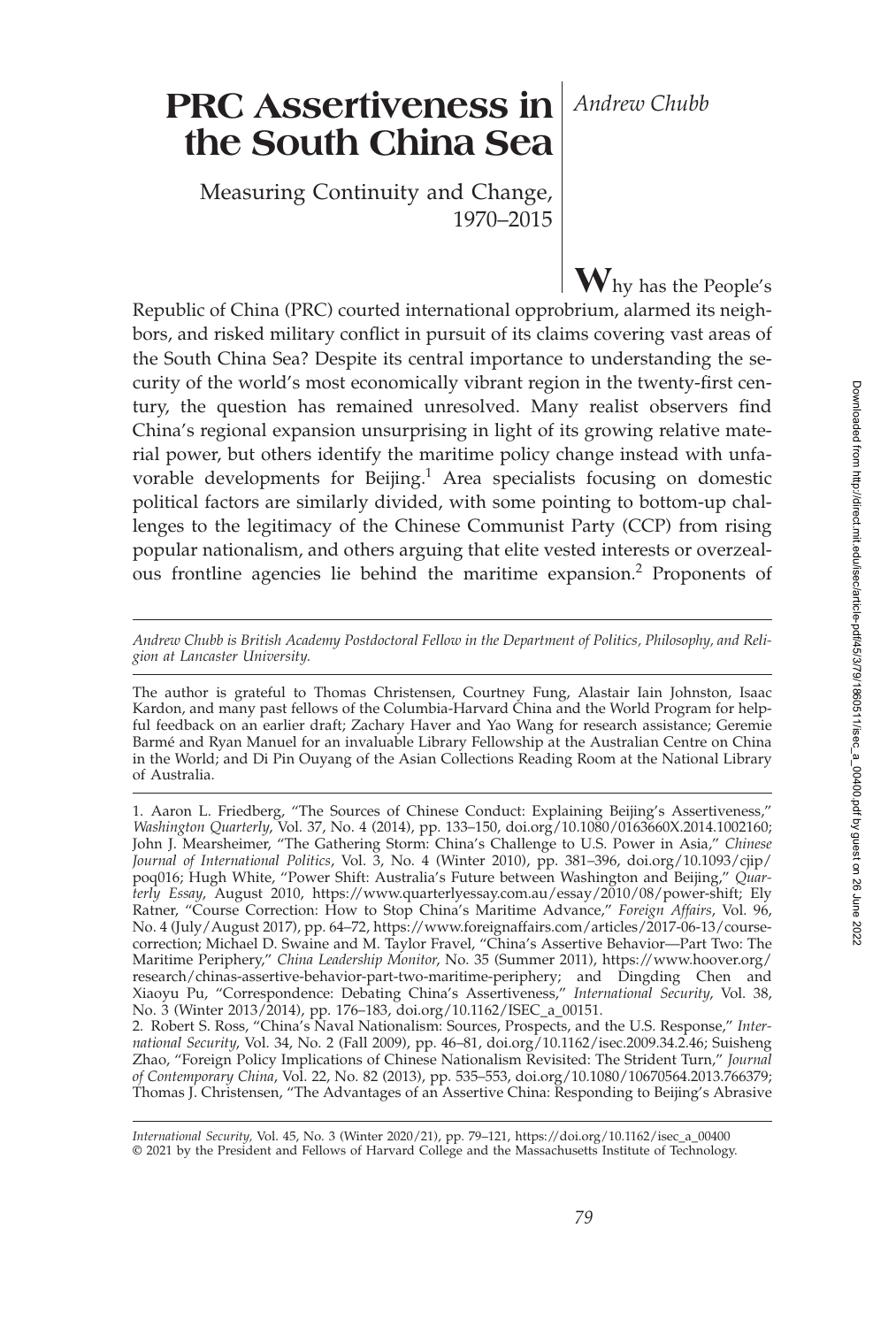individual-level explanations diverge on which Chinese leader is supposed to be responsible for the push through the maritime periphery—a weak Hu Jintao unable to restrain confrontational conduct or a strong, hawkish Xi Jinping driving it. $3$ 

This article argues that understanding the dynamics of the South China Sea conflict depends on recognizing longer-term patterns of continuity and change in the PRC's behavior. In territorial and maritime disputes, lines of action introduced at one point in time have cumulative effects, creating the conditions for further changes in behavior in the future, and crucial decisions can take years and even decades to manifest. I show that the most recent turning point in China's policy—the commencement of a rapid administrative buildup and the introduction of regular coercive actions—occurred in 2007, several years earlier than most analyses have recognized. In turn, I trace this behavioral shift to decisions taken in the late 1990s toward strategic objectives that emerged in the 1970s. The article reveals these patterns by constructing a new typology of state behaviors in maritime and territorial disputes, applying it to a unique time series dataset of PRC behavior in the South China Sea from 1970 to 2015, and analyzing the key turning points.

Assessing competing explanations for the PRC's South China Sea behavior has proved challenging given a lack of clarity on exactly what has changed, and when. Few analyses have provided precise definitions or measurements of the changes they seek to explain. Many have focused on coercion, but this excludes key aspects of China's maritime expansion, such as its large-scale island-building program in the Spratly Islands or the increasing on-water pres-

Diplomacy," *Foreign Affairs*, Vol. 90, No. 2 (March/April 2011), pp. 54–68, https://www .foreignaffairs.com/articles/east-asia/2011-02-21/advantages-assertive-china; Linda Jakobson, *China's Unpredictable Maritime Security Actors* (Sydney: Lowy Institute, 2014), https://www .lowyinstitute.org/sites/default/ªles/chinas-unpredictable-maritime-security-actors\_3.pdf; International Crisis Group (hereafter ICG), *Stirring Up the South China Sea (I)*, Asia Report No. 223 (Brussels: International Crisis Group, 2012), pp. 18–26, https://d2071andvip0wj.cloudfront.net/ 223-stirring-up-the-south-china-sea-i.pdf; and Audrye Wong, "More than Peripheral: How Provinces Influence China's Foreign Policy," *China Quarterly*, Vol. 235 (September 2018), pp. 735–757, doi.org/10.1017/S0305741018000930.

<sup>3.</sup> You Ji, "The PLA and Diplomacy: Unraveling Myths about the Military Role in Foreign Policy Making," *Journal of Contemporary China*, Vol. 23, No. 86 (2014), pp. 236–254, doi.org/10.1080/ 10670564.2013.766379; Robert D. Blackwill and Kurt M. Campbell, *Xi Jinping on the Global Stage: Chinese Foreign Policy under a Powerful but Exposed Leader* (Washington, D.C.: Council on Foreign Relations, 2016), p. 17; Irene Chan and Mingjiang Li, "New Chinese Leadership, New Policy in the South China Sea Dispute?" *Journal of Chinese Political Science*, No. 20 (2015), pp. 35–50, doi.org/ 10.1007/s11366-014-9326-y; and Nien-Chung Chang Liao, "The Sources of China's Assertiveness: The System, Domestic Politics or Leadership Preferences?" *International Affairs*, Vol. 92, No. 4 (July 2016), pp. 817–833, doi.org/10.1111/1468-2346.12655.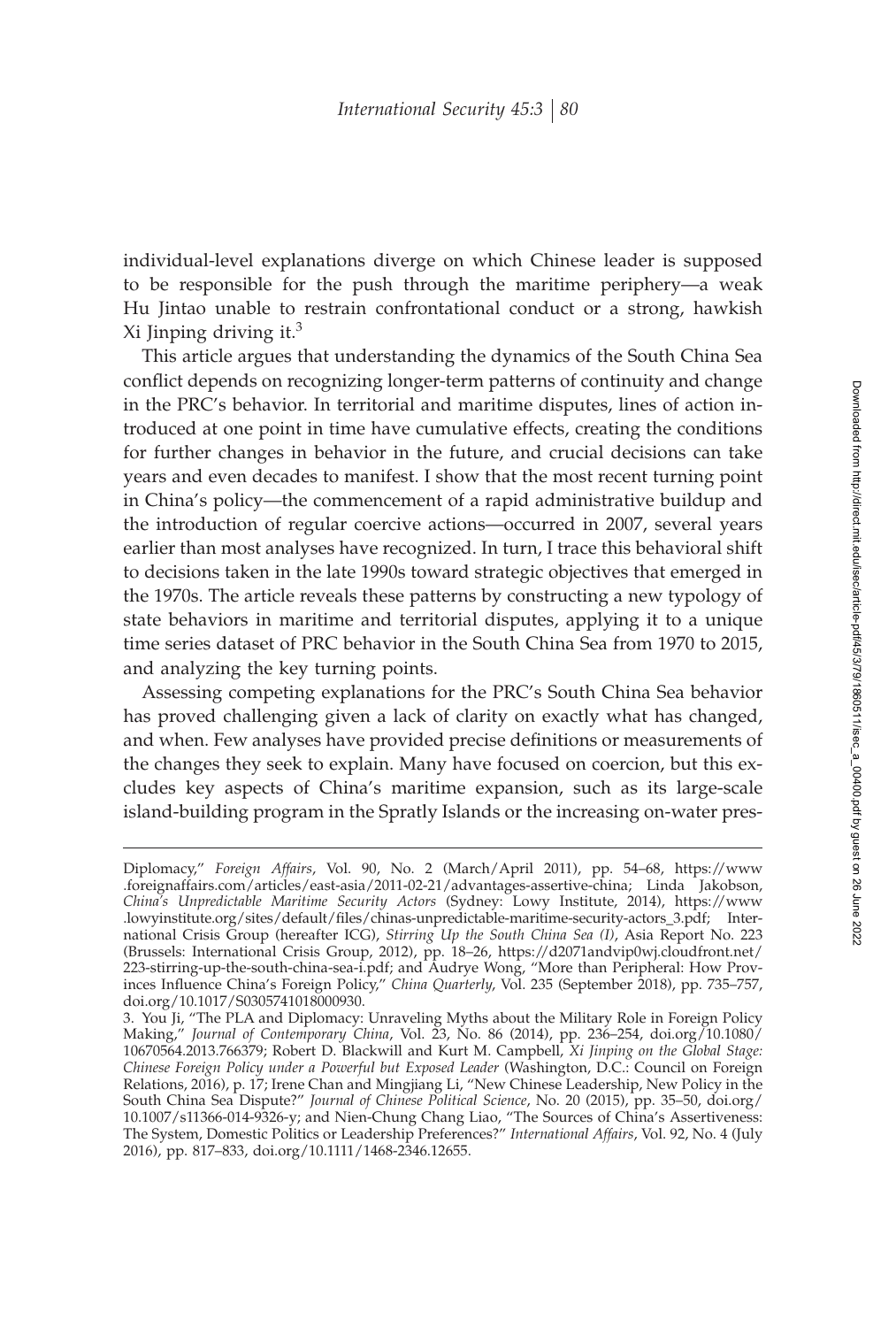ence of ostensibly unarmed surveillance ships.<sup>4</sup> Such behaviors are captured by the concept of gray-zone conflict, defined as "attempts to achieve one's security objectives without resort to direct and sizable use of force."<sup>5</sup> China's maritime dispute policy has rarely left the gray zone, however—a 1988 naval battle with Vietnam being its most recent military clash—which limits the concept's utility in identifying variation over time.

The most common label attached to China's current maritime behavior is "assertive," but the meaning of this term remains imprecise. $6$  Attempts to deploy it analytically have produced a mushrooming list of modifiers: from "passive assertiveness," "non-confrontational assertiveness," and "reactive assertiveness," to "creeping assertiveness," "militant assertiveness," and "aggressive assertiveness." Given this array of descriptive characterizations of the changes in China's behavior, it is unsurprising that there is little agreement on when the key policy change occurred, with estimates ranging from the early 2000s to Xi Jinping's ascension in late 2012 and beyond. Answering these what and when questions is a crucial step toward understanding the why.

The article begins by defining and disaggregating the concept of assertiveness into a typology suitable for measuring quantitative and qualitative change in state behavior over time. Works investigating territorial disputes as a cause of militarized escalation and war have focused on three generic state behaviors, summarized by Taylor Fravel as compromise, delay, and use of force.<sup>7</sup> But within this rubric, the PRC has pursued a near-continuous delaying

<sup>4.</sup> Ketian Zhang, "Cautious Bully: Reputation, Resolve, and Beijing's Use of Coercion in the South China Sea," *International Security*, Vol. 44, No. 1 (Summer 2019), pp. 117–159, doi.org/10.1162/ isec\_a\_00354. On the role of unarmed Coast Guard vessels and their recent (re)arming, see Ryan D. Martinson, *Echelon Defense: The Role of Sea Power in Chinese Maritime Dispute Strategy* (Newport, R.I.: Naval War College Press, 2018); and Ryan D. Martinson, "China Maritime Report No. 2: The Arming of China's Maritime Frontier," China Maritime Studies Institute (Newport, R.I.: Naval War College Press, 2017), pp. 1–2.

<sup>5.</sup> Michael Green et al., *Countering Coercion in Maritime Asia: The Theory and Practice of Gray Zone Deterrence* (Washington, D.C.: Center for Strategic and International Studies, 2017), p. 21; and Andrew S. Erickson and Ryan D. Martinson, eds., *China's Maritime Gray Zone Operations* (Annapolis: Naval Institute Press, 2019).

<sup>6.</sup> Alastair Iain Johnston, "How New and Assertive Is China's New Assertiveness?" *International Security*, Vol. 37, No. 4 (Spring 2013), pp. 7–48, doi.org/10.1162/isec\_a\_00354.

<sup>7.</sup> M. Taylor Fravel*, Strong Borders, Secure Nation: Cooperation and Conflict in China's Territorial Disputes* (Princeton, N.J.: Princeton University Press, 2008), p. 5. The leading quantitative resource on maritime disputes is the Issue Correlates of War (ICOW) dataset, which includes claim initiation, militarized escalation, and peaceful settlement attempts for maritime disputes in Europe and the Western Hemisphere from 1900 to 2001. Like the Militarized Interstate Disputes data it builds upon, the ICOW does not distinguish state actions below the threshold of threat or use of force. Paul R. Hensel et al., "Bones of Contention: Comparing Territorial, Maritime, and River Issues,"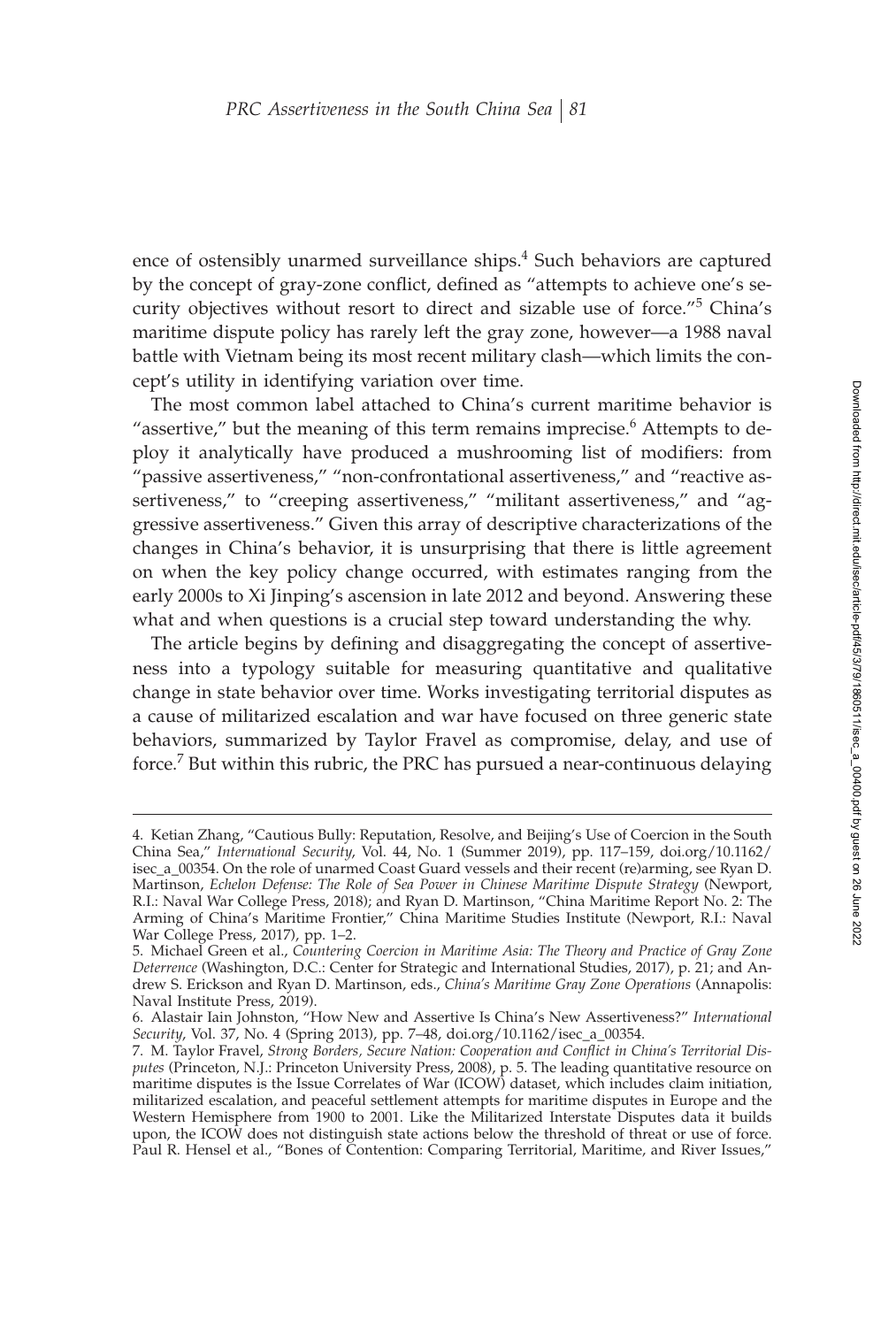strategy in the South China Sea. The framework developed here captures the ways states advance their positions in such disputes without resorting to either force or compromise. It also takes account of particular features of maritime spaces as objects of dispute—a domain in which the dangers of conflict over maritime disputes are widely believed to have increased in recent decades, especially in East Asia.<sup>8</sup>

The empirics presented here address key shortcomings in the information sources upon which most existing analyses of the South China Sea rely. Few studies have attempted to measure China's maritime behavior using events data or to control for a major skew in the supply of information on such events.<sup>9</sup> In 1988, when the PRC attacked Vietnam in the Spratly Islands and seized six reefs, the confrontation barely made it onto the international media agenda. Today, vast volumes of information circulate on daily developments in the South China Sea. China's increased economic and military power has drawn attention to its actions from foreign governments and media, while the internet has dramatically expanded the volume of information about current events more generally. Beijing's own growing openness about its activities, meanwhile, has further biased the information supply toward recent events.

To address this challenge, I employ an original time series of changes in PRC behavior in the South China Sea dispute from 1970 to 2015 that draws on sources not subject to the present-centric bias in the open-source Englishlanguage information supply. These include internal-circulation PRC chronologies of events in the South China Sea, advisory reports from Chinese government specialists, scientific reports, and yearbooks of PRC maritime agencies. Analysis of the data shows both a long-term trend of increasing PRC assertiveness since the 1970s, as well as four breakpoints—in 1973, 1987,

Journal of Conflict Resolution, Vol. 52, No. 1 (February 2008), pp. 117-143, doi.org/10.1177%2F0022 002707310425.

<sup>8.</sup> Lee Hsien Loong, "Scenarios For Asia in the Next 20 Years," speech at Nikkei Conference, Tokyo, May 22, 2014, https://www.pmo.gov.sg/Newsroom/scenarios-asia-next-20-years; Michael D. Swaine et al., Conflict and Cooperation in the Asia-Pacific Region: A Strategic Net Assessment (Washington, D.C.: Carnegie Endowment for International Peace, 2015); David C. Gompert, Astrid Stuth Cevallos, and Cristina L. Garafola, *War with China: Thinking Through the Unthinkable* (Santa Monica, Calif.: RAND Corporation, 2016), p. 8; ICG, *Stirring Up the South China Sea (I)*; and ICG, *Dangerous Waters* (Beijing: International Crisis Group, 2013).

<sup>9.</sup> The most systematic longitudinal study on PRC behavior in the South China Sea to date is Zhang's time series of PRC coercive acts since 1990. Because it is assembled to test a theory of the conditions under which the PRC engages in compellence, the time series does not measure the PRC's behavior per se, but rather Beijing's responses to two specific kinds of unilateral administrative behavior by Southeast Asian claimants. Zhang, "Cautious Bully."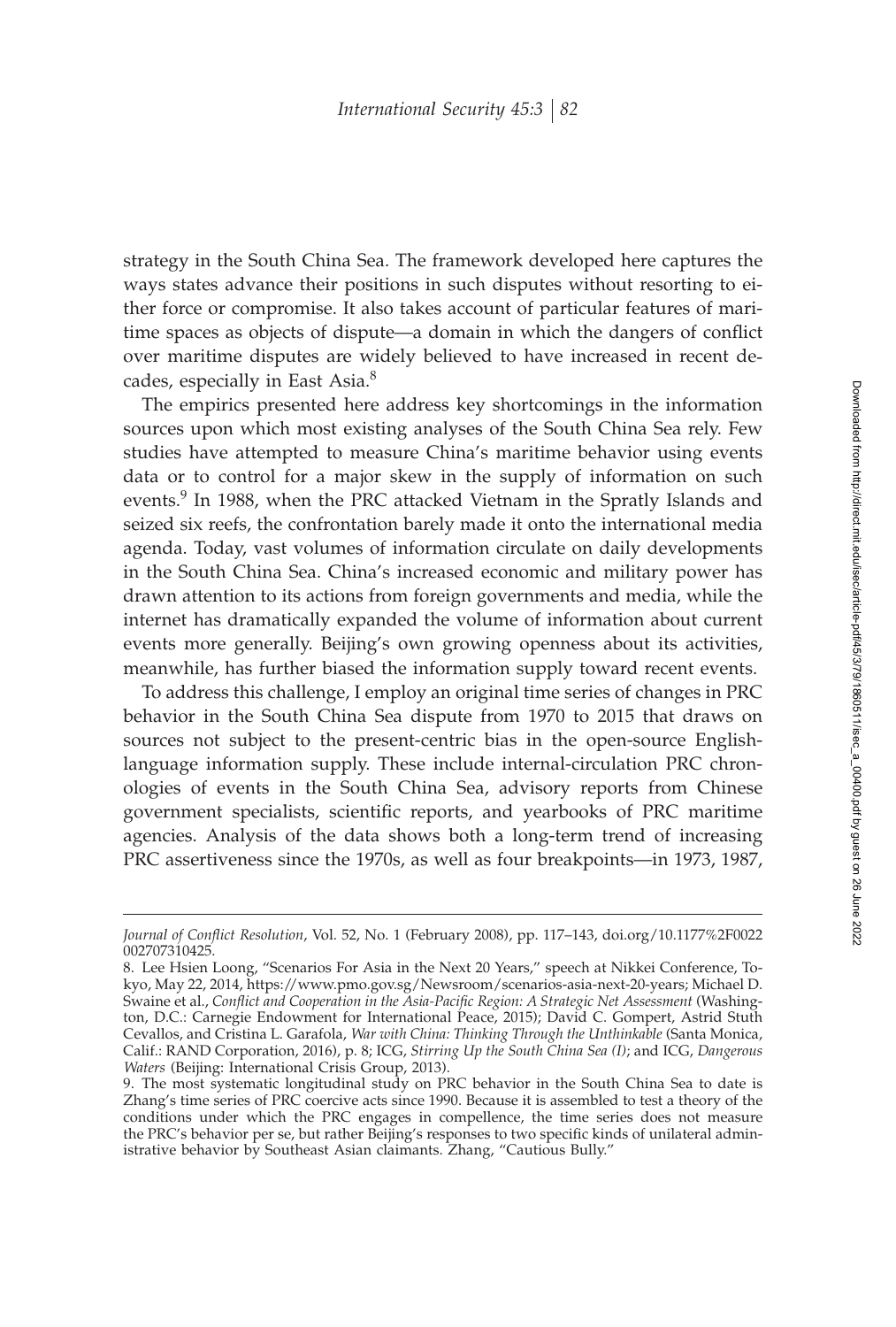1992, and 2007—marked by significant increases in activity and the introduction of new methods, constituting important changes in China's policy toward the issue.<sup>10</sup> The data pinpoint two key differences between China's post-2007 policy and its earlier surges in the South China Sea: the protracted duration of its administrative buildup and the introduction of regular coercive actions.

These empirical findings enable a new evaluation of a range of hypothesized explanations for Beijing's policy in the South China Sea, helping advance theoretical debate about a key case of foreign policy change in the twenty-first century.<sup>11</sup> Policy decisions may take years to manifest in observable behavior, so advancing positive claims about the causes of state behavior requires documentary evidence and other qualitative sources. The latter part of the article therefore turns to focused analyses of the four turning points in the PRC's conduct, drawing on Chinese party-state sources. The surges in PRC assertiveness in 1973, 1987, and 1992 were, to a significant degree, opportunistic responses to favorable geopolitical circumstances. In contrast, the processes that produced the 2007 turning point were set in motion nearly ten years earlier, when Beijing decided to develop new domestic legal-administrative structures, organizational systems, and maritime law enforcement capabilities designed to extend wide-ranging state administrative authority over the maritime spaces around China's periphery. In turn, tracing these four turning points shows how this goal, and the assertive state behaviors that seek to realize it, materialized from several decades of interplay between the PRC party-state and the emerging international Law of the Sea regime.

The remainder of the article proceeds in four steps. The first section builds a conceptual framework to render assertiveness a tractable variable with which to measure state behavior in maritime and territorial disputes. The second disaggregates a four-way typology of assertive actions. The third section operationalizes this framework, applying it to an original set of events data on China's actions in the South China Sea from 1970 to 2015. Guided by the quantitative data, the fourth section provides focused, qualitative examinations of the four identifiable breakpoints, engaging existing works on the PRC's past

<sup>10.</sup> Charles F. Hermann, "Changing Course: When Governments Choose to Redirect Foreign Policy," *International Studies Quarterly*, Vol. 34, No. 1 (March 1990), pp. 3–21, doi.org/10.2307/ 2600403.

<sup>11.</sup> Ibid.; Jakob Gustavsson, "How Should We Study Foreign Policy Change?" *Cooperation and* Conflict, Vol. 34, No. 1 (March 1999), pp. 73-95, doi.org/10.1177%2F00108369921961780; and David A. Welch, *Painful Choices: A Theory of Foreign Policy Change* (Princeton, N.J.: Princeton University Press, 2005).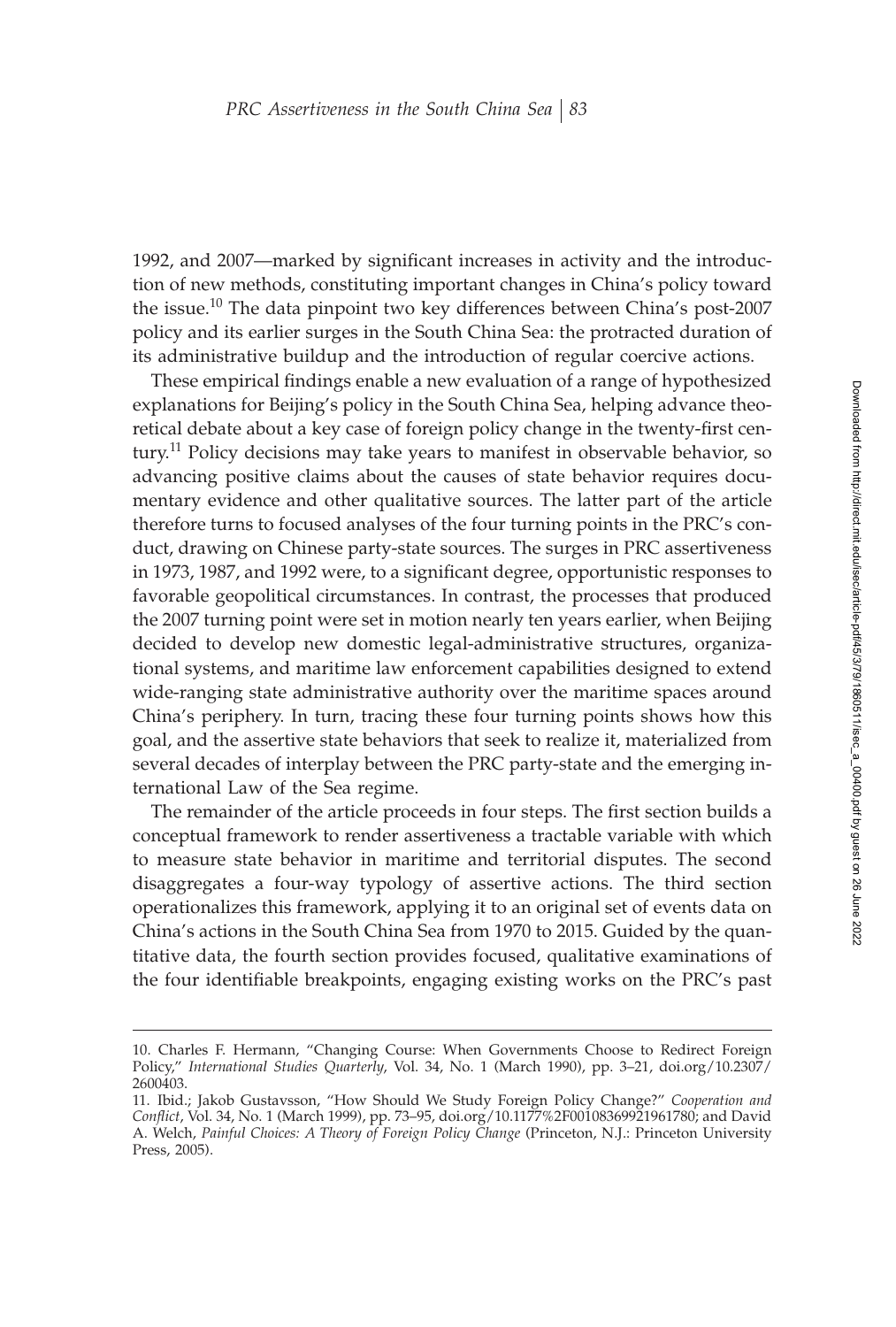and present policies and drawing new insights from Chinese party-state sources. The conclusion considers some broader implications of these findings for analysts and policymakers.

## *Assertiveness as a Variable*

The word "assertiveness" has arguably defined the English-language discourse on the PRC's recent policies on its maritime periphery, and perhaps its foreign policy in general.<sup>12</sup> Yet the term has so far not formed part of any established theory of state behavior in international relations. Iain Johnston inferred from common usage that it refers to "diplomacy that explicitly threatens to impose costs on another actor that are clearly higher than before"—that is, more coercive.<sup>13</sup> But in relation to China's maritime disputes at least, the term has been associated with various classes of behavior, such as legal-administrative acts and infrastructural projects (e.g., artificial island-building) that do not necessarily involve coercion.<sup>14</sup>

The Merriam-Webster Dictionary defines assertiveness as "bold or confident statements and behavior." This definition usefully covers the array of methods, both verbal and physical, and not necessarily directly confrontational, by which states pursue their interests in disputes such as the South China Sea. Adapting this standard definition to the context of maritime and territorial disputes, I define assertiveness as statements and behaviors that strengthen the state's position in the dispute.

This definition serves three purposes. First, it breaks assertiveness down into observable events—statements and actions—that can be identified without the need for strong, subjective judgments about the state of mind of the actor. In the context of disputes constructed around specific geographies, the "bold or confident" quality of a state's statements and behavior can instead be inferred from their impact on the positions of the parties in relation to the object of dispute, as discussed in further detail below. This renders assertiveness a tractable variable for measuring change in state behavior.

Second, the definition captures the broad sweep of state actions over a con-

<sup>12.</sup> Johnston, "How New and Assertive Is China's New Assertiveness?"; and Björn Jerdén, "The Assertive China Narrative: Why It Is Wrong and How So Many Still Bought into It," *Chinese Journal of International Politics*, Vol. 7, No. 1 (Spring 2014), pp. 47–88, doi.org/10.1093/cjip/pot019.

<sup>13.</sup> Johnston, "How New and Assertive Is China's New Assertiveness?" pp. 9–10.

<sup>14.</sup> Some of the modifiers often attached to assertiveness suggest coercive qualities (militant, aggressive), but others disassociate assertiveness from coercion (passive, creeping).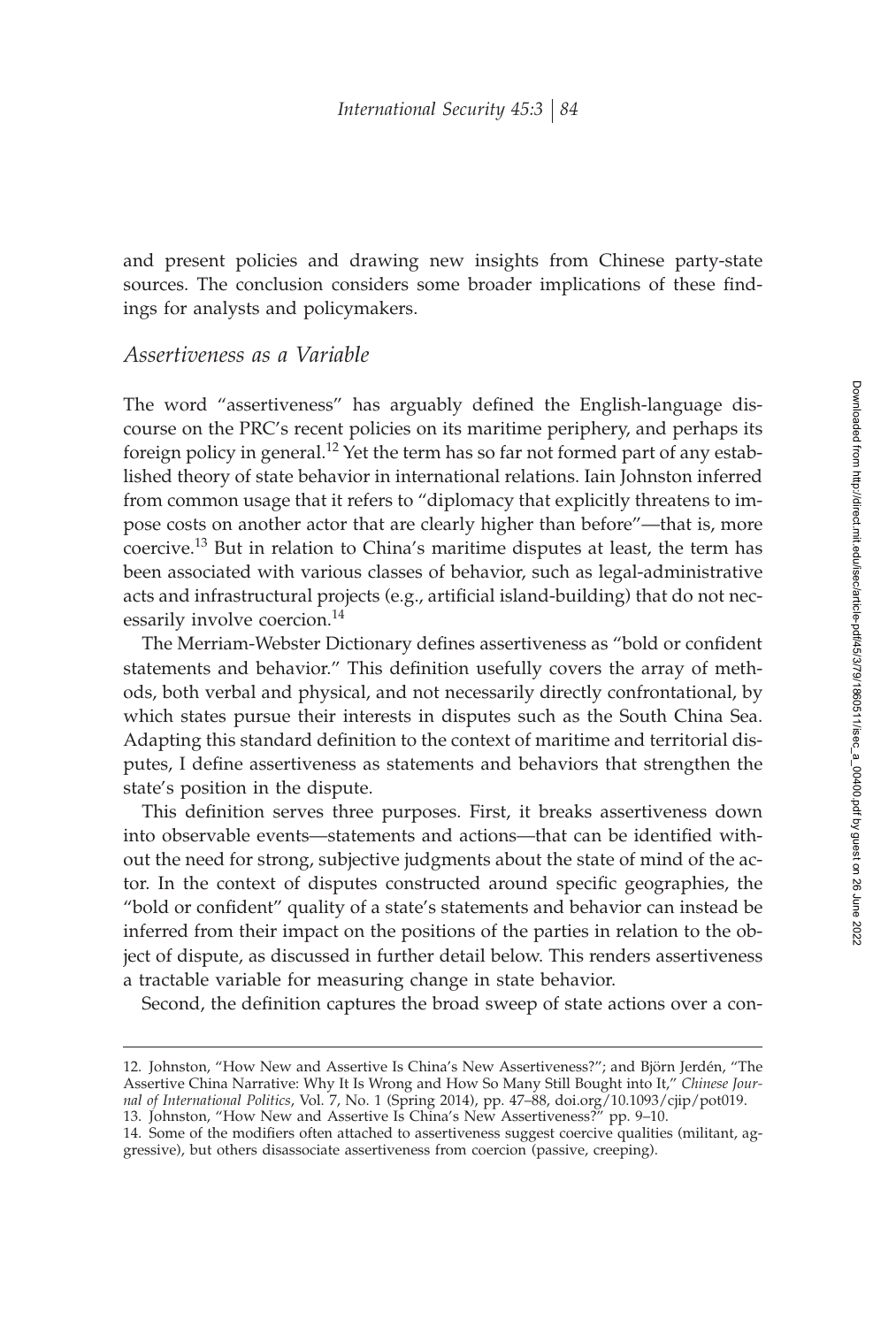tested possession. Unless a dispute is dormant or subject to a cooperative agreement that simultaneously strengthens both parties' positions, such as joint resource development, merely maintaining a disputed claim involves some level of assertiveness. A state's assertiveness can thus be understood as a continuous scale variable whose relative value is determined by the number of assertive acts introduced, maintained, or discontinued over a given time period.

The third purpose is to link the concept of assertiveness with earlier conceptual work on territorial dispute behavior by placing the state's position in the dispute at the center of the definition. A state's position comprises three elements: (1) overall administrative presence in the disputed area; (2) ability to secure interests there using military force; and (3) ability to sustain the claim in international law. This three-point formulation builds on Fravel's definition of a state's bargaining position as "the amount of disputed territory that a state controls and its ability to project military power over the entire area under dispute, $^{\prime\prime}$ <sup>15</sup> but with two necessary modifications. One is to use overall administrative presence, rather than the amount of disputed land occupied, as the first component. The other is the inclusion of legal claim viability.

Overall administrative presence refers to all state assets within the disputed area—from mobile units such as vehicles, ships, and aircraft, to fixed facilities such as roads, buildings, airstrips, ports, and sovereignty markers, as well as less visible manifestations of state presence such as cellular networks and scientific equipment. Unlike in land disputes, where lines of actual control keep each state's official presence relatively distinct, disputed maritime spaces and uninhabited features are often subject to simultaneous or overlapping control. In such cases, administrative presence, rather than occupation, is the main mode by which state authority is exercised over the disputed possession. Regular patrolling by government boats, for example, has consolidated China's presence in the space around the disputed Diaoyu/Senkaku Islands in the East China Sea and around features in the South China Sea. Thus, overall administrative presence includes, but is not limited to, the amount of disputed land under occupation.

Legal claim viability is a key component of a state's bargaining position in territorial and maritime disputes, primarily because international law forms an important element of state officials' own understanding of their bargaining

<sup>15.</sup> Fravel, *Strong Borders, Secure Nation*, pp. 28, 38.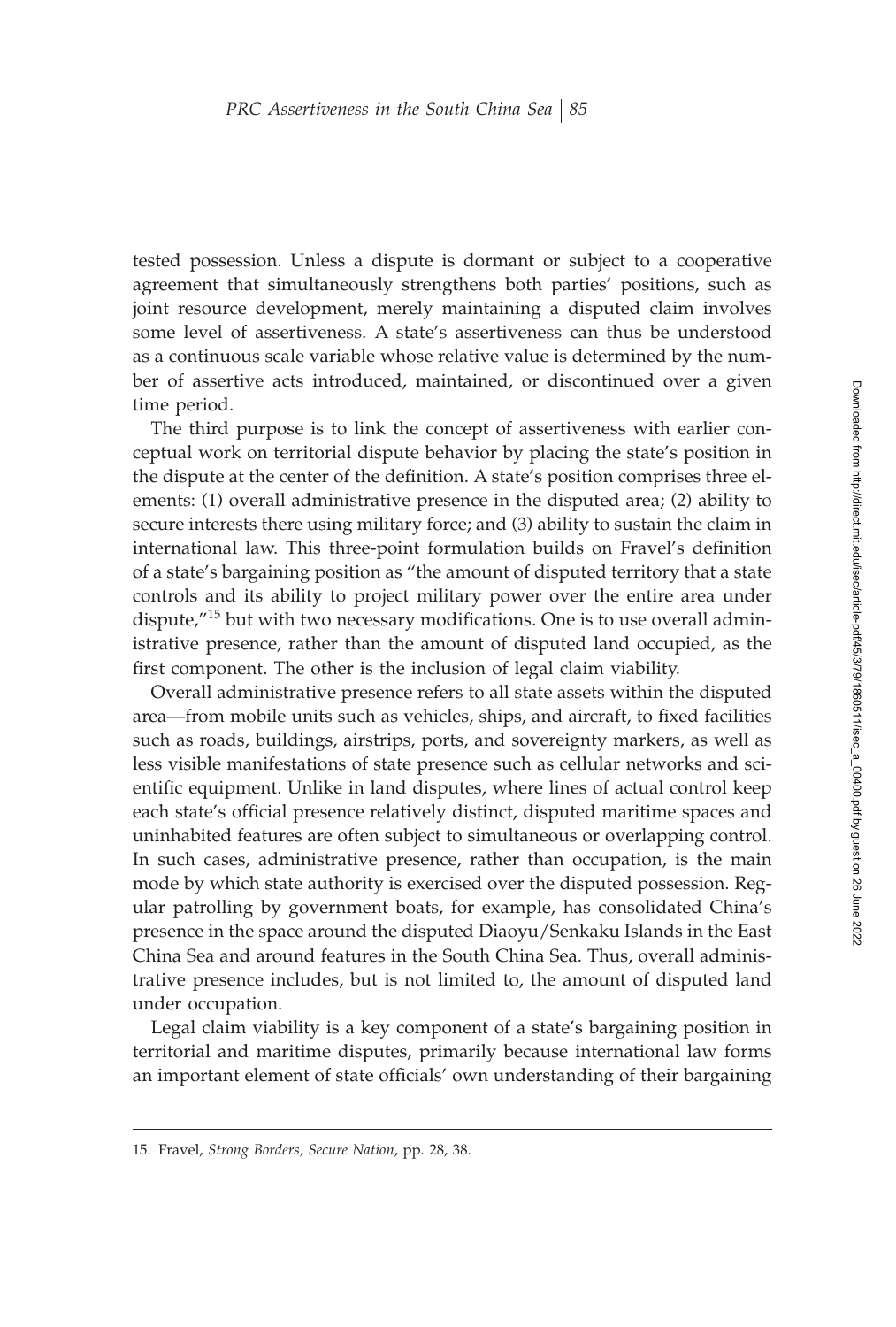positions. This is particularly so for maritime claims, which are governed by a codified international treaty with 159 state parties—the United Nations Convention on the Law of the Sea (UNLCOS)—but it is also evident in the increasing use of international legal processes in terrestrial disputes.<sup>16</sup> The stronger a state considers its claim to be under international law, the greater its potential to resolve the dispute in its favor without facing the costs and unpredictability of using force. Conversely, when a state's legal position is challenged, its potential for cheaply accessing favorable outcomes diminishes, compromising its overall position. This helps explain the sensitivity of states to potentially legally significant, but otherwise relatively innocuous, actions by adversaries.<sup>17</sup>

Defining assertiveness in maritime and territorial disputes as statements and behaviors that strengthen the state's position enables its operationalization as a study variable, but assertive conduct thus defined can vary widely in its implications for international stability. By design, the concept covers acts ranging from verbal statements to the deployment of military force. The next section constructs a typology that accounts for the qualitative differences among the various types of assertive conduct.

## *Four Types of Assertive Actions*

Existing typologies of state behavior in territorial and maritime disputes have not yet recognized important variations below the use of force. The standard Militarized Interstate Disputes coding scheme, for example, distinguishes various "hostility levels" for incidents in which a state threatens or uses military force against another state, but it excludes actions below this threshold of militarization.<sup>18</sup> Paul Huth codes diplomatic and political conflict over dis-

<sup>16.</sup> Beth A. Simmons, "See You in 'Court'? The Appeal to Quasi-Judicial Legal Processes in the Settlement of Territorial Disputes," in Paul F. Diehl, ed., *A Road Map to War: Territorial Dimensions of International Conflict* (Nashville: Vanderbilt University Press, 1999), p. 225.

<sup>17.</sup> When Sino-Japanese tensions erupted after an incident in the East China Sea in 2010, the PRC made clear that its escalatory countermeasures were a response Japan's decision to initiate domestic legal proceedings against the Chinese fishing boat captain who precipitated the incident, rather than the captain's physical detention. M. Taylor Fravel, "Explaining China's Escalation over the Senkaku (Diaoyu) Islands," *Global Summitry*, Vol. 2, No.1 (Summer 2016), p. 31, doi.org/10.1093/ global/guw010. For a detailed case study, see Andrew Chubb, *Chinese Nationalism and the "Gray Zone": Case Analyses of Public Opinion and PRC Maritime Policy* (Newport, R.I.: Naval War College Press, forthcoming).

<sup>18.</sup> Daniel M. Jones, Stuart A. Bremer, and J. David Singer, "Militarized Interstate Disputes, 1816– 1992: Rationale, Coding Rules, and Empirical Patterns," Conflict Management and Peace Science, Vol. 15, No. 2 (Fall 1996), pp. 163–213, doi.org/10.1177%2F073889429601500203.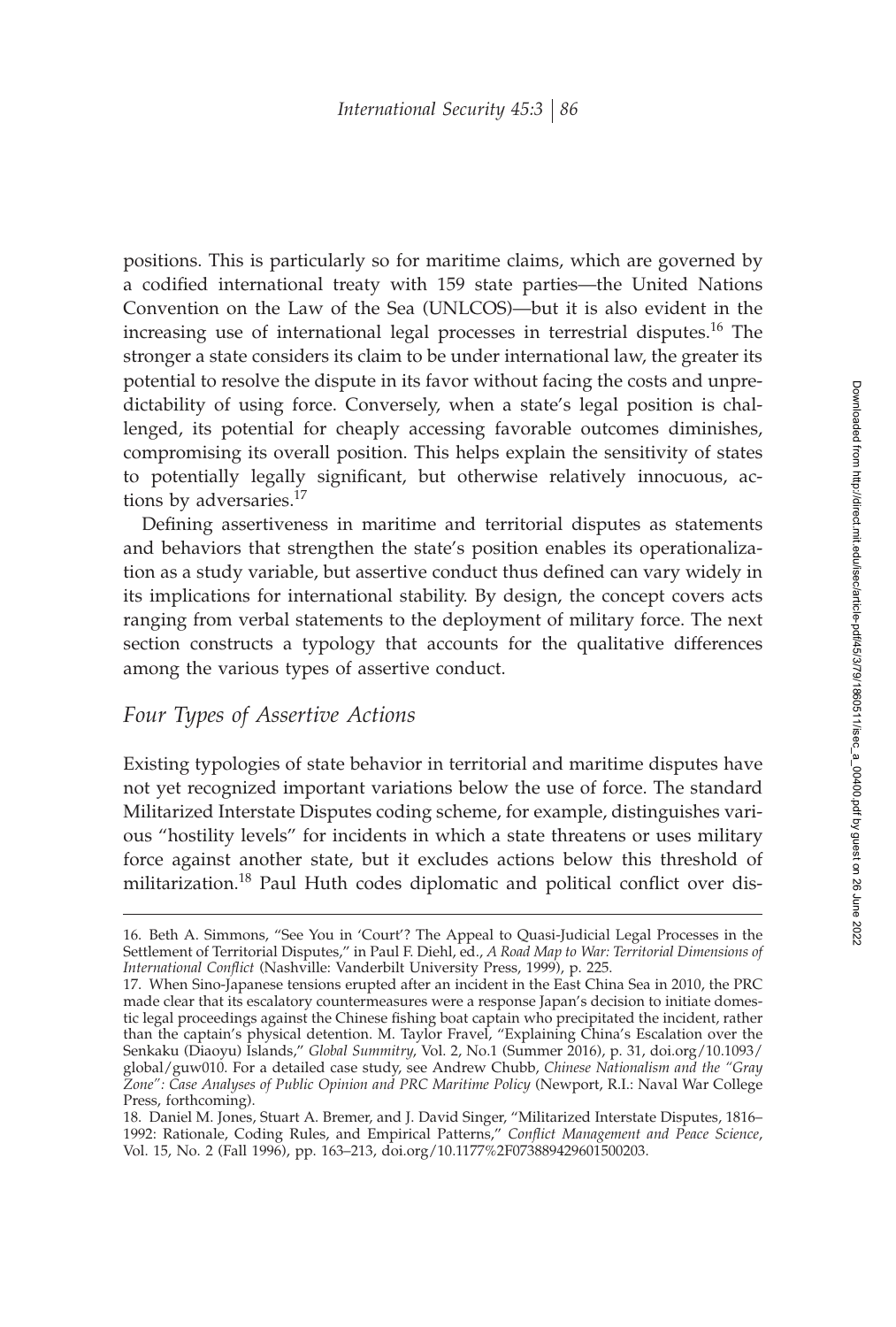puted territory separately from military escalation, but leaves nonconfrontational assertive actions indistinguishable from "minimal or no diplomatic/ political conflict."<sup>19</sup> Fravel's three-way typology of territorial dispute behavior similarly treats actions short of military escalation or seizure of territory as "delay." $^{20}$  The concept of gray-zone conflict, meanwhile, bundles noncooperative state conduct all the way up to the threshold of military force. $21$ 

Four types of assertive actions in maritime and territorial disputes are identifiable, based on their increasingly serious implications for the positions of rival claimants: (1) declarative, (2) demonstrative, (3) coercive, and (4) use of force. As summarized in table 1, these four categories constitute an ordinal typology. This means that individual cases of behavioral change belong in the highest-level category for which they meet the criteria.<sup>22</sup> Thus, as explained below, patrolling a disputed area is classified as a demonstrative behavior, though it may also involve declarative proclamations of the state's claim to the area. Likewise, direct interference with another state's construction project or resource survey will belong unambiguously in the coercive category, even if it also involves declarative and demonstrative elements. Direct seizure of a particular disputed land or sea area will constitute a use of force, even though it usually also entails activities in all three of the lower categories.

Declarative actions are official claims over the disputed area that make no discernable threat to impose punishment on rival states. Such statements fit the broad definition of assertiveness outlined above because they affect the position of competing claimants, both by demonstrating nonrecognition of those claims and because they are often considered as evidence in international legal proceedings. $^{23}$  Declarative actions include remarks by state officials, domestic

<sup>19.</sup> Huth, *Standing Your Ground*, pp. 103–106, at p. 105.

<sup>20.</sup> Fravel, *Strong Borders, Secure Nation*, p. 5.

<sup>21.</sup> Green et al., *Countering Coercion*, p. 21; and Michael Peterson, "The Chinese Maritime Gray Zone," in Erickson and Martinson et al., *China's Maritime Gray Zone Operations*, p. 16.

<sup>22.</sup> For a general discussion of ordinal classification schemes, see Peter A. Hall, "Policy, Paradigms, Social Learning, and the State: The Case of Economic Policymaking in Britain," *Comparative Politics*, Vol. 25, No. 3 (April 1993), pp. 275–296, at pp. 278–279 and n. 21, doi.org/10.2307/422246; and Scott H. Beck, "The Decomposition of Inequality by Class and by Occupation: A Research Note," *Sociological Quarterly*, Vol. 32, No. 1 (Spring 1991), pp. 139–150, especially pp. 141, 147–149, doi.org/10.1111/j.1533-8525.1991.tb00349.x. Other examples include Hermann's typology of foreign policy change, and the three-point scale of diplomatic and military conflict in territorial disputes deployed in Paul K. Huth, *Standing Your Ground: Territorial Disputes and International Conflict* (Ann Arbor: University of Michigan Press, 1998), p. 105.

<sup>23.</sup> See The South China Sea Arbitration (The Republic of Philippines v. The People's Republic of China), Permanent Court of Arbitration, Case No. 2013-19, July 12, 2016, https://www.pcacases .com/web/view/7.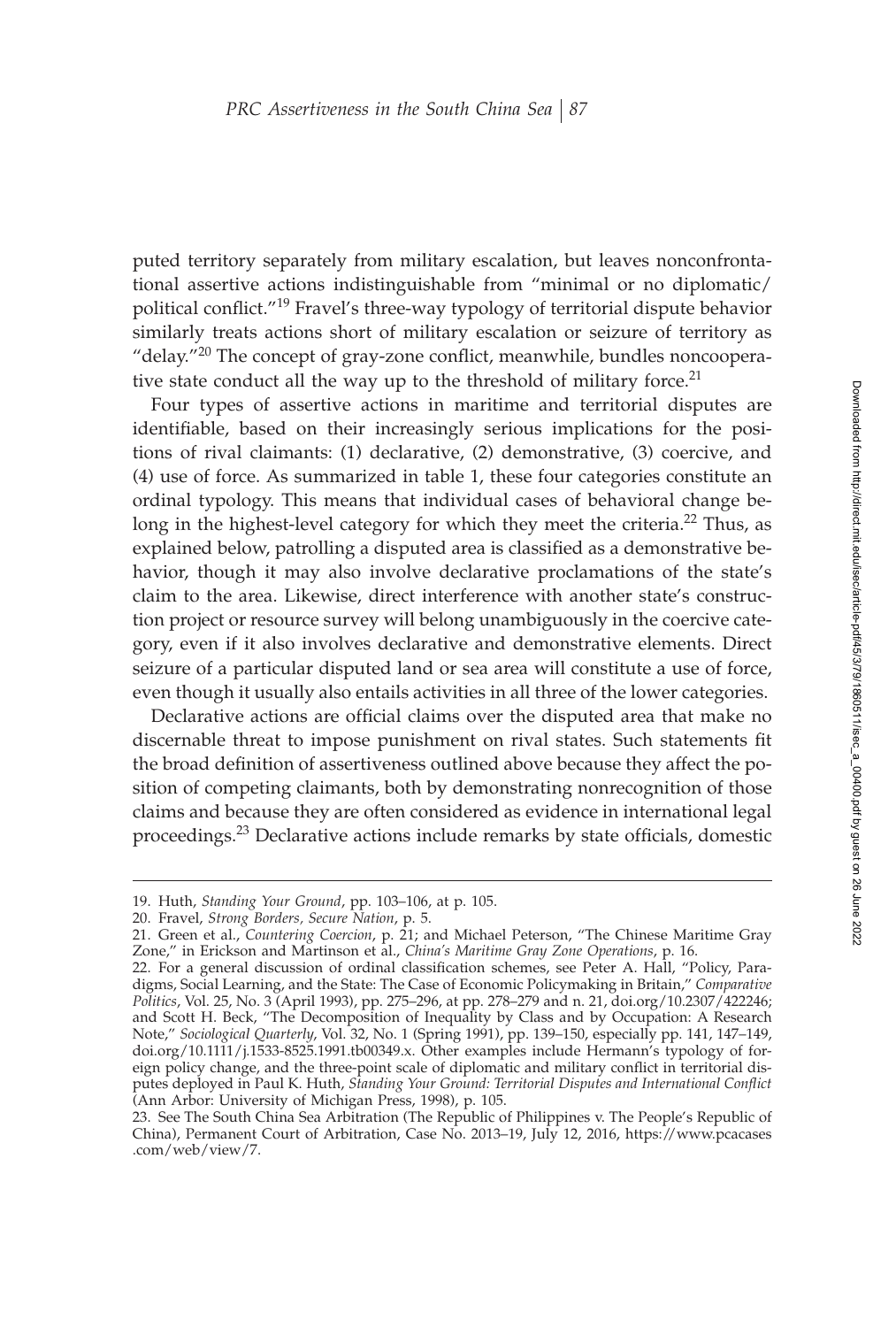Table 1. Four-Way Typology of Assertiveness in Maritime and Territorial Disputes, Mapped onto Existing Concepts

| <b>Types of Assertiveness</b>  |                                                                                                                                                                                                                                                                                                                                                                             | <b>Existing Concepts</b>                                                                   |
|--------------------------------|-----------------------------------------------------------------------------------------------------------------------------------------------------------------------------------------------------------------------------------------------------------------------------------------------------------------------------------------------------------------------------|--------------------------------------------------------------------------------------------|
| escalatory potentia<br>greater | Declarative<br>verbal assertions via non-coercive statements,<br>diplomatic notes, domestic legislation and<br>administrative measures, international legal<br>cases                                                                                                                                                                                                        | gray-zone conflict (Green et al.;<br>Peterson); delay (Fravel); minimal<br>conflict (Huth) |
|                                | Demonstrative<br>unilateral administration of disputed<br>possession: patrols, surveys, resource<br>development, construction of infrastructure,<br>state-sanctioned tourism or activism, domestic<br>judicial proceedings, and cooperative<br>agreements with third parties                                                                                                |                                                                                            |
|                                | Coercive<br>threat or imposition of punishment: may be<br>verbal, diplomatic or administrative, economic<br>punishment, warning shots, physical<br>interference with foreign activities in disputed<br>area                                                                                                                                                                 | coercion (Schelling; Zhang);<br>political-diplomatic escalation<br>(Huth)                  |
|                                | Use of force<br>application of military force or direct seizure<br>and occupation of disputed possession                                                                                                                                                                                                                                                                    | use of force / escalation<br>(Fravel); brute force (Schelling);<br>compulsion (Sechser)    |
|                                | SOURCES: M. Taylor Fravel, Strong Borders, Secure Nation: Cooperation and Conflict in<br>China's Territorial Disputes (Princeton, N.J.: Princeton University Press, 2008); Michael<br>Green et al., Countering Coercion in Maritime Asia: The Theory and Practice of Gray Zone<br>Deterrence (Washington, D.C.: Center for Strategic and International Studies, 2017); Paul |                                                                                            |

*Deterrence* (Washington, D.C.: Center for Strategic and International Studies, 2017); Paul K. Huth, *Standing Your Ground: Territorial Disputes and International Conflict* (Ann Arbor: University of Michigan Press, 1998); Michael Peterson, "The Chinese Maritime Gray Zone," in Andrew S. Erickson and Ryan D. Martinson, eds., *China's Maritime Gray Zone Operations* (Annapolis: Naval Institute Press, 2019) ; Thomas C. Schelling, *Arms and Influence* (New Haven, Conn.: Yale University Press, 1966 [2004]); Todd S. Sechser, "Militarized Compellent Threats, 1918–2001," Conflict Management and Peace Science, Vol. 28, No. 4 (September 2011), pp. 377–401, doi.org/10.1177/0738894211413066; and "Cautious Bully: Reputation, Resolve, and Beijing's Use of Coercion in the South China Sea," *International Security*, Vol. 44, No. 1 (Summer 2019), pp. 117–159, doi.org/10.1162/isec\_a \_00354.

laws and regulations, diplomatic declarations, submissions to international authorities, and changes in domestic administrative arrangements governing the disputed area. Their significance is evident in the fact that they frequently prompt official protests from other states—and they typically stay in effect in perpetuity unless actively renounced. But because they involve neither physi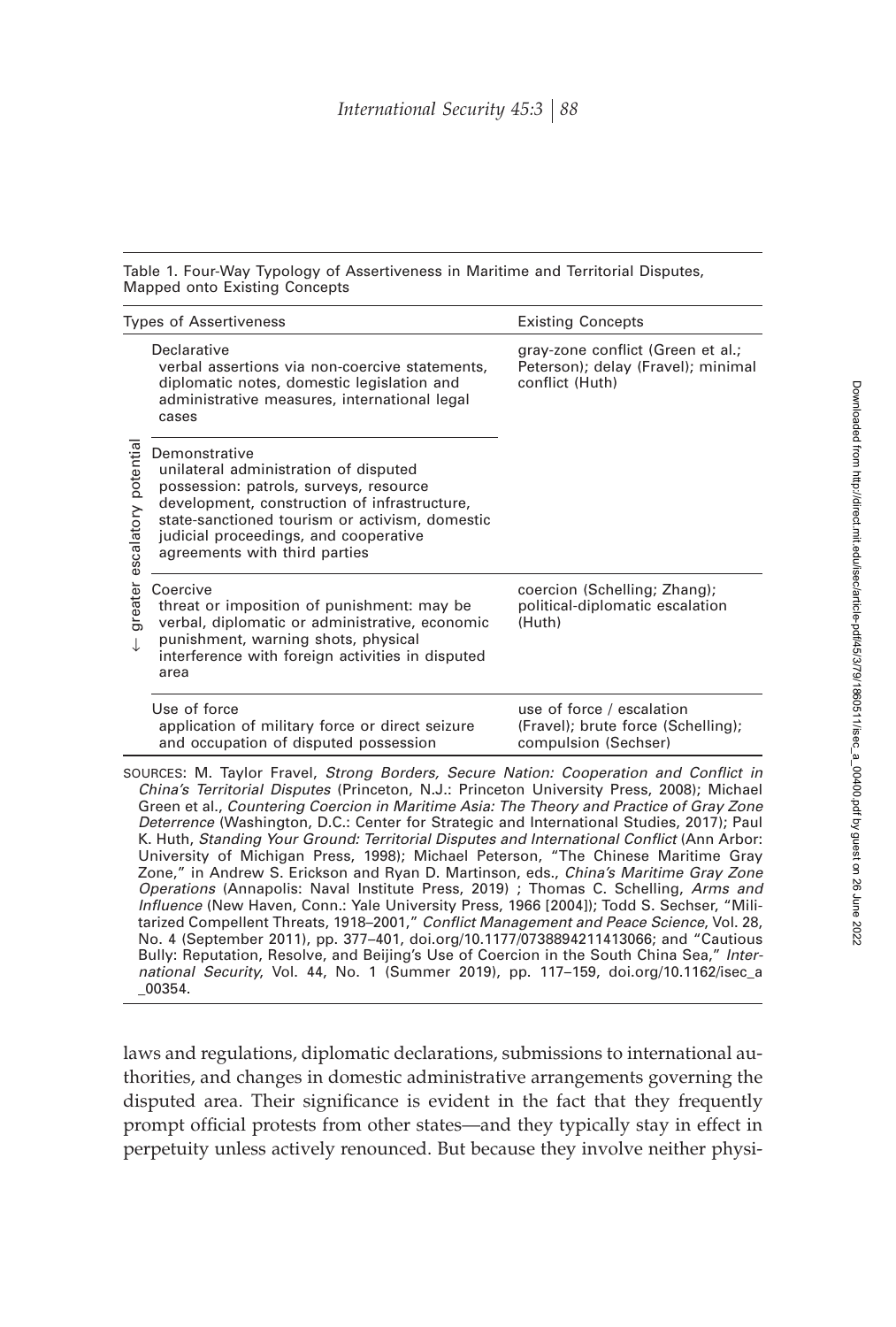cal actions in the disputed area nor threats of punishment, declarative actions are a qualitative step further removed from conflict than the higher categories of assertive behavior discussed below.

Demonstrative moves are unilateral administrative behaviors—actions that manifest a state's presence or jurisdiction in the disputed area, but without directly confronting adversaries.<sup>24</sup> In many disputed areas, particularly at sea, states may advance their position without engaging adversaries at all.<sup>25</sup> Typical demonstrative moves include physical acts such as air and sea patrols, scientific surveys, unilateral resource exploitation, and construction work, as well as state-sponsored civilian actions such as tourism, activism, and resource exploitation. Certain kinds of nonphysical moves can also be demonstrative, such as signing agreements with third parties over resource development, or domestic administrative or judicial proceedings over the disputed area. For example, Japan launched legal proceedings against a PRC fishing boat captain who ordered the ramming of a Japanese Coast Guard ship in the disputed territorial seas around the Diaoyu/Senkaku Islands in 2010, and Tokyo nationalized three of the disputed islands in 2012. Because they demonstrate effective administration of the claimed area, or external recognition of the claim, this class of actions compromises the position of other states in the dispute more than declarative actions do. Indeed, they can constitute stepping-stones to acquisition by fait accompli.<sup>26</sup> However, demonstrative acts do not involve discernible threats or punishment of other parties. These belong to the next category, coercion.

Coercive behaviors are those involving the threat or use of punishment against an adversary.<sup>27</sup> Some actions self-evidently satisfy this definition, such

<sup>24.</sup> The Merriam-Webster definition is (1a) "demonstrating as real or true"; (1b) "characterized or established by demonstration." Actions that convey a clear threat or warning to others, however, will belong in the higher-level category of coercive actions.

<sup>25.</sup> In disputes that take place in wide geographical expanses, interactions between adversaries may be minimal, enabling states to "take what they want" incrementally, without the need for coercion. Schelling referred to this as "salami tactics." Thomas C. Schelling, *Arms and Influence*, with a new preface and afterword (New Haven, Conn.: Yale University Press, 1966 [2008]), pp. 66–69. 26. Dan Altman, "By Fait Accompli, Not Coercion: How States Wrest Territory from Their Adver-

saries," *International Studies Quarterly*, Vol. 61, No. 4 (December 2017), pp. 881–891, doi.org/ 10.1093/isq/sqx049.

<sup>27.</sup> This follows the usage established by Schelling, which includes both deterrent and compellent varieties of coercion. Recent scholarly usage often has equated coercion with compellence, in line with Alexander L. George's concept of "coercive diplomacy," defined as "a response to an encroachment already undertaken," and thus distinct from deterrence. As Robert J. Art and Kelly M. Greenhill point out, such a concept could be more accurately labeled "compellent diplomacy." For the present purposes, adopting the broader definition allows us to sidestep questions of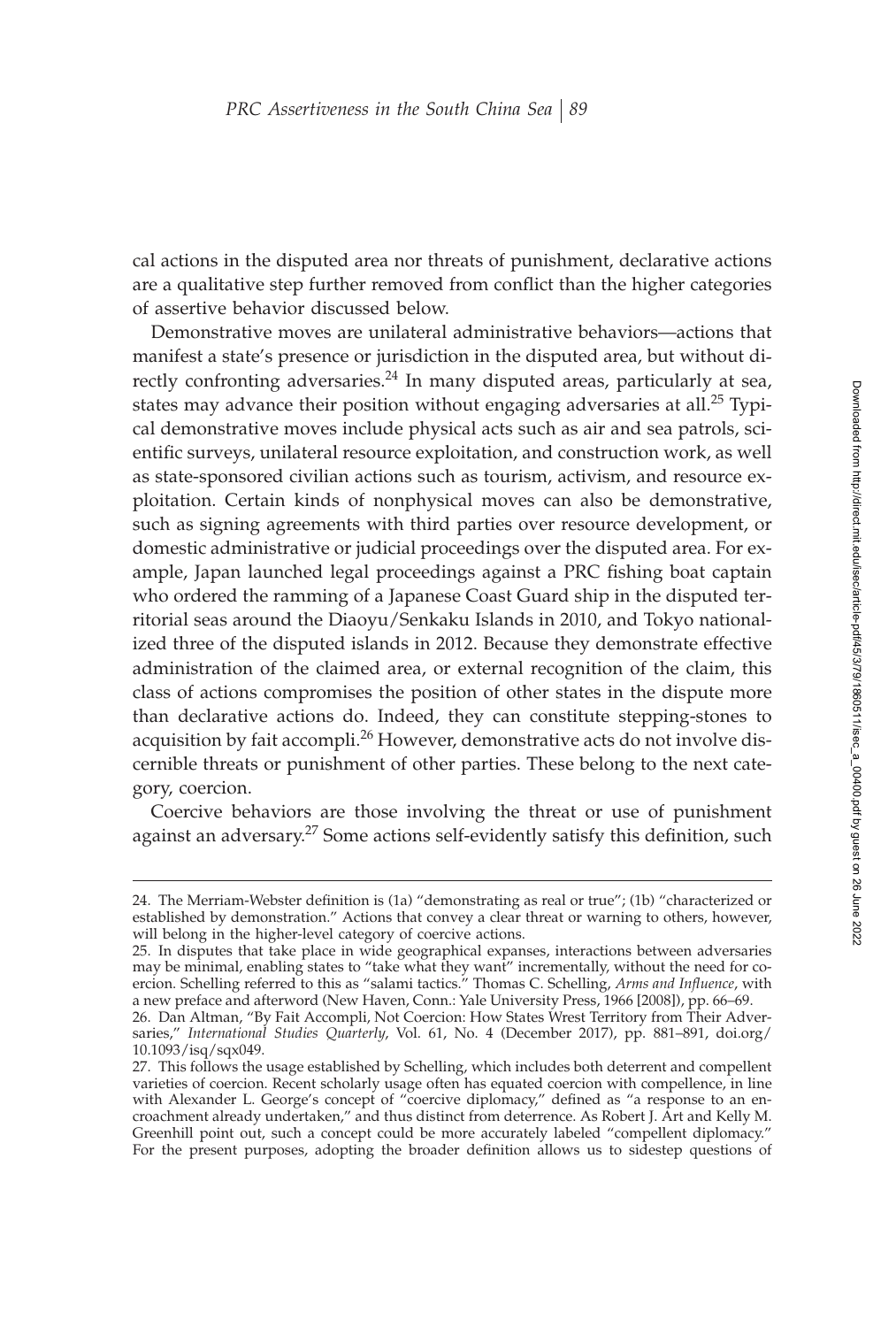as physical interference with foreign activities in a disputed area or the firing of warning shots. Coercive state behaviors can also take a variety of other forms, however, as Ketian Zhang has highlighted, including formal and informal economic sanctions via the disruption of trade, threatening public statements and diplomacy, and administrative moves.<sup>28</sup> For example, promulgating territorial sea baselines that upgrade disputed waters to sovereign territorial seas under domestic law, or the establishment of air defense identification zones in contested areas, can communicate threats to other state and nonstate actors entering such areas. Coercive actions pose more serious risks to stability than declarative or demonstrative moves because they present a relatively narrow set of choices to other parties: alter their behavior or continue and risk incurring punishment. The only qualitatively more escalatory kind of move is a military attack or unambiguous forceful change in the status quo of a disputed possession, as discussed below.

The most escalatory type of action in a maritime or territorial dispute is the application of military violence or direct seizure of the disputed possession. This category maps directly onto the use-of-force category in Fravel's typology.<sup>29</sup> Such actions are a subset of what Thomas Schelling described as "brute force": actions that rely on the actor's own strength to achieve goals directly, rather than by influencing adversary conduct, as in coercion.<sup>30</sup> There are three key reasons why such actions are qualitatively more escalatory than coercive ones. First, in-kind responses from the adversary, or action to restore the status quo ante, will entail physical confrontation. Second, actions that conspicuously change the status quo threaten the basic viability of the adversary's bargaining position, generating incentives for preventive escalation.<sup>31</sup> Third, actions of an

whether the target had been engaging in encroachment or aggression. Schelling, *Arms and Influence*, p. 69; George, *Forceful Persuasion: Coercive Diplomacy as an Alternative to War* (Washington, D.C.: United States Institute of Peace Press, 1991), p. 4; and Art and Greenhill, "Coercion: An Analytical Overview," in Greenhill and Peter Krause, eds., *Coercion: The Power to Hurt in International Politics* (New York: Oxford University Press, 2018), p. 13 n. 18.

<sup>28.</sup> Zhang, "Cautious Bully," pp. 120–122.

<sup>29.</sup> M. Taylor Fravel, "Power Shifts and Escalation: Explaining China's Use of Force in Territorial Disputes," *International Security*, Vol. 32, No. 3 (Winter 2007/2008), pp. 44–83, especially p. 50, doi.org/10.1162/isec.2008.32.3.44.

<sup>30.</sup> Schelling, *Arms and Influence*, pp. 2–5. See also Todd S. Sechser's description of compulsion, the forcible imposition of the state's objectives. Sechser, "Militarized Compellent Threats, 1918– 2001," Conflict Management and Peace Science, Vol. 28, No. 4 (September 2011), pp. 377-401, 385, doi.org/10.1177/0738894211413066.

<sup>31.</sup> Fravel, *Strong Borders, Secure Nation*; and Fravel, "Power Shifts and Escalation." From the perspective of prospect theory, a rapid and conspicuous change in the status quo is likely to place the adversary in the risk-acceptant "domain of losses."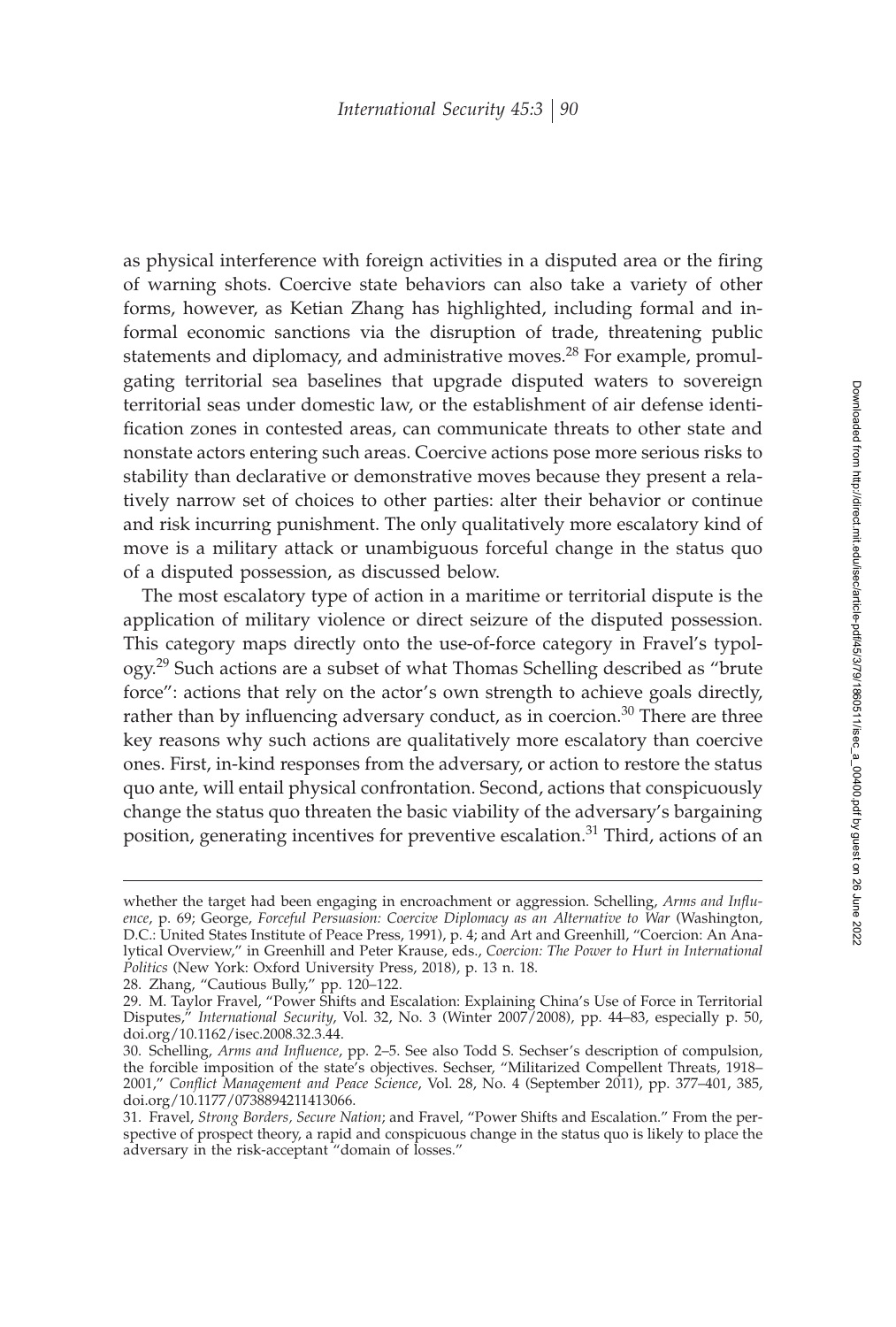unambiguously forceful character are likely to place the adversary's leadership under political pressure by engaging the leaders' domestic competence and international reputation. Notably, the use of force does not necessarily involve military units, given that civilian actors can be deployed to seize disputed possessions, as in the case of the PRC's occupation of Mischief Reef in 1994.

Having distinguished these four qualitatively different types of assertive state behavior in maritime disputes, it is now possible to identify changes in the quantity and quality of assertiveness in a state's behavior across time. Assertive behavior intensifies where an observed action is (1) a new method of advancing the claim, unseen in previous time periods; (2) more frequent than in previous time periods, for example, an increase in patrol activity or resource exploration and exploitation; or (3) applied over a broader geographic area than in previous time periods. $32$  The next section applies this framework to a unique time series of 132 cases of year-on-year intensification of the PRC's assertive behavior in the South China Sea from 1970 to 2015.

# *PRC Assertiveness by the Numbers*

A key challenge in assessing the changes in China's behavior in the South China Sea is the present-centric bias in the information supply. As noted earlier, alterations in PRC behavior are more likely to have been observed in English-language sources in recent years than further back in the past. To mitigate this bias, the data set analyzed below draws on historical PRC sources, mainly reference materials intended to inform Beijing's policymakers of events in the maritime domain and report on the implementation of policies. These include internal-circulation PRC chronologies of major events in the South China Sea covering the period from 1949 to 1996, $33$  advisory reports on the situation in the South China Sea from 2002 to  $2009<sub>1</sub><sup>34</sup>$  and yearbooks of PRC government agencies covering the state's civilian maritime activities from the

<sup>32.</sup> For a discussion of inferences regarding the duration and diminishment of assertive behaviors, see the online appendix at doi.org/10.7910/DVN/3Y7NRU.

<sup>33.</sup> State Oceanic Administration (SOA), "Dashiji (Chronicle of major events)," State Oceanic Administration, 1963–2003, https://web.archive.org/web/20060117003814/https://www.soa.gov.cn/ memo/index.html; and Zhang Liangfu, *Nansha Qundao Dashiji* [Chronicle of major events in the Spratly Islands] (Beijing: Zhongguo Kexue Yuan [Chinese Academy of Sciences], 1996).

<sup>34.</sup> National Institute of South China Sea Studies (hereafter NISCSS), *Nanhai Xingshi Pinggu Baogao* [Evaluative report on developments in the South China Sea] (Haikou, China: Zhongguo Nanhai Yanjiuyuan, 2002–2009).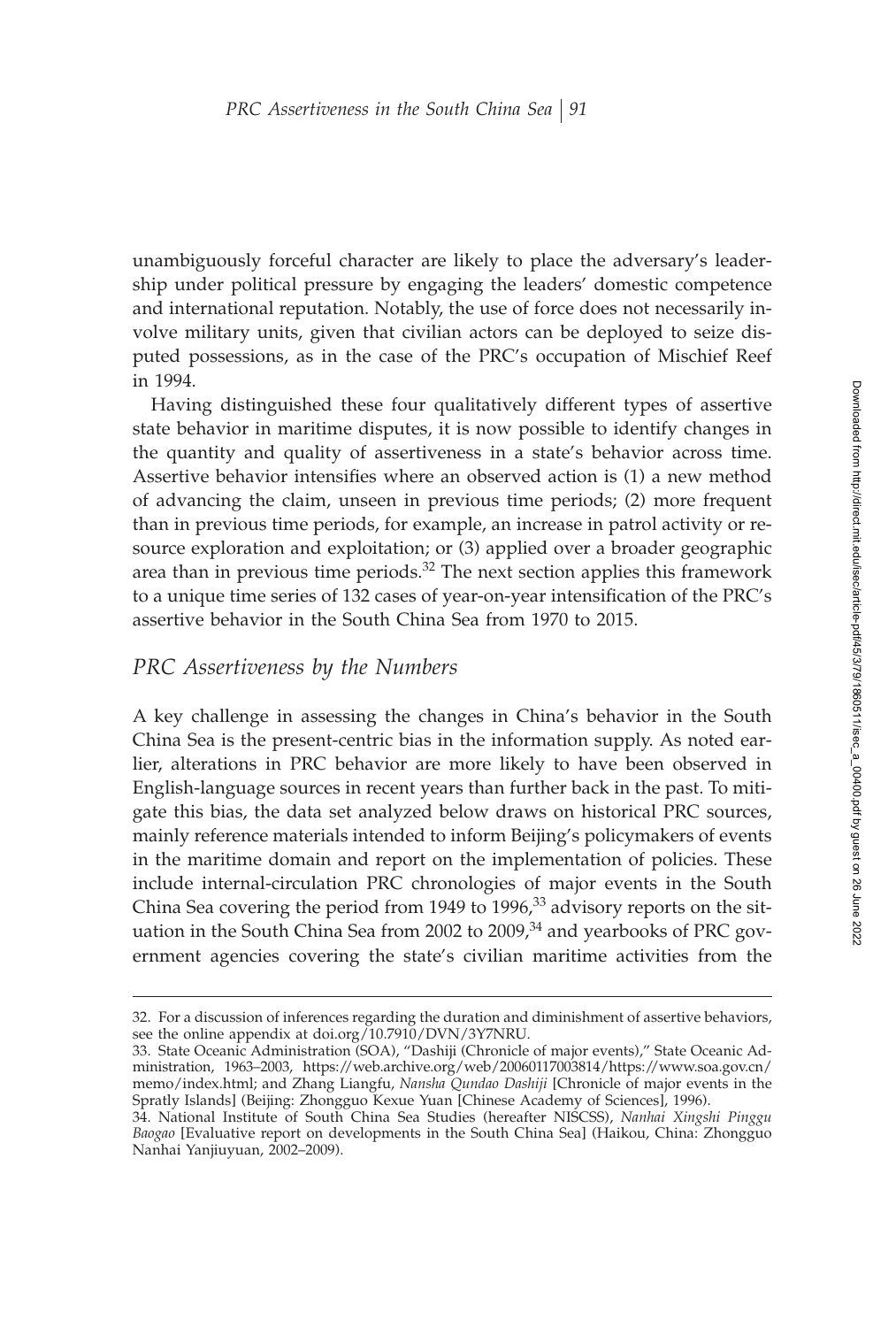1970s to the present.<sup>35</sup> These materials help identify previously unrecognized past alterations in PRC behavior and confirm details of other historical cases.<sup>36</sup>

The particular biases in such sources also need to be borne in mind. Despite being reference materials, these sources typically adopt an unquestioning pro-PRC perspective on the events they describe. Like the PRC's public comments on the South China Sea, they generally characterize China as purely the victim of unprovoked encroachments at the hands of its adversaries. Indeed, many of these chronologies focus primarily on other claimants' activities in the South China Sea. However, this bias should increase confidence in the veracity of those cases of assertive PRC behavior that do appear. Overall, drawing information from these sources should increase the closeness of the relationship between the time series data and the underlying PRC behavior it seeks to represent.

#### increasing assertiveness as a constant

The first key point that emerges from the data is that increasing PRC assertiveness itself is not a new development in the South China Sea. As figure 1 shows, the PRC has advanced its position in the disputes there in some form almost every year since 1970. There have been only four years since 1970 when the PRC's assertiveness did not intensify in some way—and the most recent was in 1990.

Second, within the overall picture of growing assertiveness in China's policy, four periods of rapid acceleration are apparent: 1973–75, 1987–89, 1992– 95, and 2007 onward. Outside these four surge periods, the average number of cases observed is around 1.8 per year, a figure that can be understood as representing the baseline growth rate of the PRC's assertiveness in the South China Sea. During the four surge periods, the average number of assertive behavioral changes observed has risen to between 3.0 and 5.1 per year. The assertive behavior since 2007 thus represents the PRC's fourth major push in the South China Sea since 1970.

<sup>35.</sup> Fisheries Administration, *Zhongguo Yuye Nianjian* [China fisheries yearbook] (Beijing: Nongye Chubanshe); and SOA, *Zhongguo Haiyang Nianjian* [China ocean yearbook] (Beijing: Haiyang Chubanshe). Volumes published between 1987 and 2014.

<sup>36.</sup> Candidate cases of year-on-year change in PRC assertive behavior entered the dataset through a two-stage assessment process, before being coded according to the typology outlined above. Further discussion of data collection, methodology, and coding checks are provided in the online appendix. A full list of sources, along with case descriptions, is included in the data file.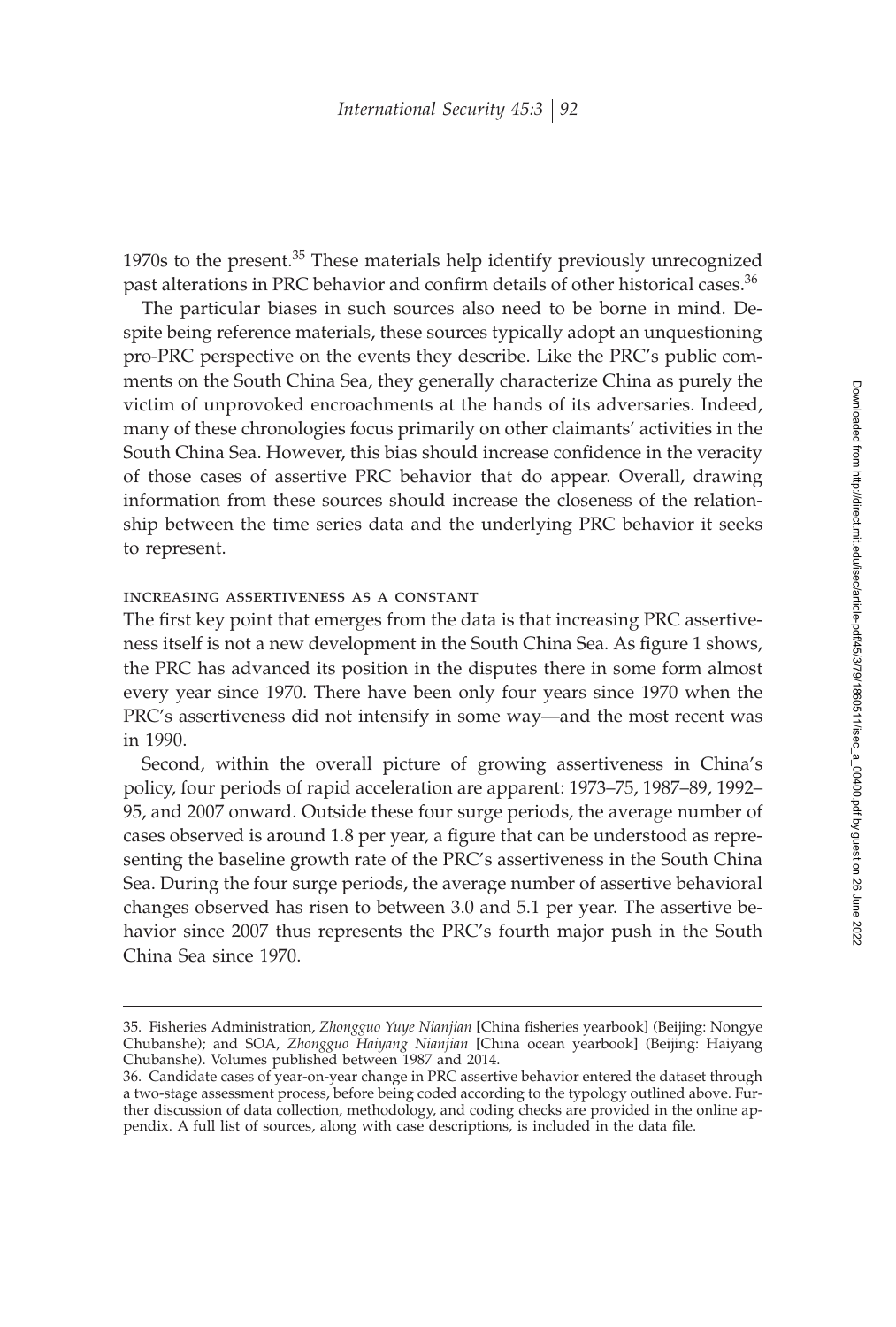

Figure 1. Intensifications of Assertiveness by the People's Republic of China in the South China Sea by Type, 1970–2015

#### breakpoint 2007

The most recent turning point in the PRC's behavior occurred in 2007. Figure 1 illustrates the major qualitative change in the type of actions by which China has advanced its position since that time. The cluster of dark bars on the righthand side of the figure indicates the introduction of much more frequent coercive actions—those that involve the threat or use of punishment—since 2007. This indicates that China's policy underwent what Charles Hermann termed a "program shift," wherein new methods are deployed in pursuit of the state's foreign policy goals, along with the intensification of existing practices. $37$  The finding is consistent with Zhang's data on the PRC's coercive responses to Southeast Asian countries' energy and construction activities, and with some Vietnamese analysts' early assessments of Chinese policy.<sup>38</sup> It contrasts, however, with most English-language accounts of the PRC's South China Sea policy, which typically date the assertive shift to 2009, 2012, or even later.

No subsequent year has established a new pattern of behavior different from the one that began in 2007. The strongest alternative candidate is 2012, when nine cases of intensified assertive behavior were observed, including the sei-

<sup>37.</sup> Hermann, "Changing Course."

<sup>38.</sup> Do Thanh Hai and Nguyen Thuy Linh, "In Retrospect of China's Policy toward South China Sea Disputes since 2007," *Vietnam Journal of International Studies*, Vol. 2, No. 85 (June 2011), pp. 1–18.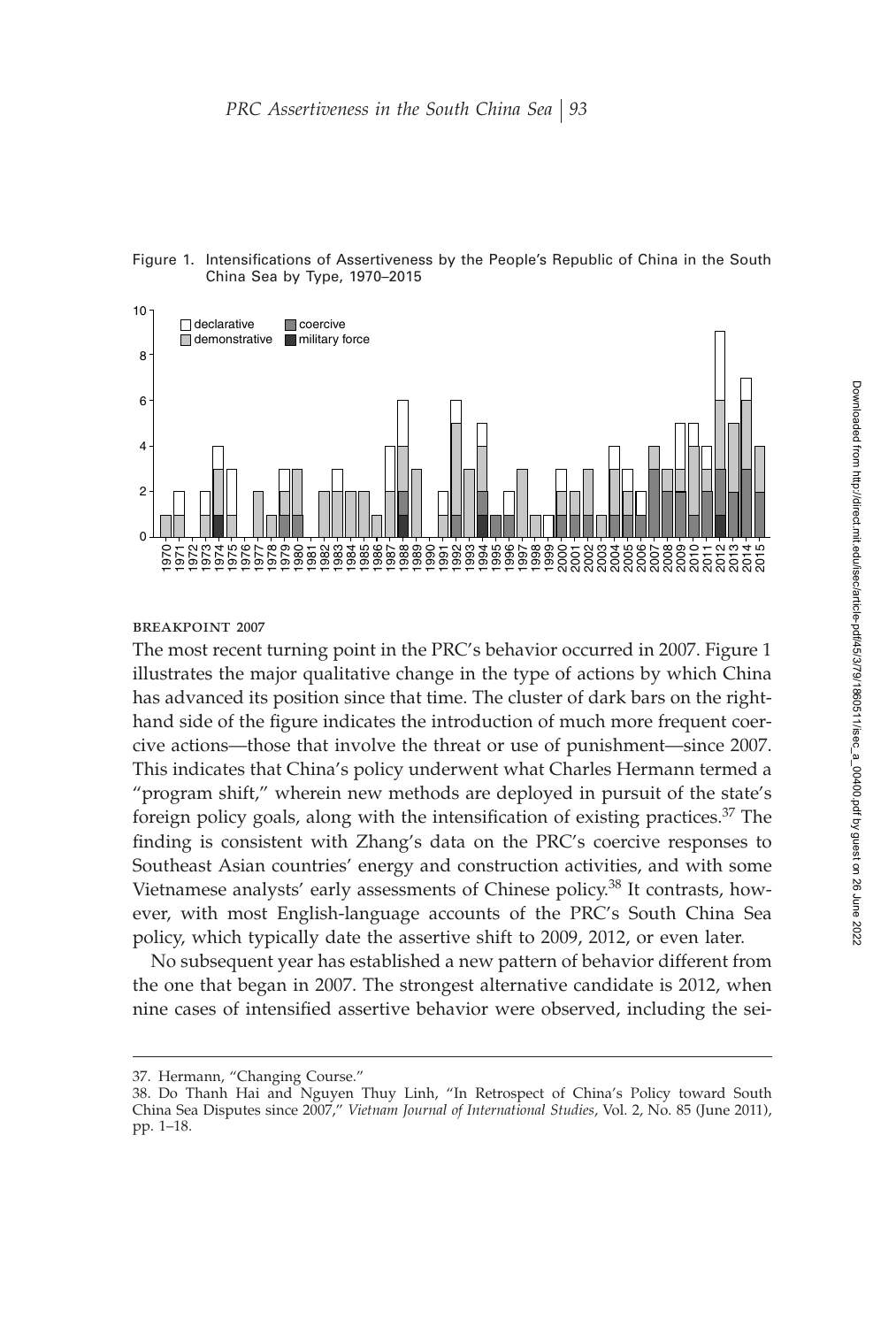zure of Scarborough Shoal, making it the PRC's most assertive year since 1970. This did not constitute a turning point, however; rather than continuing to accelerate after 2012, the average yearly number of intensified assertive actions fell back to 5.3 per year in 2013–15, only marginally higher than the 5.1 observed on average each year since 2007. Thus, 2012 is better seen as an extreme case within a broader pattern established five years earlier.

Dating the PRC's assertive shift to 2012 would also obscure a crucial feature of the change in China's behavior that distinguishes its current policy from earlier periods. If, as the data presented here suggest, the fourth surge in assertive PRC maritime behavior began in 2007, then it is also by far the most protracted. The three previous surges lasted only two or three years. In contrast, the intensification of PRC activity that began in 2007 has continued for a decade and beyond.

#### layers of assertiveness

What have these patterns added up to over the long term? Figure 2 addresses this question by adding into the picture what is known, or can reasonably be inferred, about the duration of each identified case of intensified assertive conduct. In more than one-third of the cases, the intensification of China's assertiveness marked a "new normal" that continued at least through to 2015. This stands to reason, given that many assertive actions are by nature ongoing and continuous, such as domestic legal and administrative moves and the construction of facilities in disputed areas, which remain in place until abolished or abandoned. Figure 2 illustrates how each of the surges in the 1970s, 1980s, and 1990s established a new and much higher overall baseline level of PRC assertiveness in the South China Sea dispute.

The cumulative layering of assertive behaviors also reflects deeper dynamics of state policymaking in maritime and territorial disputes. Assertive actions in a disputed area at one point in time often lay the groundwork for subsequent intensifications of activity. John Garver has noted how China's construction activities in the South China Sea in the 1970s and 1980s created the "physical base" for the expansion of PRC control in the area.<sup>39</sup> Such behaviors not only create faits accomplis; they can also have long-term consequences beyond any discernable change in the status quo. Building a new road in a disputed territory, or expanding an occupied island or reef, can

<sup>39.</sup> John Garver, "China's Push through the South China Sea," *China Quarterly*, Vol. 132 (December 1992), pp. 999–1026, especially pp. 1006, 1008, doi.org/10.1017/S0305741000045513.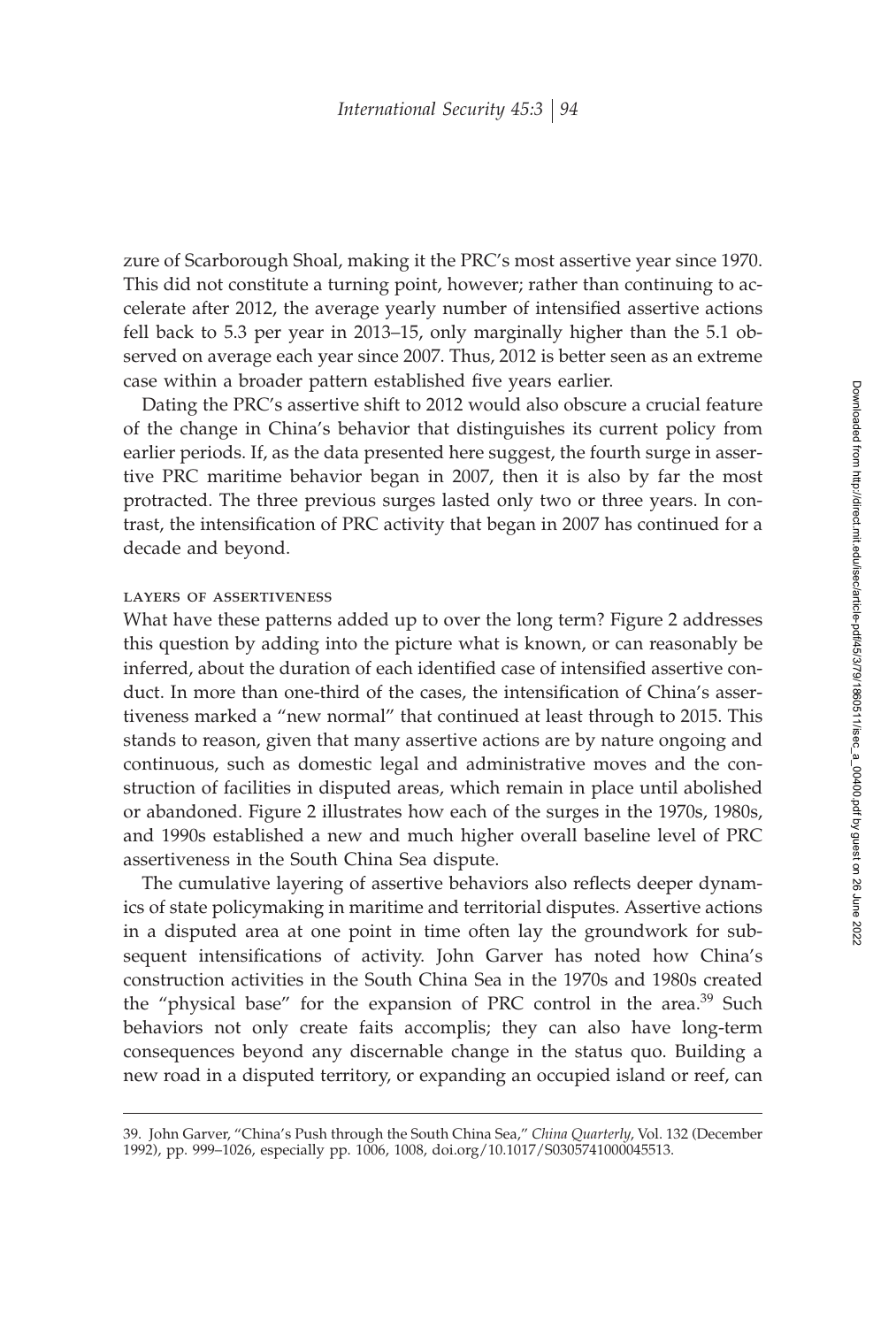Figure 2. Accumulation of Assertive Behaviors by the People's Republic of China in the South China Sea, 1970–2015

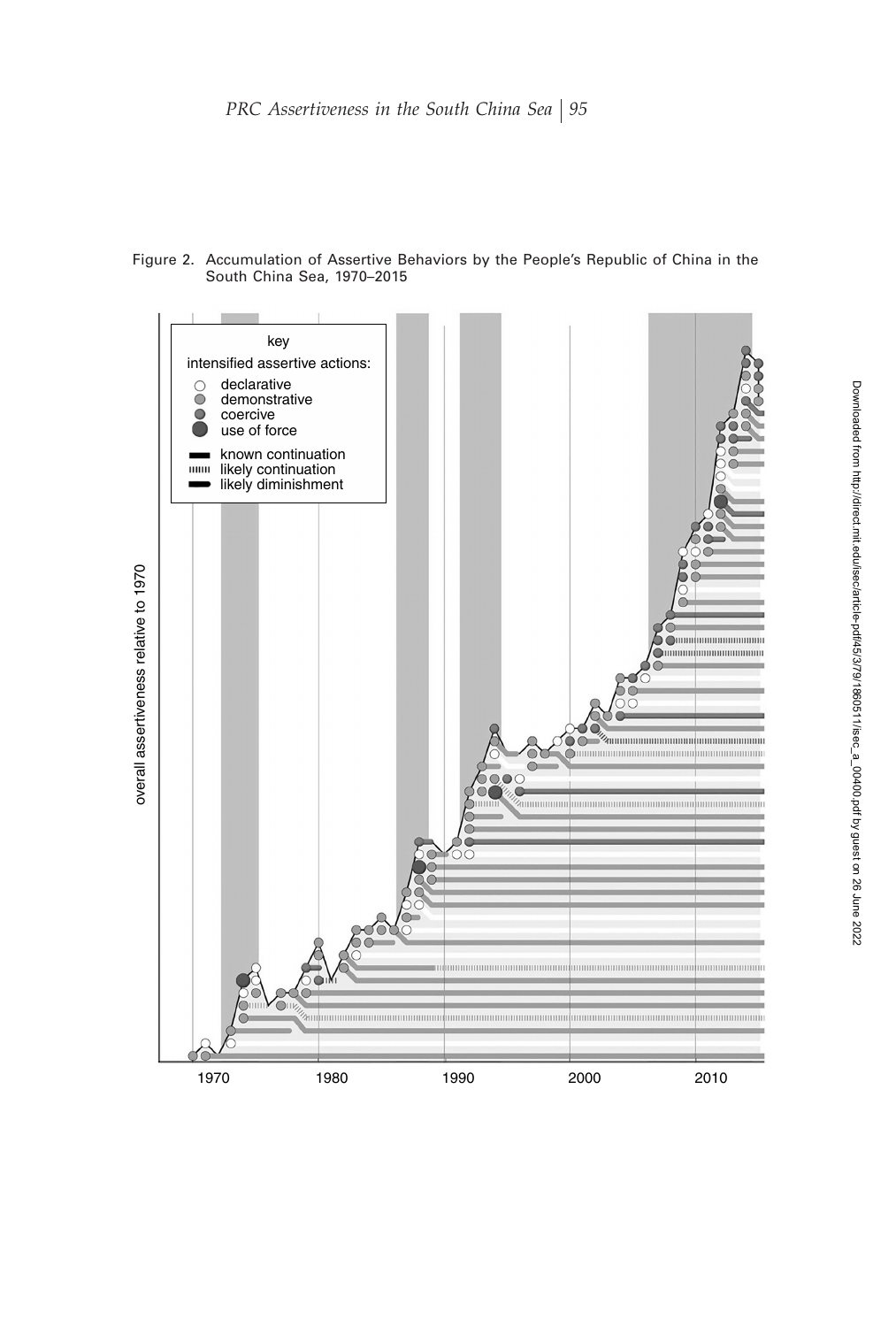support an increased administrative presence and resource exploitation in surrounding areas. Scientific research—especially cartography, meteorology, and oceanography—is a precondition for future military operations, infrastructure, and patrolling. An increase in patrolling at one point in time can facilitate further increases in following years, as frontline actors gain experience and confidence operating in once unfamiliar areas.

The Philippines-China standoff over Scarborough Shoal in 2012 provides a vivid illustration of this dynamic. The PRC's rapid on-water intervention to block the Philippines navy from arresting Chinese fishermen was only possible because two maritime surveillance vessels were located nearby on a regular patrol. Such patrols commenced in the South China Sea in 2007; five years later, they directly enabled the PRC's seizure of Scarborough Shoal.<sup>40</sup> The pattern of accumulating layers in figure 2 thus illustrate how assertiveness results not only from contemporary policy decisions, but also from groundwork laid down in previous years. This observation has important implications for the explanation of shifts in behavior. Causal links between past and present lines of action make it necessary to consider not just the immediate triggers for an observed change in state behavior, but also temporally distant decisions and slower-moving processes whose effects may only become observable years after being set in motion.

#### **SUMMARY**

The analysis above represents the first systematic attempt at measuring the long-term changes over time in the behavior of the PRC in the South China Sea dispute. Operationalizing the typology of assertive state behavior in maritime and territorial disputes with a unique time series of events data demonstrates several important descriptive findings. Increasing assertiveness is not a new feature of China's policy in the South China Sea, and within this overall trend of increasing activity, four turning points have each established a new policy status quo on the issue. The surges in PRC assertiveness that followed the turning points in 1973, 1987, and 1992 lasted around three years, but China's fourth push is far more sustained, having begun in 2007, several years earlier than most English-language analysis has assumed. These findings provide a

<sup>40.</sup> As explained by the head of the State Oceanic Administration in a 2012 television interview. Liu Cigui, interview by Wu Xiaoli, "Liu Cigui: Bohai yiyou haishang wuran yanzhong [Liu Cigui: pollution serious from Bohai oil spill], Fenghuang Weishi, June 11, 2012, https://phtv.ifeng.com/ program/wdsz/detail\_2012\_06/11/15202134\_0.shtml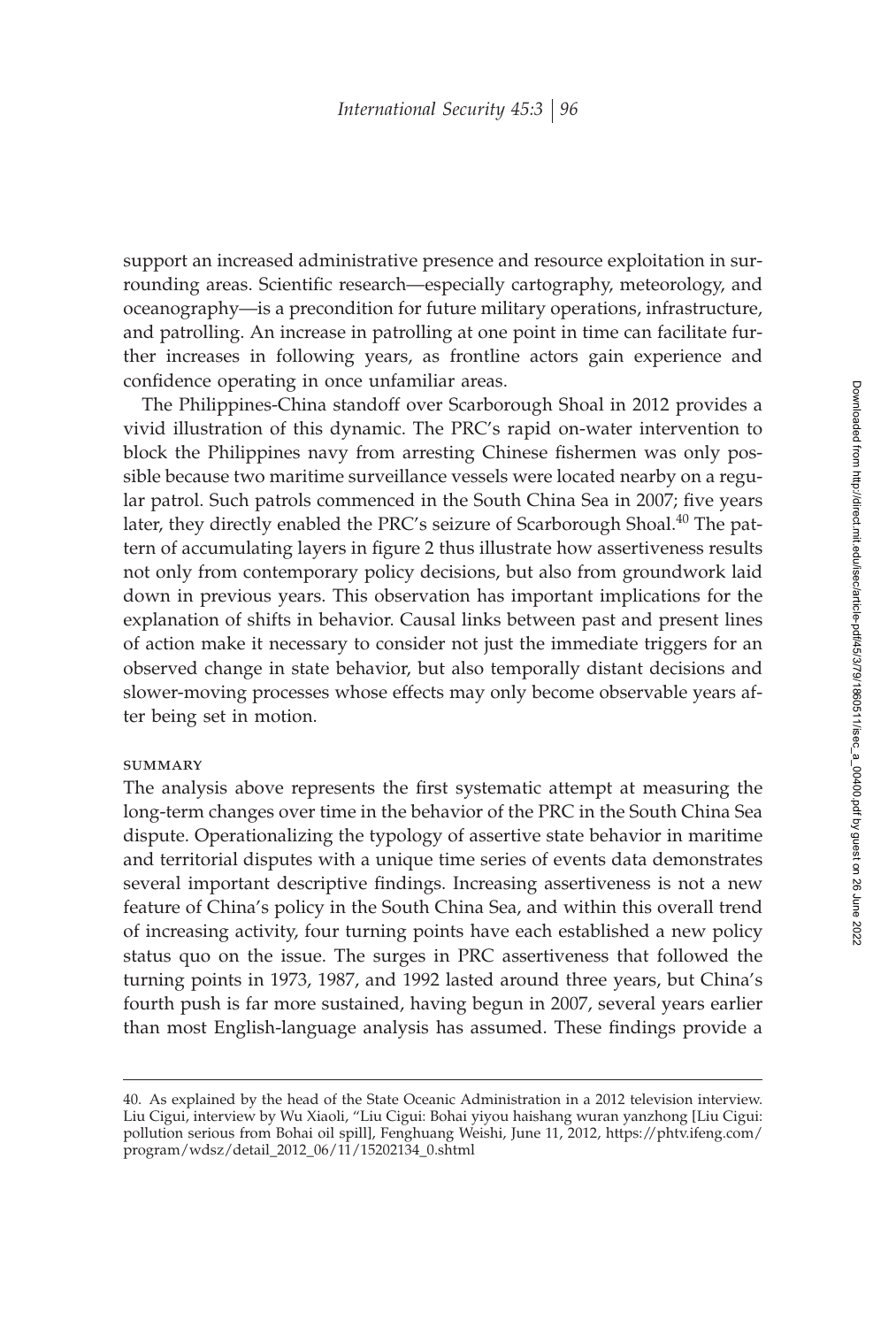descriptive foundation upon which to qualitatively investigate the causes of change in Beijing's behavior.

# *Explaining China's Policy Shifts*

Explanations for China's South China Sea policy broadly fall into two groups, respectively emphasizing external and internal factors. The former point primarily to changes in the strategic context in which the PRC operates. In line with realist expectations, many analysts argue that China acts as assertively as its strategic circumstances permit. Thus, favorable changes in the PRC's relative power within its region—both internally from the growth of China's own military, economic, and technological capabilities and externally from the decline of those of others, particularly the United States—have resulted in China intensifying its activities. $41$  As Aaron Friedberg argues, behind the PRC's intensified assertiveness lies "increasingly favorable leadership assessments of the nation's relative power and of the threats and opportunities that it confronts."<sup>42</sup>

A second popular explanation for policy change in the South China Sea has focused on resources, particularly hydrocarbons and fisheries. $43$  In general, the higher the value of the disputed resources to the claimants, the greater the incentives for competition.<sup>44</sup> International estimates of the South China Sea's oil and gas reserves have been revised downward over time, but internal Chinese government sources dating back to the 1970s have consistently touted their potential, along with other mineral deposits rarely mentioned in outside analysis.<sup>45</sup> The area's abundant tropical fisheries are also heavily emphasized in PRC sources, and the severe depletion of fish stocks in coastal waters in the

<sup>41.</sup> Robert Gilpin, *War and Change in World Politics* (Cambridge: Cambridge University Press, 1981), pp. 94–95; Chi-Kin Lo, *China's Policy towards Territorial Disputes: The Case of the South China Sea Islands* (London: Routledge, 1989); and Chen Jie, "China's Spratly Policy: With Special Reference to the Philippines and Malaysia," *Asian Survey*, Vol. 34, No. 10 (October 1994), pp. 893–903, especially pp. 901–902, doi.org/10.2307/2644968.

<sup>42.</sup> Friedberg, "The Sources of Chinese Conduct," p. 143.

<sup>43.</sup> Swaran Singh, "Continuity and Change in China's Maritime Strategy," *Strategic Analysis*, Vol. 23, No. 9 (1999), pp. 1493–1508, esp. 1506, doi.org/10.1080/09700169908455139.

<sup>44.</sup> Charles L. Glaser, "How Oil Influences U.S. National Security," *International Security*, Vol. 38, No. 2 (Fall 2013), pp. 112–145, especially pp. 122–123, doi.org/10.1162/ISEC\_a\_00137; and Jeff D. Colgan, "Fueling the Fire: Pathways from Oil to War," *International Security*, Vol. 38, No. 2 (Fall 2013), pp. 146–180, especially p. 156, doi.org/10.1162/ISEC\_a\_00135.

<sup>45.</sup> See, for example, Qu Zhenmou, "Nanhai haishang jubu zhanzheng wenti tantao (Discussion of the issue of a limited war in the South China Sea)," in *Nansha Wenti Lunwen Ziliao Huibian* [Compendium of essays and materials on the Spratly issue] (Beijing: Haijun Junshi Xueshu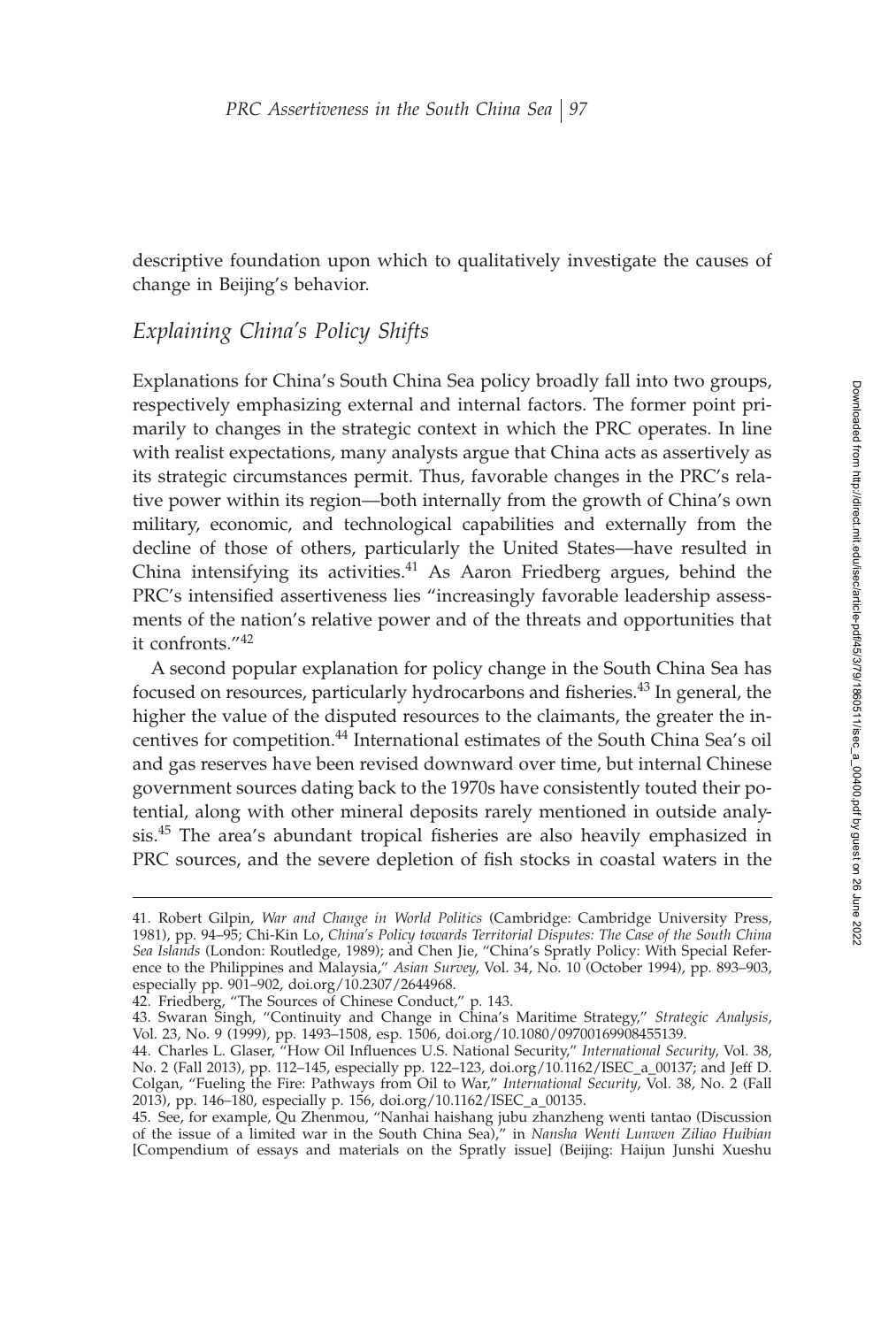post-1978 reform era underscores the plausibility of resources as a driver of PRC policy there.

Third, following the logic of preventive war, states may make assertive moves in the present to avoid doing so under worse circumstances in the future. When a state's bargaining position in the dispute is weak and deteriorates further, leaders may perceive the possibility of a favorable diplomatic resolution to be in danger of declining to zero, creating incentives for escalatory action to preserve the claim.<sup>46</sup> Fravel's exhaustive study of the PRC's territorial disputes found that "China has been more willing to use force when its bargaining power has declined, not strengthened." Following this logic, external developments that significantly weaken the PRC's position in the dispute—such as new assertive actions by other claimants—may explain an increase in the state's assertiveness.<sup>47</sup>

Fourth, changes in the international normative context could spur new assertive behaviors. The UNCLOS regime has hardened disputed maritime claims on all sides, spurred the development of new enforcement capabilities, and created incentives for assertive actions to bolster claimants' legal positions.<sup>48</sup> According to Sheila Smith, this has been the case in the East China Sea, where the Law of the Sea regime has hardened the claims of Japan and China to the oil and gas resources in the area.<sup>49</sup>

Internal explanations for China's assertive policies include domestic legitimacy issues; rising nationalism; elite competition; bureaucratic politics; and individual leaders. Domestic legitimacy issues may have prompted international confrontation, per diversionary conflict theory. Many analysts have argued further that rising nationalist sentiment among the public in China has created pressure for tough foreign policies to preserve regime legitimacy.<sup>50</sup> Substate policy interests are argued to have lobbied successfully for assertive policies,

Yanjiusuo, 1988), pp. 115–127, especially p. 117; and Liu Huaqing, *Liu Huaqing Huiyilu* [Memoirs of Liu Huaqing] (Beijing: Jiefangjun Chubanshe, 2007), pp. 534–535.

<sup>46.</sup> Huth, *Standing Your Ground*, p. 55; and Fravel, "Power Shifts and Escalation," pp. 48–50.

<sup>47.</sup> Fravel, *Strong Borders, Secure Nation*, pp. 7–9, 31; and Swaine and Fravel, "China's Assertive Behavior.'

<sup>48.</sup> Isaac B. Kardon, *China's Law of the Sea* (New Haven, Conn.: Yale University Press, forthcoming); and Andrew Chubb, "Chinese Popular Nationalism and PRC Policy in the South China Sea," Ph.D. dissertation, University of Western Australia, 2017, pp. 133–180.

<sup>49.</sup> Sheila A. Smith, *Intimate Rivals: Japanese Domestic Politics and a Rising China* (New York: Columbia University Press, 2015), pp. 107–110.

<sup>50.</sup> Robert S. Ross, "The Problem with the Pivot," *Foreign Affairs*, Vol. 91, No. 6 (November/ December 2012), https://www.foreignaffairs.com/articles/asia/2012-11-01/problem-pivot; and Zhao, "Foreign Policy Implications of Chinese Nationalism Revisited."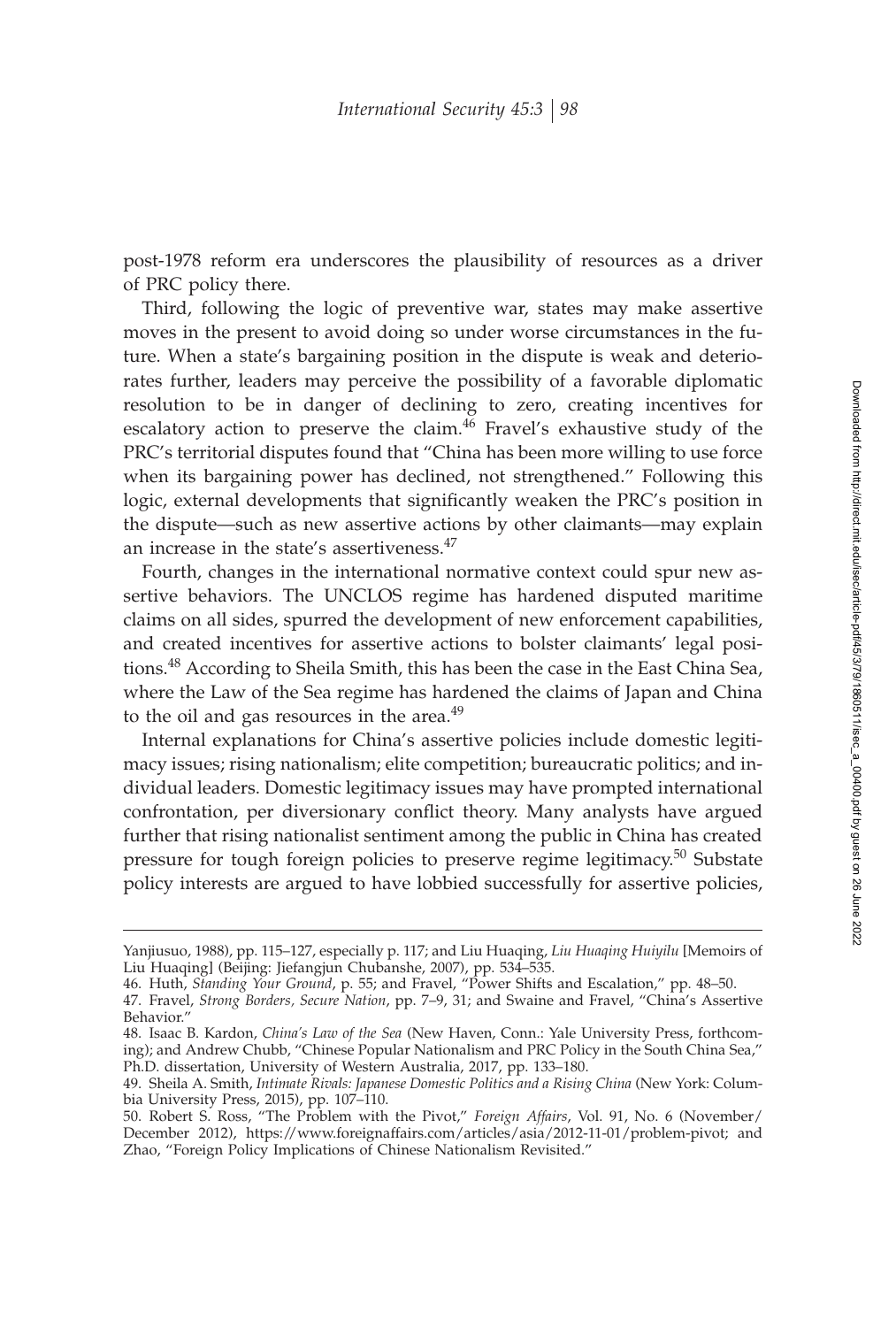with competing maritime agencies seeking to stretch their mandates, win budgetary allocations, and secure political prestige within the PRC bureaucracy.<sup>51</sup> Intensified intrastate political competition could also make arguments for restraint prohibitively risky for CCP elites.<sup>52</sup> Finally, individual leaders could make a difference: a politically weak leader may lack the authority to prevent assertive maritime conduct, or a more hawkish leader may drive a more assertive policy after taking charge. $53$ 

As James Rosenau suggested, breakpoints in a state's behavior offer important information upon which to base explanations of foreign policy change. $54$ Below, the four breakpoints identified in the events data on Beijing's maritime behavior—1973, 1987, 1992, and 2007—are assessed in light of existing works and a range of PRC party-state sources.

### 1973: pushing past the paracels

From late 1973 onward, the PRC used force to evict South Vietnam from the Paracel Islands and stepped up its civilian presence and military infrastructure construction. Saigon was not the only target, however, as the PRC pushed past the Paracels, launching a systematic program of scientific surveys in the waters to the east and south of the archipelago. The PRC also dialed up criticism of the Philippines over its moves in the Spratlys, opened up a new China-Philippines bilateral dispute over Scarborough Shoal, and began asserting its restrictive position on foreign military surveillance in and beyond the territorial seas against the United States and the Soviet Union. Existing accounts of China's actions in this period have pointed to advantageous geopolitical circumstances, negative local developments for China's position in the disputed area, and a growing struggle over offshore energy resources to explain the PRC's use of force against South Vietnam. As shown below, however, the

<sup>51.</sup> Wong, "More than Peripheral," pp. 744–752; Garver, "China's Push through the South China Sea" pp. 1026–1027; Jakobson, *China's Unpredictable Maritime Security Actors*, p. 6; and ICG, *Stirring Up the South China Sea (I)*, pp. 18–26.

<sup>52.</sup> James Reilly, *Strong Society, Smart State: The Rise of Public Opinion in China's Japan Policy* (New York: Columbia University Press, 2012); and Joseph Fewsmith and Stanley Rosen, "The Domestic Context of Chinese Foreign Policy: Does 'Public Opinion' Matter?" in David M. Lampton, ed., *The Making of Chinese Foreign and Security Policy in the Era of Reform* (Stanford, Calif.: Stanford University Press, 2001), pp. 151–187.

<sup>53.</sup> Chang Liao, "The Sources of China's Assertiveness," pp. 827–831; and You Ji, "The PLA and Diplomacy," p. 253.

<sup>54.</sup> James Rosenau, "Towards Single-Country Theories of Foreign Policy: The Case of the USSR," in Charles F. Hermann, Charles W. Kegley, and James N. Rosenau, eds., *New Directions in the Study of Foreign Policy* (Winchester, Mass.: Allen and Unwin, 1987), pp. 53–74, especially p. 61.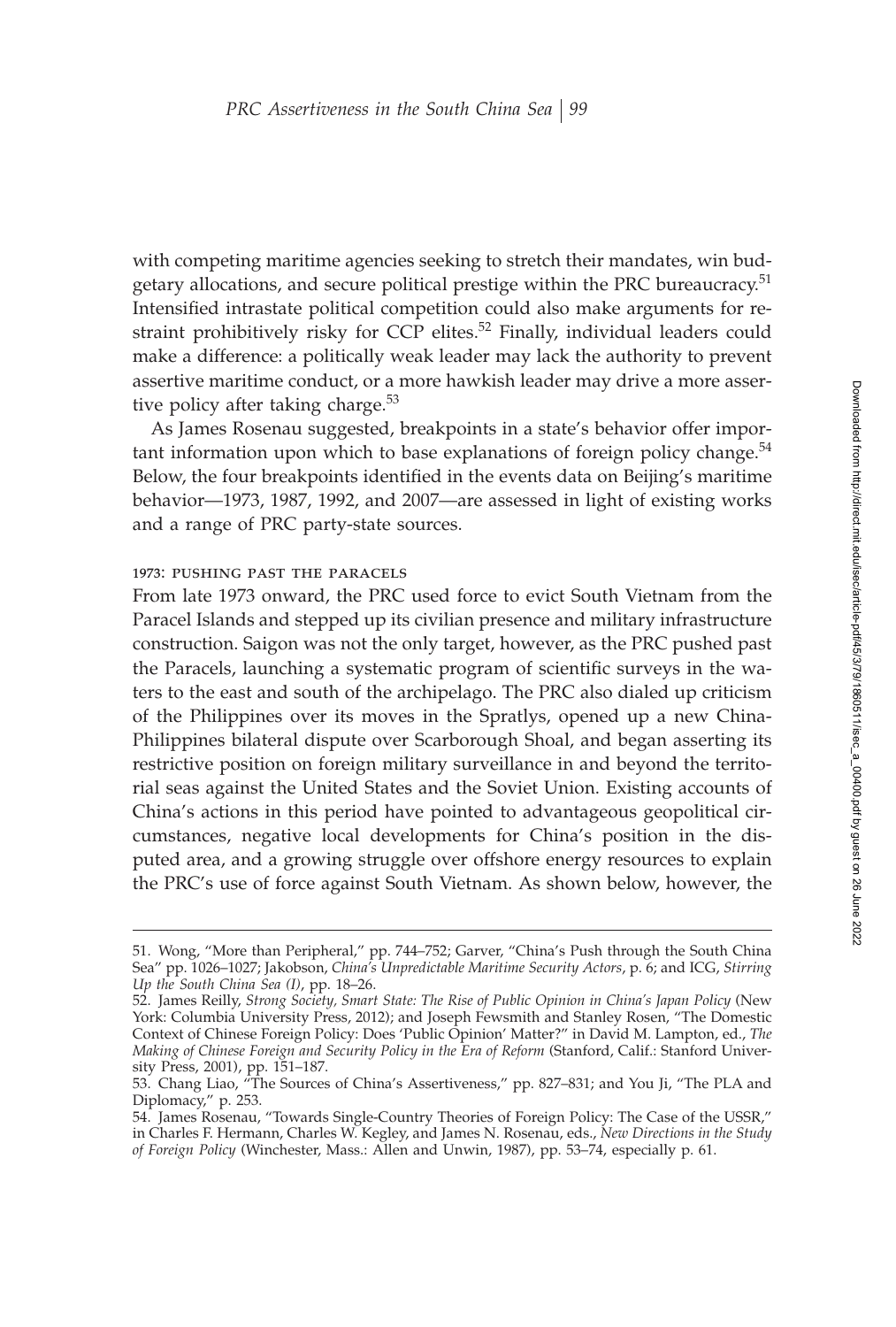Paracels operation was part of a more general policy shift rooted in changing international norms regarding the status of maritime space.

The most visible element of the surge from 1973 was the seizure of the southwestern half of the Paracel Islands, known as the Crescent Group. The operation, which established PRC control over the entire archipelago for the first time, was an early demonstration of the PRC's use of irregular maritime forces as frontline implementers of new policies. It began when armed fishing crews—maritime militia—began staking out unoccupied islands in the Crescent Group in December 1973.<sup>55</sup> Military confrontation followed in January 1974 when Saigon sent reinforcements to push the PRC out of its new positions. Beijing probably had not intended to immediately evict the nearby South Vietnamese forces, but the advance into the Crescent Group was clearly well planned.<sup>56</sup> Drawing on eyewitness testimony, the United States Army Special Research Detachment assessed that preparations were "initiated at least by December 1973, and possibly as early as September 1973."<sup>57</sup>

The advance was timed to capitalize on the weakness of the South Vietnamese regime and the warming of U.S.-China relations after 1972. A U.S. intelligence memo at the time referred to the prospect of American support for South Vietnam in the Paracels as "virtually ruled out."<sup>58</sup> China's leaders also may have sensed a closing window of opportunity to prevent the South Vietnam–held islands from falling into the hands of Soviet-backed North Vietnam, which would be more capable of defending them than the moribund Saigon government. Indeed, as Chi-kin Lo has shown, signs of mistrust between Beijing and Hanoi over the issue were already emerging by 1973. $59$  Fravel finds that documentary evidence to support a "window of

56. Fravel, *Strong Borders, Secure Nation*, pp. 281–282.

<sup>55.</sup> Fravel, "Power Shifts and Escalation," p. 75 n. 111; Fravel, *Strong Borders, Secure Nation*, p. 280; and Dieter Heinzig, "Disputed Islands in the South China Sea: Paracels—Spratlys—Pratas— Macclesfield Bank" (Hamburg, Germany: Institute of Asian Affairs, 1976), p. 34, https://www .cia.gov/library/readingroom/document/cia-rdp08c01297r000300180013-8. On the recent roles of China's maritime militia, see Andrew S. Erickson and Conor M. Kennedy, "China's Maritime Militia," in Michael McDevitt, ed., *Becoming a Great "Maritime Power": A Chinese Dream* (Arlington, Va.: CNA, 2016), pp. 62-83, https://www.cna.org/CNA\_files/PDF/IRM-2016-U-013646.pdf.

<sup>57.</sup> United States Army Special Research Detachment (USASRD), *Chinese Amphibious Assaults in the Paracel Archipelago January 1974*, December 27, 1974, SRD-SR-44-74, Fort George G. Meade, Maryland, p. 1. The author thanks Bill Hayton for sharing this source.

<sup>58.</sup> Office of the Director of Central Intelligence, "Potential for Conflict over Certain Disputed Islands in the East and South China Sea," February 5, 1974, Library of Congress, p. 11, https:// www.cia.gov/library/readingroom/document/loc-hak-558-15-12-3.

<sup>59.</sup> Lo, *China's Policy*, pp. 68–73.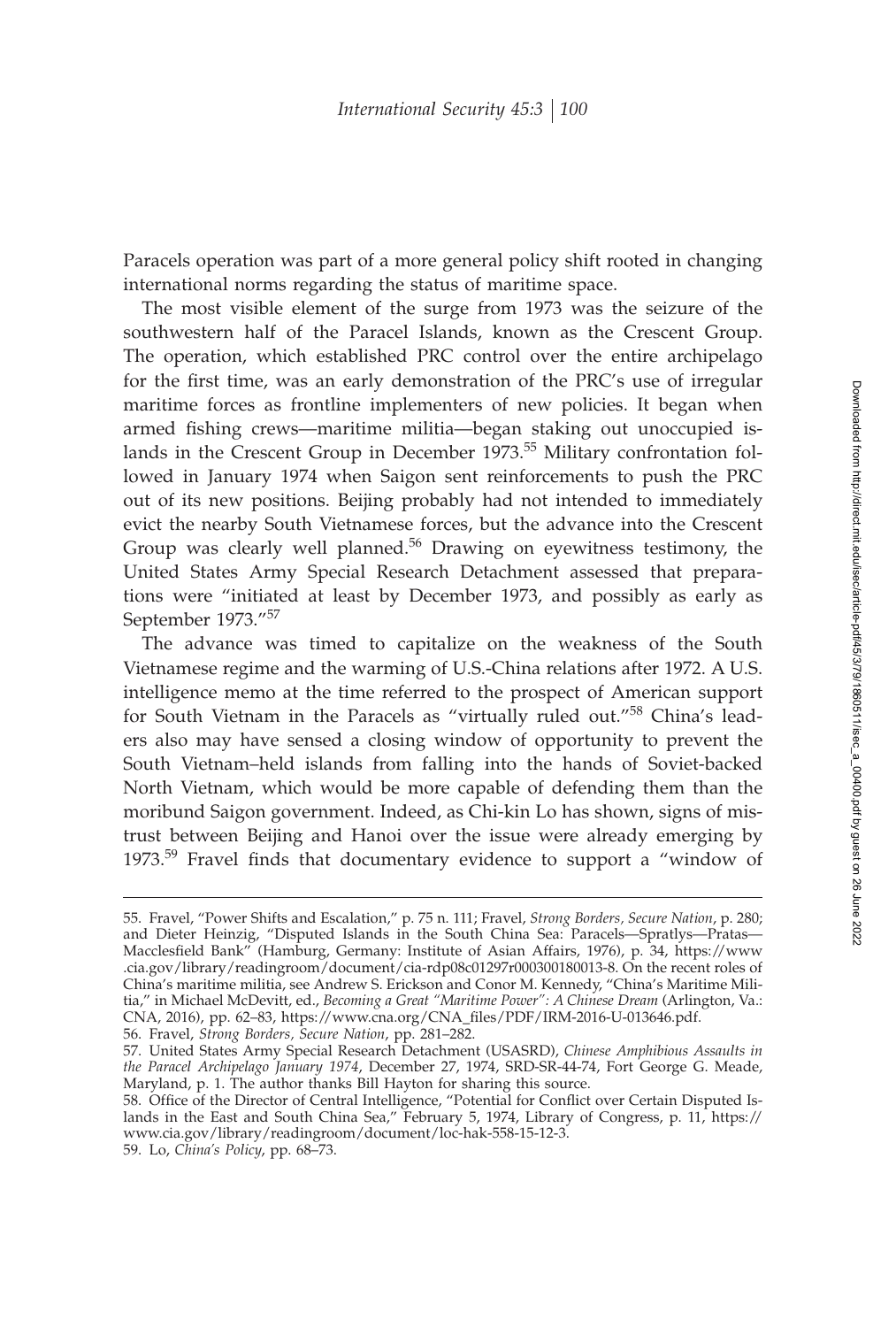opportunity" interpretation is lacking, but acknowledges that the U.S. drawdown in Southeast Asia resulted in "reduced constraints on China's use of force."60 At a minimum, then, these positive changes in the PRC's relative power position within its region presented advantageous conditions for the move into the Crescent Group.

Energy resources were quickly touted as a likely driver of the PRC's actions.<sup>61</sup> Preliminary seismic surveys conducted under UN auspices had identified potential hydrocarbons in the Spratly area in 1969, prompting the Philippines and South Vietnam to occupy islands and initiate hydrocarbon explorations there. $62$  The assertive push also coincided with the spike in world oil prices after the Organization of the Petroleum Exporting Countries' October 1973 embargo, increasing the incentives for confrontation over resources. However, while the potential resource bounties may have contributed to the PRC's calculations, they probably were not a central motivation. The PRC made its first official claim to resource rights around the disputed islands more than four years after the UN survey, and the statement did not refer to oil and gas in particular.<sup>63</sup> China was also insulated from the oil price shock, being self-sufficient in oil production at that time thanks to the large onshore field at Daqing.<sup>64</sup> As shown below, if energy resources mattered, it was as one element of a more general emerging PRC interest in the area.

A little-noted scientific program that immediately followed the Paracels operation casts significant new light on the motivations behind the PRC's South China Sea policy at this time.<sup>65</sup> In the first half of 1974, the PRC launched a systematic program of scientific surveys across the Paracel Archipelago Sea Area (*Xisha Qundao hai qu*)—a wide geographic area named after, but extending far beyond, the archipelago.<sup>66</sup> These investigations were much more than oil and gas hunts. A government yearbook describes their breadth of purpose: "The

<sup>60.</sup> Fravel, *Strong Borders, Secure Nation*, pp. 284–286.

<sup>61.</sup> Central Intelligence Agency (CIA), "The Paracel Islands Incident," January 21, 1974, General CIA Records, p. 3, https://www.cia.gov/library/readingroom/document/cia-rdp85t00353r0001 00010005-0.

<sup>62.</sup> See Marwyn Samuels, *Contest for the South China Sea* (New York: Methuen, 1982), p. 155.

<sup>63.</sup> The original statement appears on page 1 of the *People's Daily*, January 12, 1974.

<sup>64.</sup> See Lee Hong-Pyo, "China's Petroleum Trade," *Journal of East Asian Affairs*, Vol. 4, No. 1 (Winter/Spring 1990), pp. 184–221, https://www.jstor.org/stable/23253537.

<sup>65.</sup> Garver noted that "the seas south of the Paracels were surveyed between 1973 and 1978," but he did not discuss the implications of this for the PRC's interests in the area. Garver, "China's Push through the South China Sea," p. 1006.

<sup>66.</sup> For an illustrative map, see the online supplementary materials at doi.org/10.7910/DVN/ 3Y7NRU.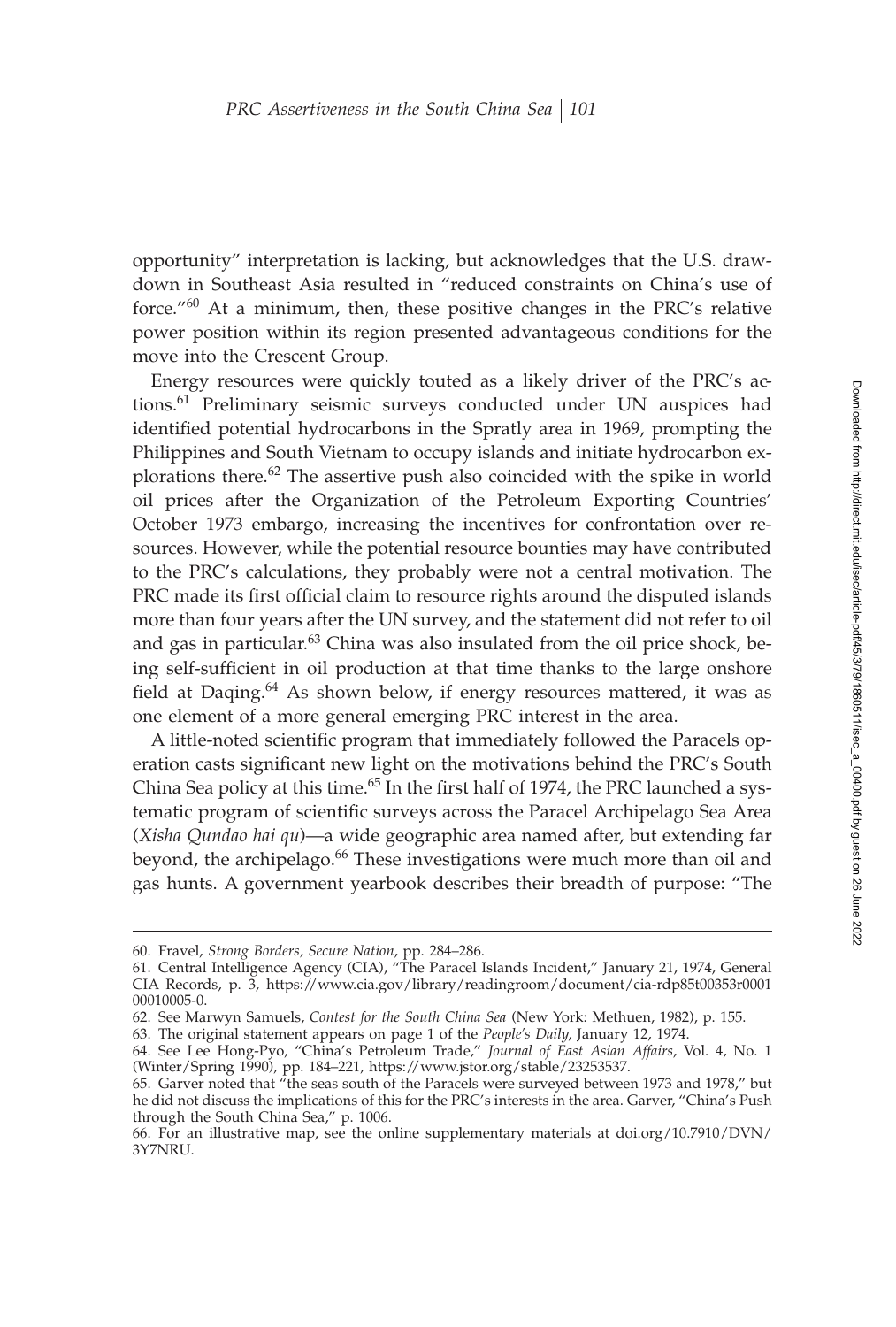unfolding of marine hydrological-meteorological, geographical-geological, biological, chemical, and physical survey research has extreme significance for fisheries production, transportation, oil and gas exploitation, warship activities, overall resource appraisals, and maritime forecasting." Besides geological samples, the surveys collected large volumes of biological specimens, gravitational, magnetic, bathymetric, and meteorological data. $67$ 

The scope of the PRC's comprehensive survey program soon expanded southward from the Paracel Archipelago Sea Area to the Central South China Sea Area (*Nanhai zhongbu haiqu*). The rapid push past the Paracels, and the spatial arrangement of these operations, with measurement stations evenly spaced across wide expanses of sea, illustrates how the scope of the PRC's interests in the South China Sea had expanded beyond claims to the disputed islands, which it had inherited from its civil war rival, the Republic of China.<sup>68</sup> The PRC's interests in the South China Sea had undergone a crucial redefinition, beyond island territories and toward broad-ranging administrative rights across large maritime spaces—including, but by no means limited to, the resources within. Developments in the international normative context of the emerging Law of the Sea regime explain why this new interest in the administration of maritime space was at the forefront of PRC policy planning at the time.

The match between the start of the UNCLOS III negotiations in 1973 and China's assertive push past the Paracels was not coincidental. The negotiations specifically aimed to codify new norms of state jurisdiction beyond the narrow customary territorial sea limit, and it was their commencement that prompted the PRC's first official statements on the matter in July and August  $1973.^{69}$  As Isaac Kardon shows, the PRC's positions on state jurisdiction at sea were at first derived largely from other developing states' statements over the preceding years, but Beijing quickly emerged as an influential player in the negotiations.<sup>70</sup> The PRC's advocacy for a 200-nautical-mile exclusive economic zone (EEZ), as against other less expansive proposals, reflected the CCP's radical ideological line of the time. However, it was detrimental to the PRC's material

<sup>67.</sup> SOA, *Zhongguo Haiyang Nianjian 1986*, pp. 403–404.

<sup>68.</sup> See maps in the online supplementary materials.

<sup>69. &</sup>quot;Working Paper on Sea Area Within National Jurisdiction Submitted by Chinese Delegation," July 16, 1973, United Nations General Assembly (A/AC.138/SC.II/L.34); and Zhiguo Gao, "China and the LOS Convention," *Marine Policy*, Vol. 15, No. 3 (May 1991), pp. 199–209, doi.org/10.1016/ 0308-597X(91)90063-H.

<sup>70.</sup> Isaac B. Kardon, "Rising Power, Creeping Jurisdiction: China's Law of the Sea," Ph.D. dissertation, Cornell University, 2017, pp. 93–97; on the PRC's impact in the negotiations, see pp. 104–120.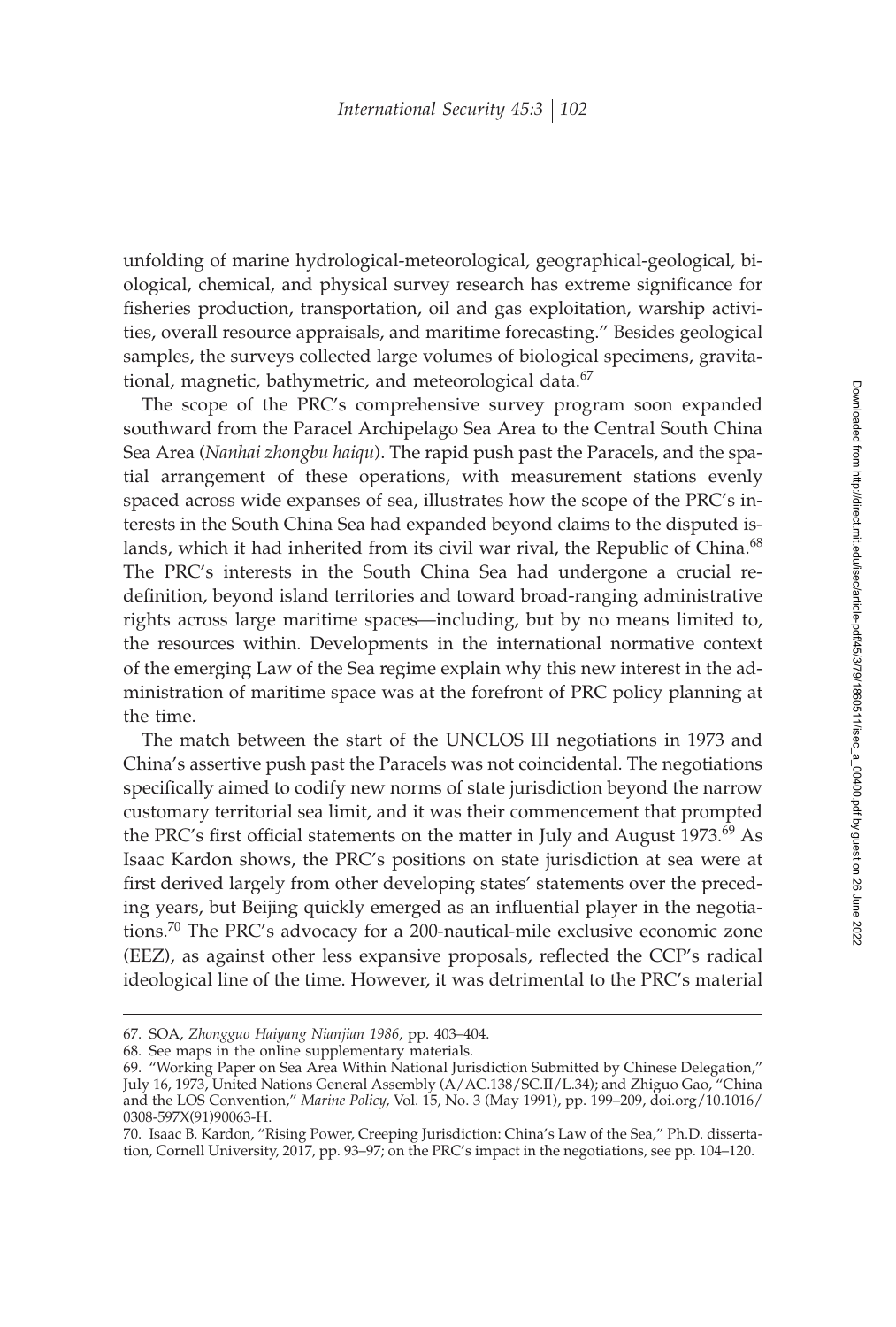interests, as PRC delegates later lamented.<sup>71</sup> Specifically, the 200-nautical-mile EEZ norm greatly bolstered, and in some cases even created, the legal resource claims of China's neighbors in the East and South China Seas—as illustrated starkly in the 2013–16 arbitration case launched by the Philippines under the UNCLOS. The PRC has wrestled with this legacy of greatly expanded, yet materially unfavorable, norms of maritime jurisdiction ever since.

The UNCLOS III process thus crystallized not only the party-state's interests in offshore resources, but also wide-ranging security interests across large expanses of ocean—a position that has been a key point of U.S.-China friction in East Asia since that time. The expansive PRC positions on state jurisdiction at sea that emerged through the UNCLOS negotiations were formulated at the highest levels of the party-state. Former diplomat Xu Guangjian, who was part of the PRC's negotiating team, has stated that a central-level leading group was established under State Council leadership to oversee the negotiations, coordinating a cross-departmental delegation that included the Foreign Ministry, State Geological Bureau, State Oceanic Administration (SOA), and People's Liberation Army (PLA)  $\text{Navy}$ .<sup>72</sup>

Evidence for internal drivers, rather than emerging international norms, as a cause of the new assertiveness from 1973 is comparatively weak. The policy shift involved a diverse array of actors within the party-state: while the PLA Navy and local maritime militia implemented the Paracels operation, the Chinese Academy of Sciences conducted the subsequent comprehensive survey programs south of the Paracels, and the assertive South China Sea propaganda campaigns against Hanoi and Manila came from organs largely controlled by the radical leftist faction later known as the "Gang of Four." Finally, as noted above, the PRC's positions in the UNCLOS negotiations were formulated through a cross-departmental group under State Council leadership.<sup>73</sup>

As economic growth fluctuated and the political campaigns of the Cultural Revolution dragged on, the basic conditions for diversionary foreign policy arguably existed. Yet, whatever domestic insecurities CCP leaders may have felt in 1973, they surely paled in comparison to those they faced in 1976. The death

<sup>71.</sup> Shan Xu, "Lianheguo Haiyangfa Gongyue tanpan shimo: Zhong-Ri ceng jiu dalujia huajie jiaofeng" [The full story of the UNCLOS negotiations: China and Japan crossed swords over continental shelf delimitation], *Liaowang Dongfang Zhoukan* [Oriental Outlook Weekly], December 10, 2012, https://news.ifeng.com/shendu/lwdfzk/detail\_2012\_12/10/20017168\_0.shtml. 72. Ibid.

<sup>73.</sup> Ibid.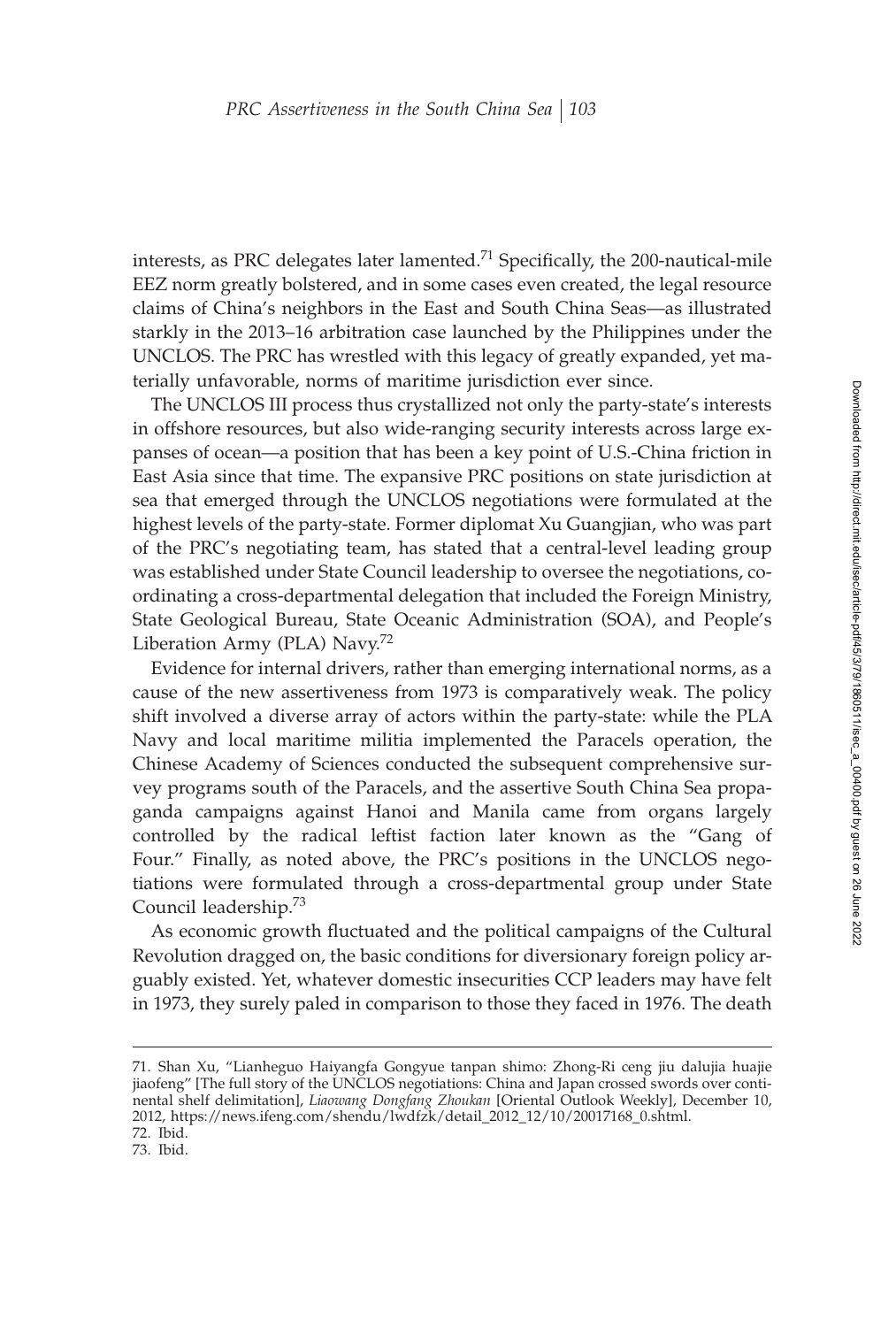of Premier Zhou Enlai turned into a serious political crisis when massive crowds commemorating Zhou turned into angry demonstrations denouncing the radical CCP leadership. As Frederick Teiwes and Warren Sun have noted, this constituted "the first challenge to the regime from below" in the PRC's history.<sup>74</sup> The crisis was followed in quick succession by the death of Mao, the massive Tangshan earthquake that killed more than 200,000 people, and an economic recession. Each of these events added further grave challenges to the party's authority. Yet far from prompting a foreign policy confrontation, this series of domestic political issues coincided with a lull in China's assertiveness in the South China Sea. No new assertive behaviors are known to have been introduced in 1976. However, because most of the new activities were ongoing, China's baseline policy was now significantly more assertive than it had been before the surge.

#### 1987: surging to the spratlys

The PRC's second wave of new assertiveness in the South China Sea, which began in 1987, repeated several features seen in the 1973–75 surge. Once again, the PLA Navy clashed with Vietnamese forces sent to oppose a well-planned PRC operation to seize unoccupied features. Like the 1974 battle, the Sino-Vietnamese confrontation of 1988 was only the most salient result of a more general shift in the PRC's policy that predated the clash. Beijing's verbal assertiveness against claimants from the Association of Southeast Asian Nations (ASEAN) reemerged after more than a decade, and there is evidence PRC policy planners intended the move against Vietnam in part to serve as a warning to Malaysia and the Philippines to refrain from oil and gas exploration in the area.<sup>75</sup> The confrontation in the Spratlys was accompanied by another major expansion in civilian "comprehensive surveys," with intense multidisciplinary scientific surveying now covering the entire "nine-dash line" area.

<sup>74.</sup> Frederick C. Teiwes and Warren Sun, "The First Tiananmen Incident Revisited: Elite Politics and Crisis Management at the End of the Maoist Era," Pacific Affairs, Vol. 77, No. 2 (Summer 2004), pp. 211–235, at p. 212, https://www.jstor.org/stable/40022499.

<sup>75.</sup> Haijun Silingbu (Naval Command), "Guanyu 'Nansha Qundao wenti xueshu yantaohui' de qingkuang baogao" [Situation report on the "Academic Symposium on the Spratly Archipelago issue"], *Nansha Wenti Lunwen Ziliao Huibian*, pp. 8–16, especially pp. 13–14; Han Yujia, "Nanhai zhanlüe geju yu zhoubian guojia junshi fazhan qianjing ji dui jiejue Nansha wenti de yingxiang" [The impact of the South China Sea strategic structure on the military development outlook for neighboring countries and the resolution of the Spratly issue], in *Nansha Wenti Lunwen Ziliao Huibian*, pp. 61–62.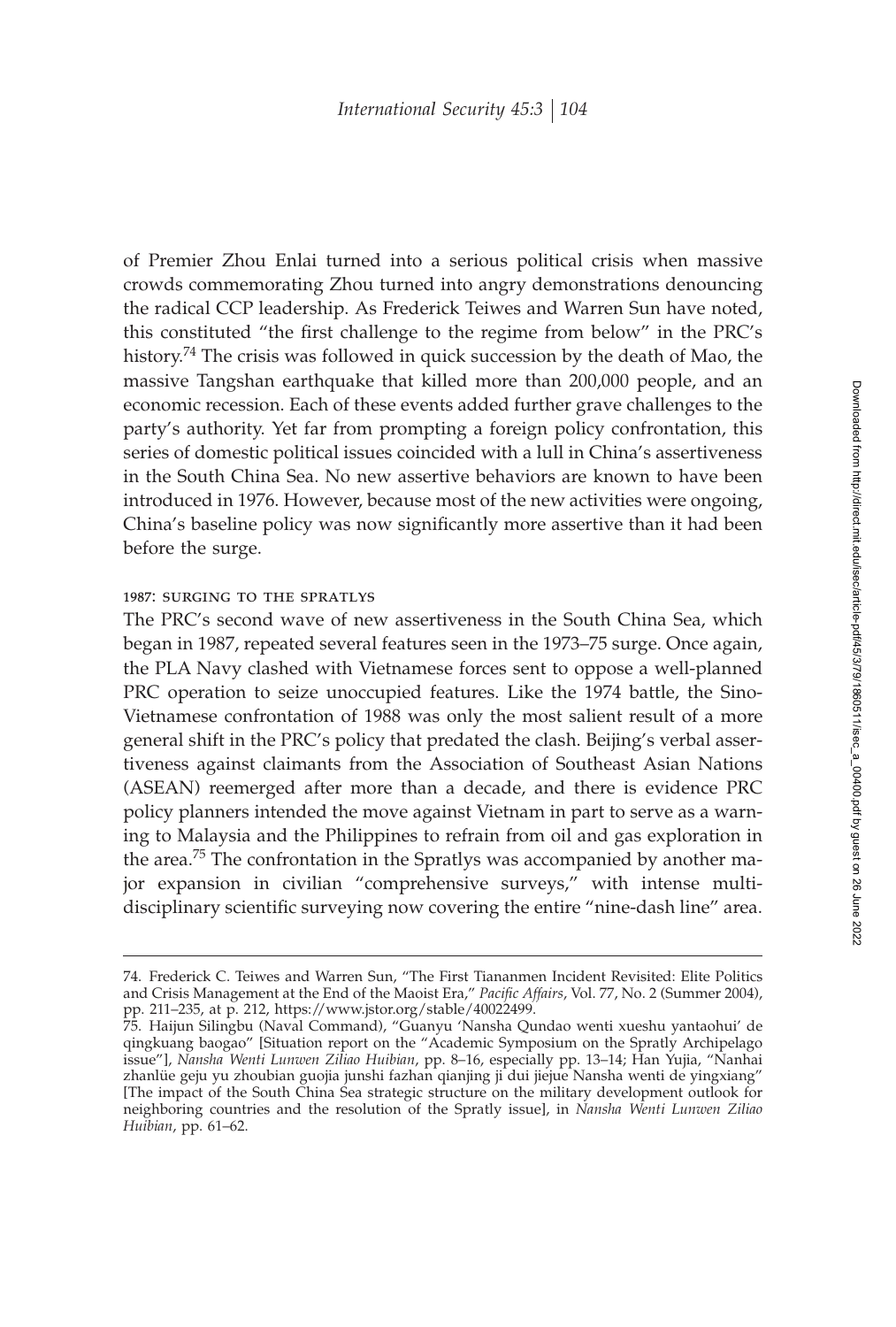And like in 1976, the wave of assertiveness stalled with the arrival of a serious domestic legitimacy crisis.

The move into the Spratlys was based on highly favorable assessments of the regional geopolitical situation at the time. PRC planners expressed confidence that neither superpower would intervene so long as Vietnam were the ostensible target. In mid-1987, for example, Han Yujia of the PLA General Staff Department's Intelligence Division told a naval research center that, because China was already at war with Vietnam on the land border, fighting Vietnam in the Spratlys "will not have much of an effect internationally . . . we estimate that the US and USSR will not stand with China, nor directly oppose China... in military terms the probability of their direct involvement is low."<sup>76</sup> Numerous other internal documents echo this assessment, which proved accurate.<sup>77</sup>

One of Vietnam's key material strengths was its military alliance with the Soviet Union, which maintained a large naval base at Cam Ranh Bay. But as Sino-Soviet relations moved toward normalization after Mikhail Gorbachev's ascension in 1985, analysts in Beijing had observed a succession of signals of reduced Soviet alliance commitment to Vietnam.<sup>78</sup> PRC sources also indicate a recognition of a temporary window of opportunity to move into the Spratlys with minimal risk of encountering strong international opposition. Participants in a January 1988 naval conference on the issue noted that "major countries" such as Japan and the United States were likely to become involved in developing oil and gas resources in the South China Sea, which would complicate future attempts to expand the PRC presence. According to a summary provided by the PLA's naval command to the General Staff Department, the majority view at the cross-departmental conference was that the PRC should make its move before Vietnam's entanglements in Cambodia were resolved.<sup>79</sup>

China's position in the South China Sea dispute was not rapidly worsening before its assertive shift in 1987. Détente between Washington and Moscow reduced the possibility of global superpower conflict, enabling Beijing to concentrate more attention and resources on its periphery, including disputed maritime territorial claims.<sup>80</sup> On the local level, as Fravel points out, Southeast Asian claimants occupied around a dozen Spratly features from 1980 to 1988,

<sup>76.</sup> Han Yujia, "Nanhai Zhanlüe," pp. 61–62.

<sup>77.</sup> *Nansha Wenti Lunwen Ziliao Huibian*, pp. 54, 108, 118–119, 129.

<sup>78.</sup> Chen, "China's Spratly Policy," pp. 901–902.

<sup>79.</sup> Naval Command, "Guanyu 'Nansha Qundao wenti'," pp. 13–14.

<sup>80.</sup> Chen, "China's Spratly Policy," pp. 901–902.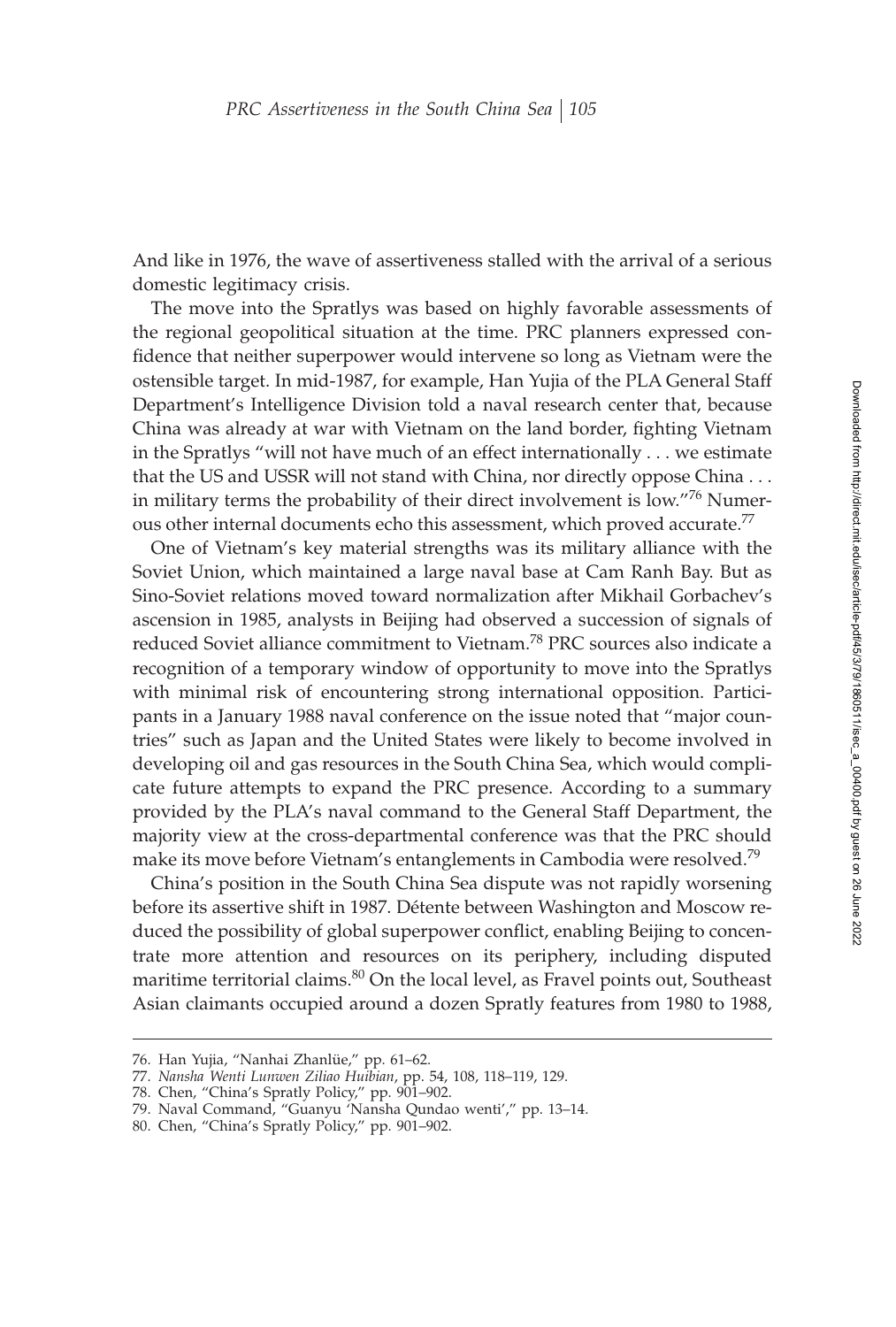"weakening China's bargaining position in a dispute in which it held no contested land."<sup>81</sup> Chinese military sources indicate, however, that the majority of these actions occurred in 1988, after the PRC made its move.<sup>82</sup> In the two years before China's policy shifted on the water, Vietnam and Malaysia occupied three previously vacant Spratly reefs, but none of these features was a land territory.<sup>83</sup> The archipelago's fifteen natural islands and rocks had virtually all been occupied by the end of the 1970s, the most recent being Malaysia's occupation of Swallow Reef in 1983. Given that even today there remain many dozens of unoccupied submerged reefs in the area, it is hard to see the occupation of such marginal features as constituting a rapid decline in the PRC's bargaining position. The accumulation of assertive actions by other claimants over the preceding decade may well have added to the PRC's motivations, offering moral and political justifications for a move into the Spratlys. There is little reason to believe, however, that Beijing would have refrained from such a move had other claimants been more restrained.

Preparations for establishing a foothold in the Spratlys are apparent from 1982, which saw the appointment of Liu Huaqing as PLA Navy commander and the conclusion of the UNCLOS negotiations. Once again, a key milestone in the development of the Law of the Sea regime closely preceded the PRC's push for greater control of its maritime periphery. In the first half of 1983, Beijing ordered the PLA Navy's first mission to the southernmost extent of China's claims in the South China Sea, sent the SOA to conduct new oceanographic surveys of the central South China Sea, and issued a new standardized list of 287 official names for the islands, rocks, and reefs of the Spratly archipelago.<sup>84</sup> The following year, the Chinese Academy of Sciences (CAS) launched the first comprehensive surveys of the southern South China Sea, gathering gravitational, hydrological, meteorological, and resource information neces-

<sup>81.</sup> Fravel, "Power Shifts and Escalation," p. 77.

<sup>82.</sup> See, for example, "Waiguo qinzhu wo Nansha daojiao qingkuang" [Situation of foreign countries occupation of China's Spratly Islands and Reefs], in *Nansha Zigu Shu Zhonghua* [The Spratlys have belonged to China since ancient times] (Guangzhou, China: Guangzhou Junqu Silingbu Bangongshi, 1988), pp. 203–207. This source lists eight new occupations from January to March 1988, after the PRC moved in, compared with two in 1987, two in 1986, one in 1983, and one in 1980, for a total of fourteen features occupied from 1980 to 1988.

<sup>83.</sup> Malaysia occupied Ardasier Reef and Mariveles Reef in 1986, and Vietnam occupied Barque Canada Reef in early 1987. See ibid., pp. 204–205; and Zhang, *Nansha Qundao Dashiji*, pp. 113, 203. Vietnam also occupied West Reef in December 1987, also after China's push into the Spratlys began (not before).

<sup>84.</sup> SOA, "Dashiji: 1983"; and Zhang, *Nansha Qundao Dashiji*, p. 97.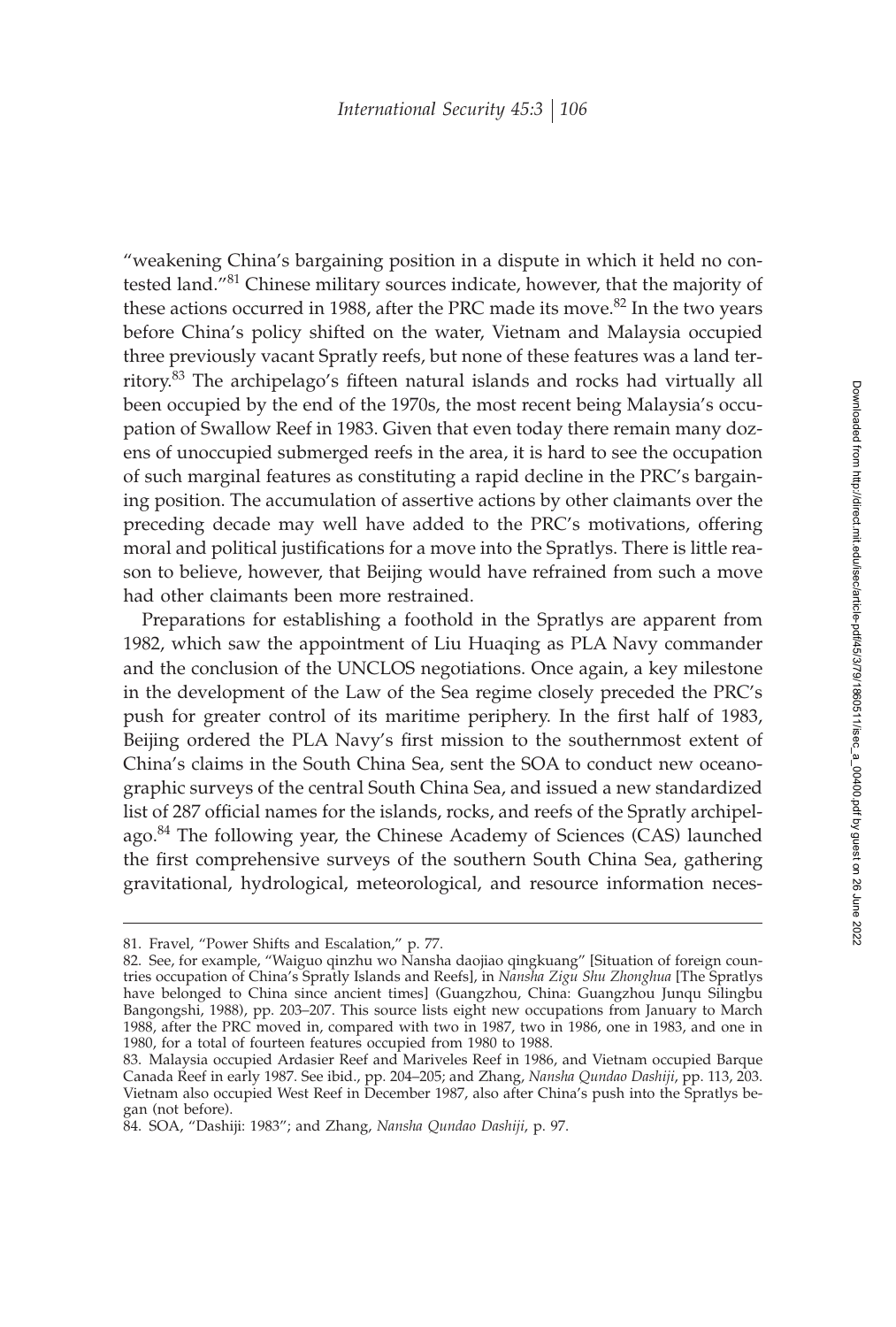sary for establishing a permanent presence there. $85$  In 1985, the Central Military Commission adopted revised strategic guidance endorsing Liu's "offshore defense" concept, which had been in development since the late 1970s. This crucial reorientation, turning the focus of the PLA Navy's operations from coastal areas to the "near seas" within the first island chain, was an important condition for the PRC's expansion into the Spratlys from 1987.<sup>86</sup>

A map of the routes of the CAS comprehensive surveys conducted between 1984 and 1986 illustrates the PRC's increasingly concrete interests in the maritime spaces across the specific area enclosed by the nine-dash line.<sup>87</sup> By early 1987, as the top leadership actively considered an operation to establish a presence in the Spratlys, the State Council ordered the CAS to further "strengthen survey research in Spratly waters." In response, the academy organized the largest comprehensive survey expedition yet, sending two ships on a six-week voyage that had "major significance for correcting charts, exploiting resources and navigation." The mission investigated candidate locations for occupation and placed sovereignty markers on Jackson Atoll and Louisa Reef.<sup>88</sup>

The comprehensive scientific survey program that preceded the move into the Spratlys was also indicative of a heightened interest in the aquatic resources and hydrocarbon deposits of the area. This interest, however, related less to resource security or increasing resource values than to the transformation of the PRC's economic model, which rapidly increased demand for energy, while also unleashing profit-oriented fishing enterprises, placing coastal fisheries under strain. A ban on fishing in the Spratlys, in effect since 1954, was lifted in 1985, after which the Ministry of Agriculture and Fisheries began organizing fishing boats to commence the "revival of production in the Spratlys."<sup>89</sup>

Domestic drivers again appear comparatively weak in explaining China's 1987 policy shift. In another echo of 1974, the CCP top leadership may not

<sup>85.</sup> Zhang, *Nansha Qundao Dashiji*, p. 97.

<sup>86.</sup> Xu Qi, Andrew S. Erickson, and Lyle J. Goldstein, "Maritime Geostrategy and the Development of the Chinese Navy in the Early Twenty-first Century," *Naval War College Review*, Vol. 59, No. 4 (Autumn 2006), pp. 66–67, https://digital-commons.usnwc.edu/nwc-review/vol59/iss4/5.

<sup>87.</sup> See map 2 in the online supplementary materials. 88. Zhang, *Nansha Qundao Dashiji*, pp. 114, 120–121.

<sup>89.</sup> Guo Jinfu, "Nansha yuye ziyuan de baohu he heli kaifa" [Protection and rational development of Spratly fisheries resources], speech at inaugural Symposium on Spratly Comprehensive Scientific Surveys, Chinese Academy of Sciences, January 1988, in *Nansha Wenti Lunwen Ziliao Huibian*, pp. 298–303; and SOA, *Zhongguo Haiyang Nianjian 1994–1996* (Beijing: Haiyang Chubanshe, 1997), p. 45.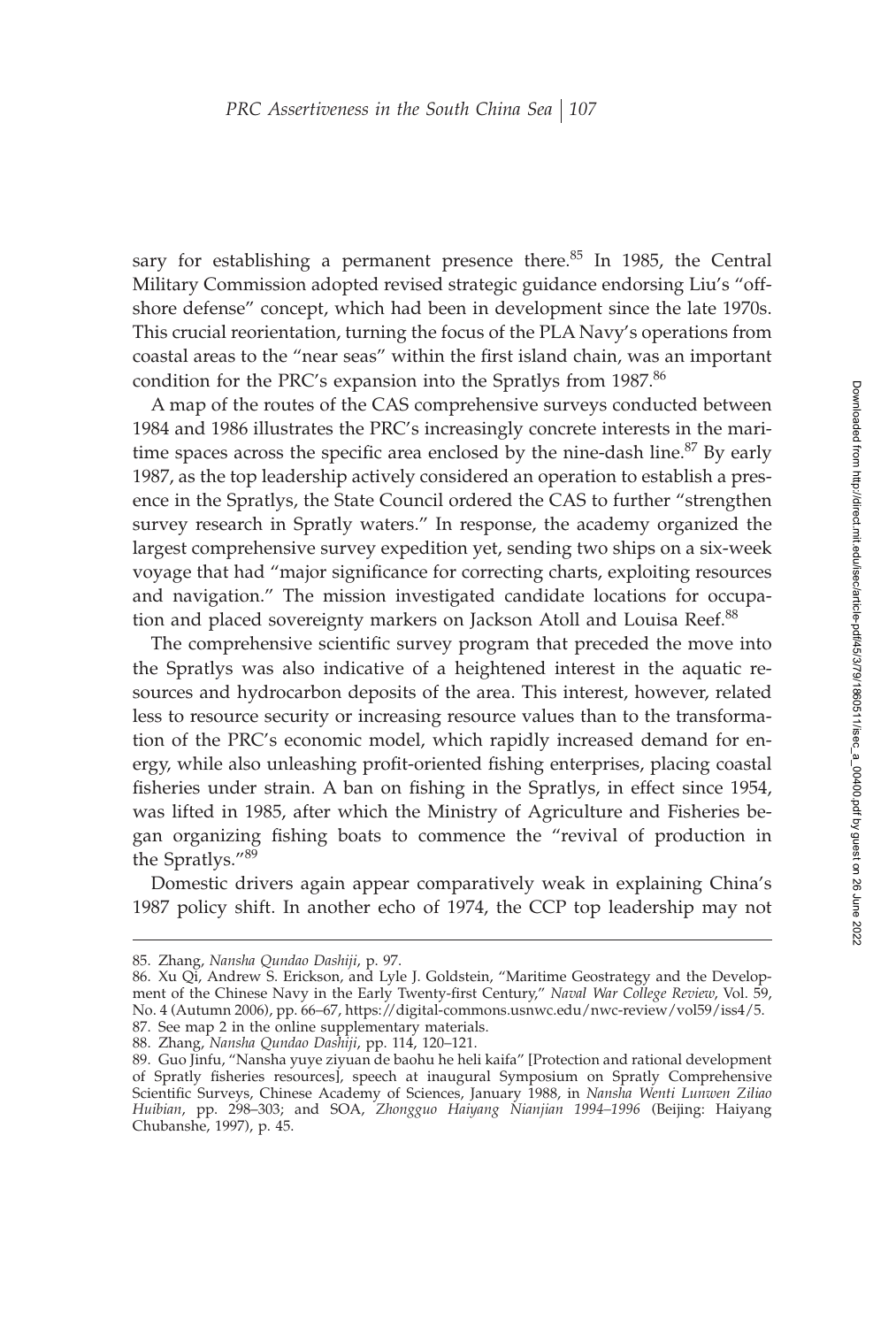have ordered the attack on Vietnamese forces in March 1988: the PLA Navy captain reportedly opened fire on the Vietnamese troops without authorization.<sup>90</sup> The party leadership in Beijing did, however, approve the major assertive actions at this time that led to conflict, including the seizure of six disputed reefs. As recounted by PLA Navy Cmdr. Liu in his memoirs, the large research missions, live-fire naval exercises, and seizure and occupation of six reefs were all carefully discussed and agreed upon by the top civilian leaders.<sup>91</sup>

Zhao Ziyang, who took over as CCP general secretary in 1987, was intimately involved in the plan to establish a foothold in the Spratlys, according to Admiral Liu. It is unlikely that another CCP leader would have acted significantly differently. Zhao's predecessor, Hu Yaobang, had personally visited the Paracel Islands in December 1985, where he vowed to "not permit anyone to seize even one inch of our great country's land."<sup>92</sup> The ultimate authorization for the Spratly step-up came from Deng Xiaoping, who had firmly established his paramount political authority at the end of the 1970s.<sup>93</sup>

Drawing on official histories of the PLA Navy, Garver has argued that bureaucratic politics were a significant driver of South China Sea policy in the 1980s. Highlighting public statements by senior PLA Navy officers emphasizing the economic importance of the South China Sea's resources, Garver argues the PLA Navy lobbied successfully to end a lull in China's Spratly advance in the mid-1980s by reframing its own strategic interests with reference to the state's new interest in economic development.<sup>94</sup> But as shown earlier, preparatory work for a move to the Spratlys was ongoing throughout the decade, as evident in both the CAS and the SOA expanding their comprehensive survey programs, the high-level decision to restart state-sponsored fishing, and the State Council's approval of a new standardized list of the names of specific PRC-claimed features there. Moreover, as noted earlier, the recognition of broad economic interests in the South China Sea had already begun to form among diverse bureaucratic actors through the UNCLOS negotiation process beginning in 1973. In framing the PRC's South China Sea interests as economic as well as strategic, Admiral Liu and the PLA Navy were probably pushing on an open door.

A diversionary motivation also appears unlikely. Macroeconomic indicators

<sup>90.</sup> Fravel, *Strong Borders, Secure Nation*, p. 296.

<sup>91.</sup> See Liu, *Liu Huaqing Huiyilu*, pp. 535–539.

<sup>92.</sup> Fravel, *Strong Borders, Secure Nation*, p. 292.

<sup>93.</sup> Liu, *Liu Huaqing Huiyilu*, p. 539.

<sup>94.</sup> Garver, "China's Push through the South China Sea," pp. 999, 1022.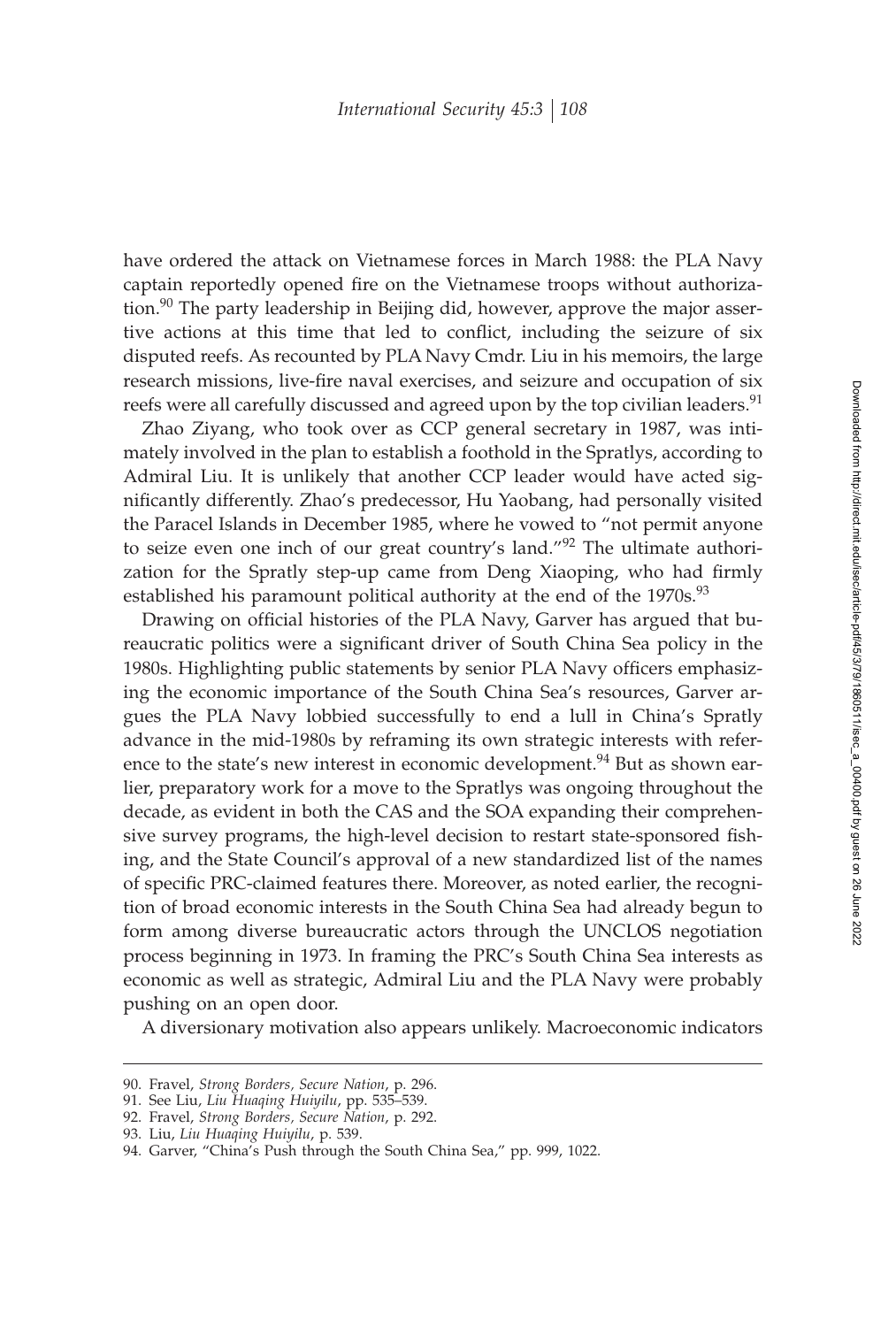were generally positive throughout 1987. While China's new South China Sea policy followed turbulent student demonstrations over the winter of 1986–87, this paled in comparison with the legitimacy crisis the CCP faced in 1989. Here, once again, rather than leading to foreign policy aggression, the studentled protests in Tiananmen Square and their violent suppression in June 1989 coincided with an abrupt end to the PRC's assertiveness in the South China Sea.

#### 1992: FILLING A VACUUM?

After two quiet years in the wake of the Tiananmen crackdown, China resumed its advances in the South China Sea in early 1992. The year began with a major inspection trip in January by Hainan Province officials and PLA officers, who left behind sovereignty markers on seven features in the northern part of the Spratlys. The next month, Beijing promulgated its Law on the Territorial Sea and Contiguous Zone, inscribing the claim to the disputed islands in domestic law for the first time and implicitly authorizing the use of force to evict intruders. In May 1992, Beijing awarded an oil concession to a little-known U.S. energy firm, Crestone, covering 25,000 square kilometers in the Vanguard Bank. On-water standoffs ensued when exploration operations began two years later, with PLA Navy warships blockading a Vietnamese oil rig in the area.

In 1993, the CAS comprehensive survey voyages in the Spratlys restarted after a two-year hiatus, and Vietnam repeatedly protested unilateral PRC energy surveys in the Gulf of Tonkin. Jiang Zemin made the first visit by a CCP general secretary to a disputed island since 1985—and still the most recent—when he toured the Paracels in April 1993. There were upgrades to the six Spratly outposts, creating a new and much larger generation of concrete "reef forts" (*jiaobao*) to replace the spartan "huts-on-stilts" (*gaojiaowu*) built in 1988, and a new concrete sovereignty marker at Scarborough Shoal. In 1994, the Philippines and Vietnam protested increased Chinese fishing activities in the disputed area in the wake of a major PRC survey of aquatic resources.<sup>95</sup>

The surge culminated in the seizure and occupation of Mischief Reef in late 1994. This was the PRC's first use of force in the eastern part of the Spratly archipelago, loosely controlled by the Philippines, a U.S. treaty ally. Mischief Reef remains China's most recent occupation of any disputed feature in the South China Sea. Although originally implemented by stealth, via the con-

<sup>95.</sup> For sources on specific activities, see the online appendix data file.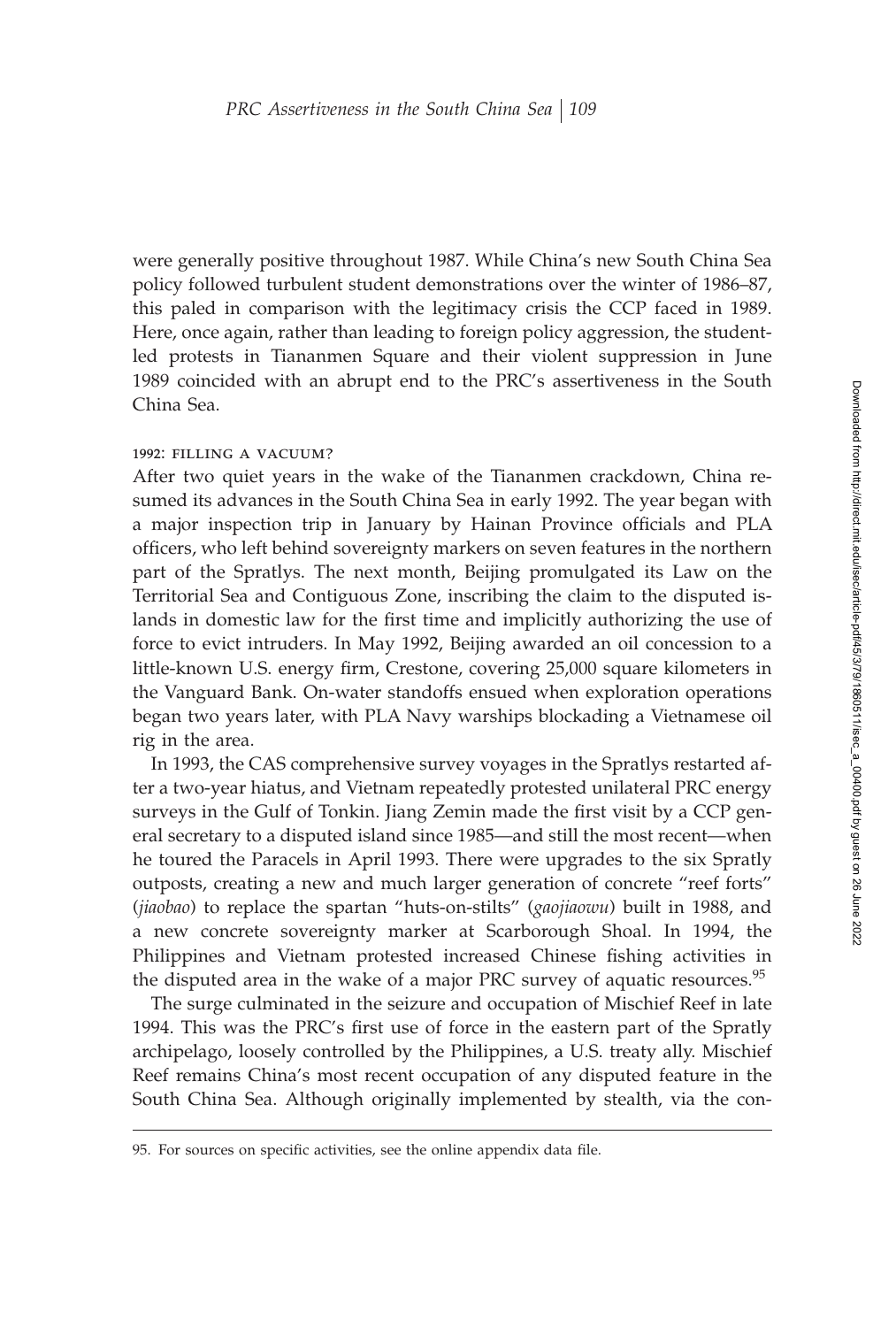struction of a fisheries base, the move quickly led to confrontation in May 1995, when Chinese vessels blocked a Philippine ship attempting to bring journalists to observe the situation at Mischief Reef.<sup>96</sup> Following unprecedented public statements of concern from both ASEAN and the United States, China once again reverted to a pattern of steady, low-profile advancement. Once more, however, many new lines of assertive action had been added over the preceding three years, leaving the PRC's overall policy much more assertive than ever before.

The series of moves from 1992 closely followed the collapse of the Soviet Union and the U.S. military drawdown in East Asia—developments that created a perception of a "power vacuum" among many regional officials.<sup>97</sup> This concern was so widespread that Chinese Foreign Minister Qian Qichen explicitly stated in a 1992 meeting with ASEAN ministers, "It is not necessary for any country to fill up this so-called vacuum." It also continued the hardening of the PRC's policy at key moments in the development of the Law of the Sea regime, notably the February 1992 passage of the PRC's Territorial Sea Law in anticipation of the coming into effect of the UNCLOS in 1994.<sup>98</sup>

Energy resources were more plausibly a direct contributor to the PRC's assertive surge from 1992 than in 1973 or 1987, though the evidence is not conclusive. In the 1980s, the PRC's growing energy demands had largely been met through ramped-up domestic onshore production, but by 1991, production growth had flattened while consumption continued to soar. Within two years, the PRC had become a net importer of oil for the first time since the 1950s.<sup>99</sup> The events data provide circumstantial support for this contention: more than one-third of the newly assertive Chinese actions identified in 1992– 94 concerned energy resources, compared to around 10 percent in earlier surge periods.<sup>100</sup> Yet the energy thesis is weakened by the fact that the PRC moderated its behavior from 1995 onward, while its dependence on energy imports rapidly worsened. It is possible that the looming threat of energy insecurity contributed to the push for the resources from 1992, but in the years that fol-

<sup>96.</sup> Xia Zongwan, "90 niandai Zhongguo shoufu Meiji Jiao quan jilu" [A full record of China's repossession of Mischief Reef in the 1990s], *iFeng*, March 10, 2008, https://news.ifeng.com/mil/ 200803/0310\_235\_434187.shtml.

<sup>97.</sup> Victor Mallet, "Spratly Dispute Overshadows ASEAN Meeting," *Financial Times*, July 22, 1992, p. 4, via Factiva.

<sup>98.</sup> Naval Command, "Guanyu 'Nansha Qundao wenti'," p. 15.

<sup>99.</sup> Lee, "China's Petroleum Trade," p. 187.

<sup>100.</sup> See the online appendix.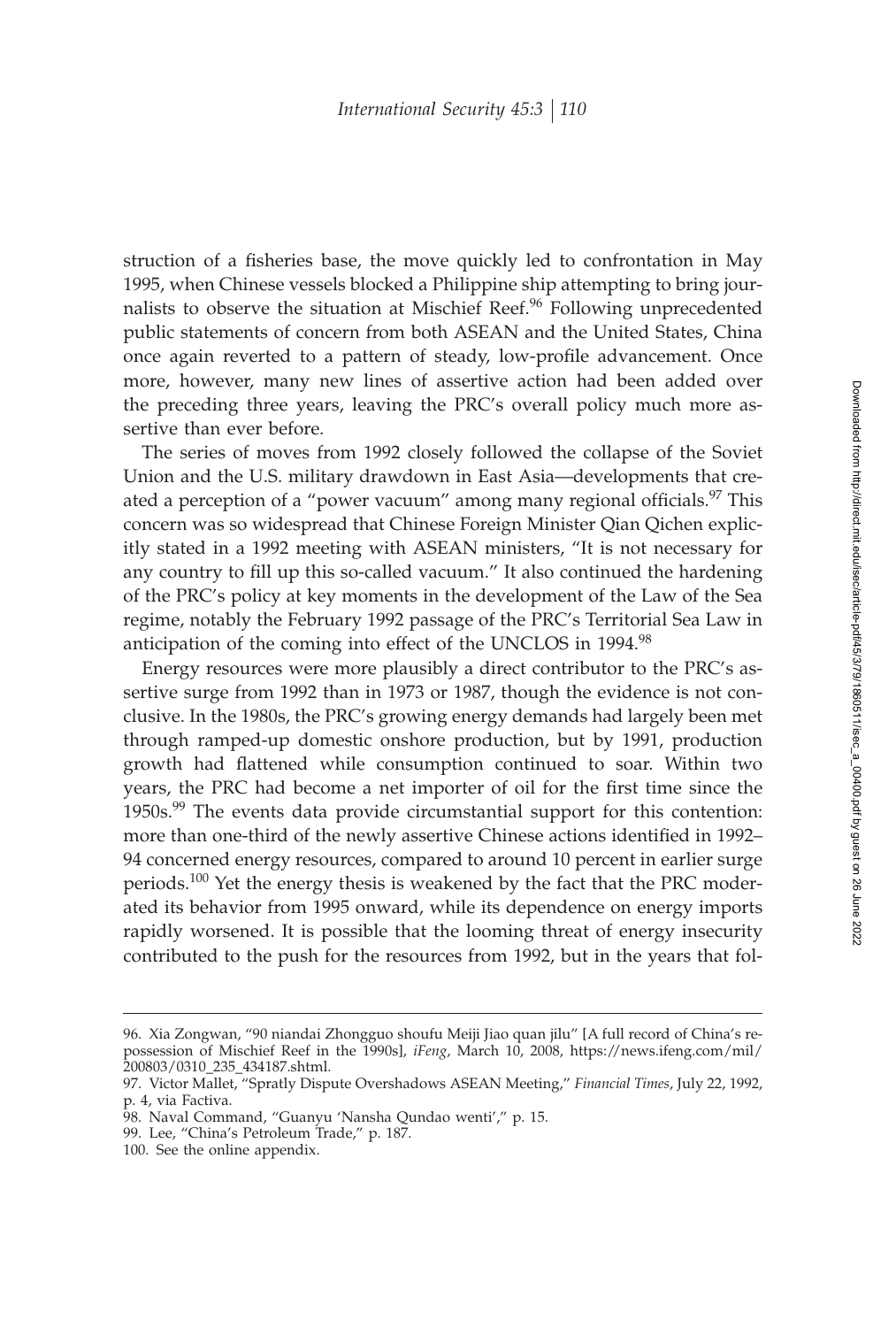lowed the PRC accepted dependence on the global market as less risky than unilateral energy development bids in the South China Sea.

The occupation of Mischief Reef has been widely understood as an example of assertive policy driven by lower-level bureaucratic actors rather than the central party-state, but firsthand PRC documentary sources now largely disconfirm this explanation. After Philippine authorities discovered the PRC's new outpost, China's embassy in Manila stated that the move had been initiated by "low-level functionaries acting without the knowledge and consent of the Chinese government," and allegedly to the surprise of Politburo Standing Committee Members.<sup>101</sup> But according to the recollections of Liu Guojun, a PRC Fisheries Administration official tasked with organizing the operation, the decision was taken at the ministerial level or above.<sup>102</sup> The Fisheries Administration's construction effort at Mischief Reef was assisted by a multi-agency civilian scientific and technical team aboard the SOA's *Xiangyanghong-14* research vessel.<sup>103</sup> This cross-departmental collaboration also suggests that the operation was coordinated at a high level within the civilian system.

The assertive surge from 1992 coincided with important political developments in China, but the influence of individual leaders remains difficult to evaluate. It was in January 1992 that Deng Xiaoping conspicuously reasserted his political authority via his "Southern Tour," though there is no evidence that other leaders differed from Deng on South China Sea policy. The presence of longtime PLA Navy Cmdr. Liu Huaqing on the Politburo Standing Committee from 1992 to 1997 could have tilted decisionmaking in favor of greater South China Sea assertiveness. Jiang Zemin's most clear-cut period of political ascendancy, beginning in the mid-1990s, and particularly following Deng's death in 1997, did coincide with the period of moderation in the South China Sea, raising the possibility that Jiang personally may have favored a moderate approach there. Confirmatory evidence is lacking, however.

As in earlier decades, domestic legitimacy challenges once again showed a strong negative correlation with PRC assertiveness in the South China Sea. Economic growth slumped to around 4 percent in 1990—China's most recent

<sup>101.</sup> Fravel, *Strong Borders, Secure Nation*, pp. 296–298.

<sup>102.</sup> Yi Shi, Yao Zhongcai, and Chen Zhenguo, "Zhongguo Yuzheng shouming chushi Nansha" [China fisheries receives order for expedition to Spratlys], *Qingnian* Cankao [Youth Reference], August 24, 2010, https://web.archive.org/web/20100901035240/http://qnck.cyol.com/content/ 2010-08/24/content\_3390246.htm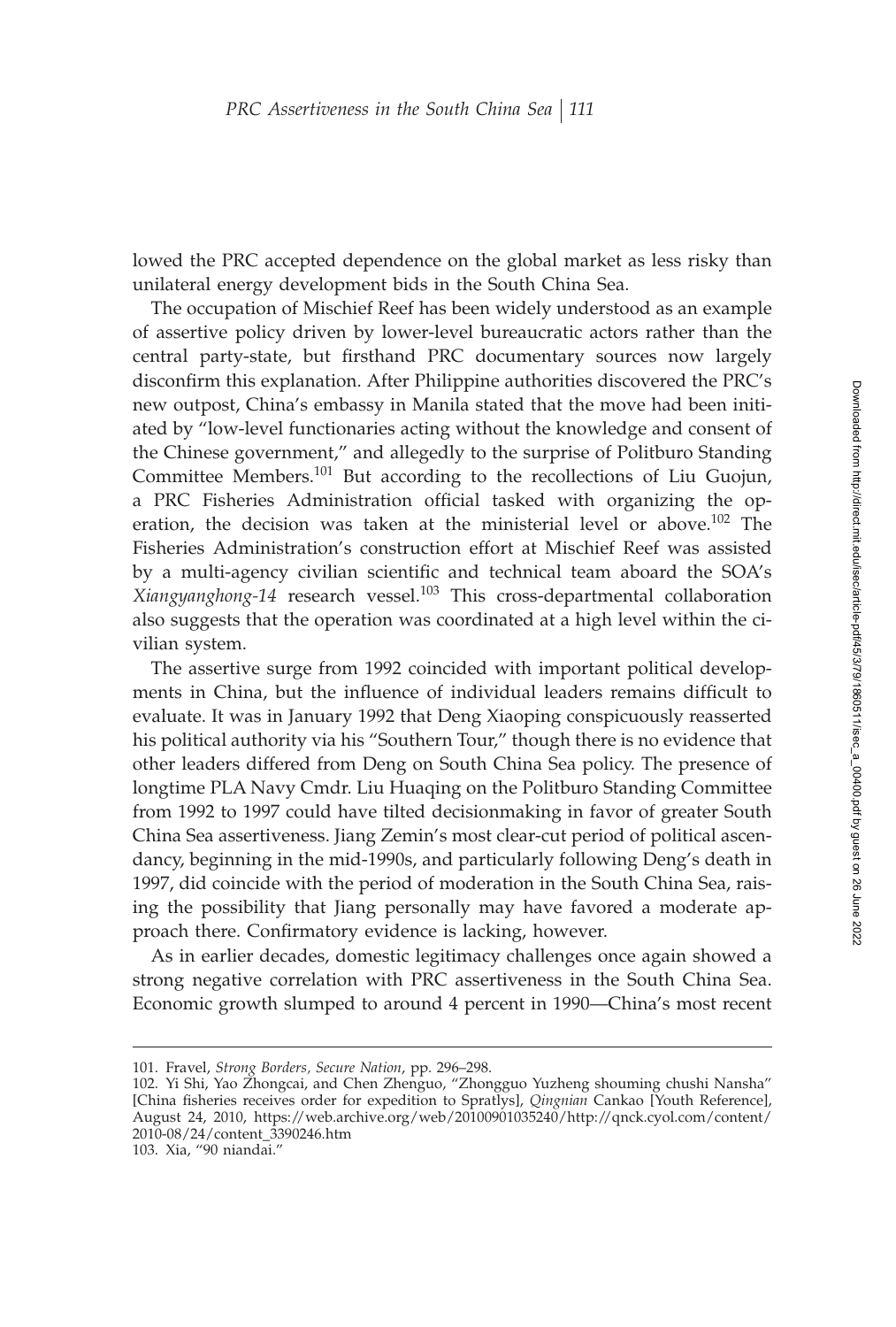year with no identifiable intensified assertive actions in the South China Sea. A rebound in economic growth from 1991 preceded another surge in the South China Sea the following year, while the next downward turn, during the Asian financial crisis of 1997–98, also coincided with relatively low levels of new PRC assertiveness. This pattern could reflect domestic security challenges drawing state resources and attention away from territorial disputes, while increasing the incentive to seek external cooperation.<sup>104</sup>

The CCP launched a wide-ranging "patriotic education" program aimed at stabilizing the party's popular legitimacy in the wake of the Tiananmen protests. These campaigns, together with the emergence of a jingoistic semicommercial media sector and, more recently, online forums enabling PRC citizens to directly share views on political issues, have fueled speculation that popular nationalist sentiments could push the PRC into foreign policy adventurism. If this was a factor contributing to China's assertiveness in the 1990s, one should expect to find evidence of increasingly confrontational stances from the mid-1990s onward as the patriotic education campaign permeated through society and the wave of popular nationalist publications swelled.<sup>105</sup> Yet the observed pattern is the opposite. China's assertiveness slowed from 1995 onward; remained relatively low, even though the economic challenges associated with the Asian financial crisis in the second half of the decade; and did not increase again until seven years into the 2000s.

#### 2007 and after: realizing the nine-dash line

China's most recent policy shift in the South China Sea has had two key elements: (1) a rapid buildup of state presence, and (2) the introduction of regular coercive actions across the nine-dash line area. The first change comprised expanding patrol activity by PRC maritime law enforcement fleets, particularly between 2007 and 2013,<sup>106</sup> followed by large-scale artificial island construction

<sup>104.</sup> Erica Strecker Downs and Phillip C. Saunders, "Legitimacy and the Limits of Nationalism: China and the Diaoyu Islands," *International Security*, Vol. 23, No. 3 (Winter 1998/99), pp. 114–146, doi.org/10.1162/isec.23.3.114.

<sup>105.</sup> Zheng Wang, *Never Forget National Humiliation: Historical Memory in Chinese Politics and Foreign Relations* (New York: Columbia University Press, 2012), pp. 103–107; and Yu Huang and Chin-Chuan Lee, "Peddling Party Ideology for a Profit: Media and the Rise of Chinese Nationalism in the 1990s," in Gary Rawnsley and Ming-yeh T. Rawnsley, eds., *Political Communications in Greater China: The Construction and Reºection of Identity* (New York: Routledge Taylor and Francis, 2003), pp. 41–62.

<sup>106.</sup> Martinson, *Echelon Defense*; and Andrew Chubb, "Assessing Public Opinion's Influence on Foreign Policy: The Case of China's Assertive Maritime Behavior," *Asian Security*, Vol. 15, No. 2 (2019), pp. 159–179, especially pp. 164–166, doi.org/10.1080/14799855.2018.1437723.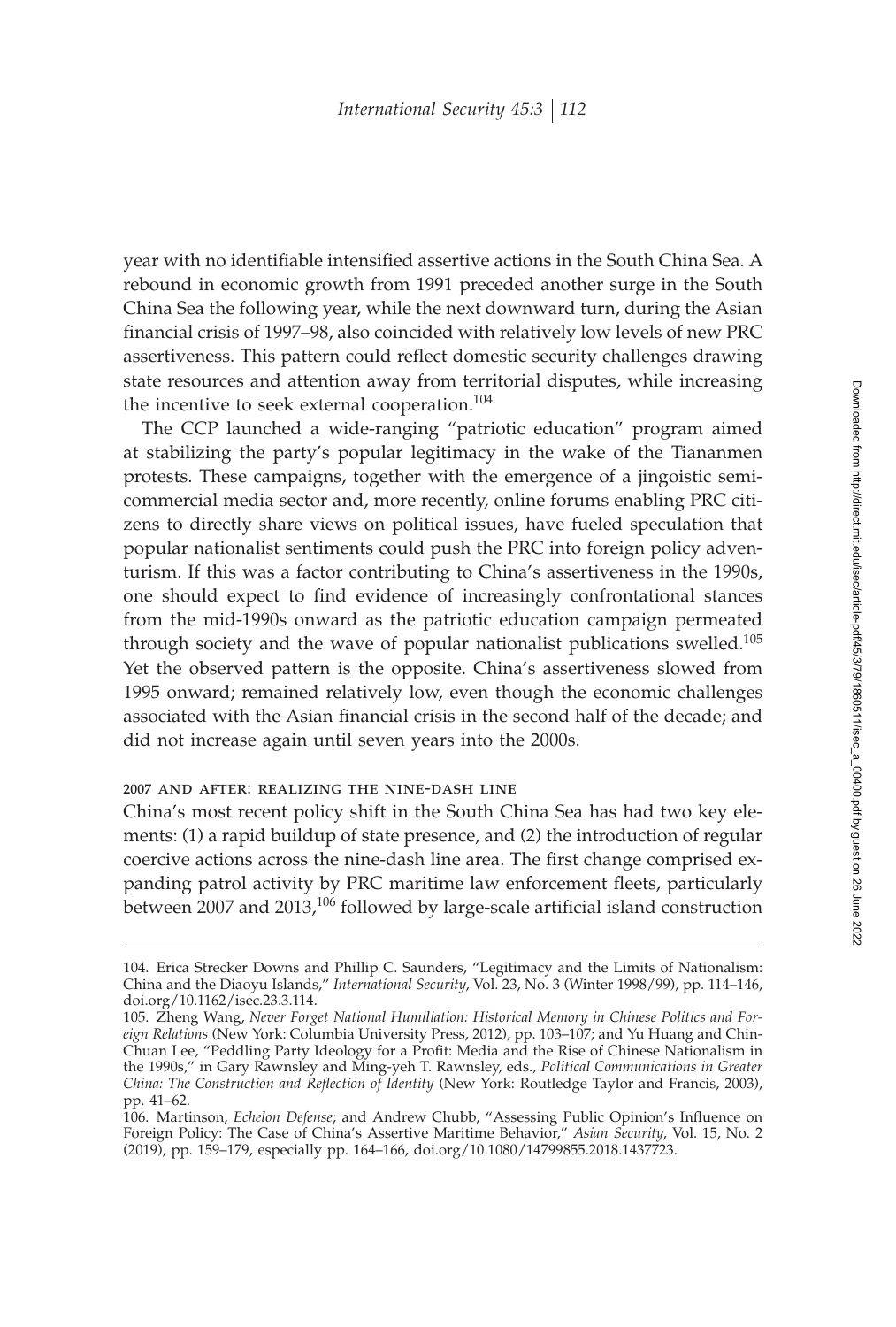in the Spratlys.<sup>107</sup> The seven new islands have since been equipped with antiship missiles, climate-controlled hangars for fighter jets, extensive radar facilities, and long runways capable of landing both bombers and large civilian aircraft. They have also facilitated further, and more sustained, increases in ship deployments, underscoring the tendency for assertiveness at one time to lead to even greater assertiveness in the future.

The second key change, the introduction of regular coercive actions, initially targeted Vietnamese geological survey operations, threatened foreign corporations involved in oil and gas projects within the nine-dash line, and coercively implemented new PRC unilateral resource survey operations near the Paracel Islands. This new willingness to use coercion at sea produced confrontations with the United States in 2009, Indonesia in 2010, and the Philippines in 2011, culminating in China's seizure of Scarborough Shoal in 2012.<sup>108</sup> The PRC's regular use of coercive methods has continued across subsequent years, with two to three new cases observed each year.

The growth of China's relative military and economic power in its region was a necessary condition for the PRC's behavioral shift beginning in 2007, but the timing cannot be explained in hard-power terms alone. China's naval superiority over its Southeast Asian rivals was well established by the turn of the century. Already the largest navy in East Asia, the PLA Navy's modernization had been under way since the early to mid-1990s, while Southeast Asian defense budgets had been crimped following the 1997–98 Asian financial crisis.<sup>109</sup> Meanwhile, the diversion of U.S. resources and attention to the Middle East from 2001, and U.S.-China cooperation in the global war on terror, had reduced the likelihood of U.S. military intervention in the South China Sea. If Beijing's new assertive regional maritime policy was based primarily on material power calculations, its behavior should have shifted several years before 2007.

The clearest positive development for China's material power in the region around this time was the 2008 global financial crisis, which weakened and distracted the United States. However, the change in China's behavior in

<sup>107.</sup> See the Asia Maritime Transparency Initiative's "Island Tracker" (Washington, D.C.: Center for Strategic and International Studies, n.d.), https://amti.csis.org/island-tracker.

<sup>108.</sup> For in-depth case studies of these incidents, see Green et al., *Countering Coercion9; Zhang, "Cautious Bully," pp. 145–157; and Chubb, Chinese Nationalism and the "Gray Zone."*

<sup>109.</sup> Bernard D. Cole, "The PLA Navy and 'Active Defense'," in Stephen J. Flanagan and Michael E. Marti, eds., *The People's Liberation Army and China in Transition* (Washington, D.C.: National Defense University Press, 2003), pp. 129–138.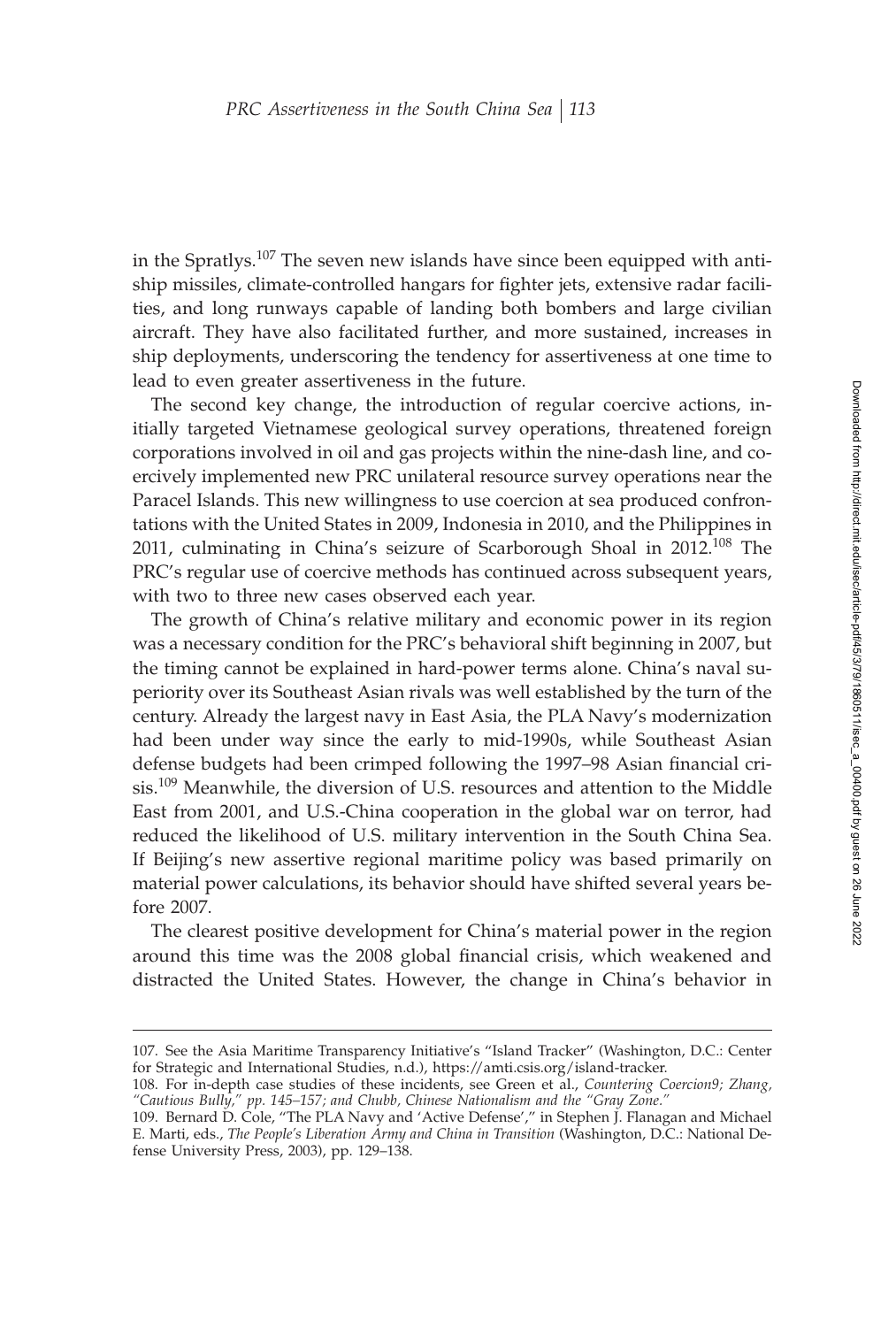the South China Sea was unrelated to the financial crisis, the scale of which only became apparent through the second half of 2008. If Beijing saw the weakening of U.S. power as an opportunity to make gains in the South China Sea, that assessment at most entrenched a change in PRC policy that was already under way.

The roots of China's shift trace back more than ten years earlier, to when the PRC wrote its sweeping claims to state jurisdiction at sea into its domestic law for the first time. After ratifying the UNCLOS in 1996, authorities began drafting a suite of new legislation to enshrine China's claims in domestic law. The most important was the PRC's 1998 Law on the Exclusive Economic Zone and Continental Shelf, which formalized China's UNCLOS-derived claims to maritime jurisdiction, while also reserving unspecified "historic rights" (*lishixing quanyi*) beyond those allowed under the convention. The State Council assigned the SOA responsibility for upholding these newly codified "maritime rights and interests in accordance with the law," and in January 1999, the SOA established China Marine Surveillance (CMS) as a new "integrated centralregional administrative law enforcement force" tasked with patrolling the PRC's claimed jurisdictional waters.<sup>110</sup> In March 2000, General Secretary Jiang Zemin declared building China into a "maritime great power" to be an "important historic task."<sup>111</sup>

The most directly consequential decision behind China's 2007 policy shift was the State Council's allocation of 1.6 billion yuan to equip the new CMS fleet with thirteen large oceangoing patrol vessels in October 2000.<sup>112</sup> The project took several years to bear fruit, but once delivered, the high-endurance cutters provided PRC maritime law enforcement the capability to stay at sea for prolonged periods across the vast expanses of China's claimed waters. The first ship was delivered in late 2004, and six more followed in 2005. The new agency proceeded with caution, as it still needed to master the challenging logistics of sustaining ships at sea for up to forty days in remote, disputed sea areas. In 2006, with authorization from the State Council, CMS launched its first regular "maritime rights defense" patrol program in disputed waters, be-

<sup>110.</sup> SOA, "Dashiji: 1998"; Xu Zhiliang, "'Zhongguo Haijian'–haiyang de 'tejingdui'" ["China marine surveillance"–a "special police unit" for the oceans], *Zhongguo Haiyang Bao* [China Ocean News], No. 914, May 9, 2000, http://www.soa.gov.cn/zfjc/914.htm via Archive.org.

<sup>111.</sup> Zhang Dengyi, "Guanhao yonghao haiyang, jianshe haiyang qiangguo" [Properly manage and use the oceans, build a maritime great power], *Qiushi* [Seeking Truth], No. 11, 2001, p. 46. 112. Su Tao, "Zhongguo Haijian xinxing chuanbo, feiji jianzao ceji" [Profiling CMS's new vessel and aircraft construction], *Zhongguo Haiyang Bao* [China Ocean News], December 17, 2007. The two-stage project was personally approved by Premier Zhu Rongji and Vice Premier Wen Jiabao.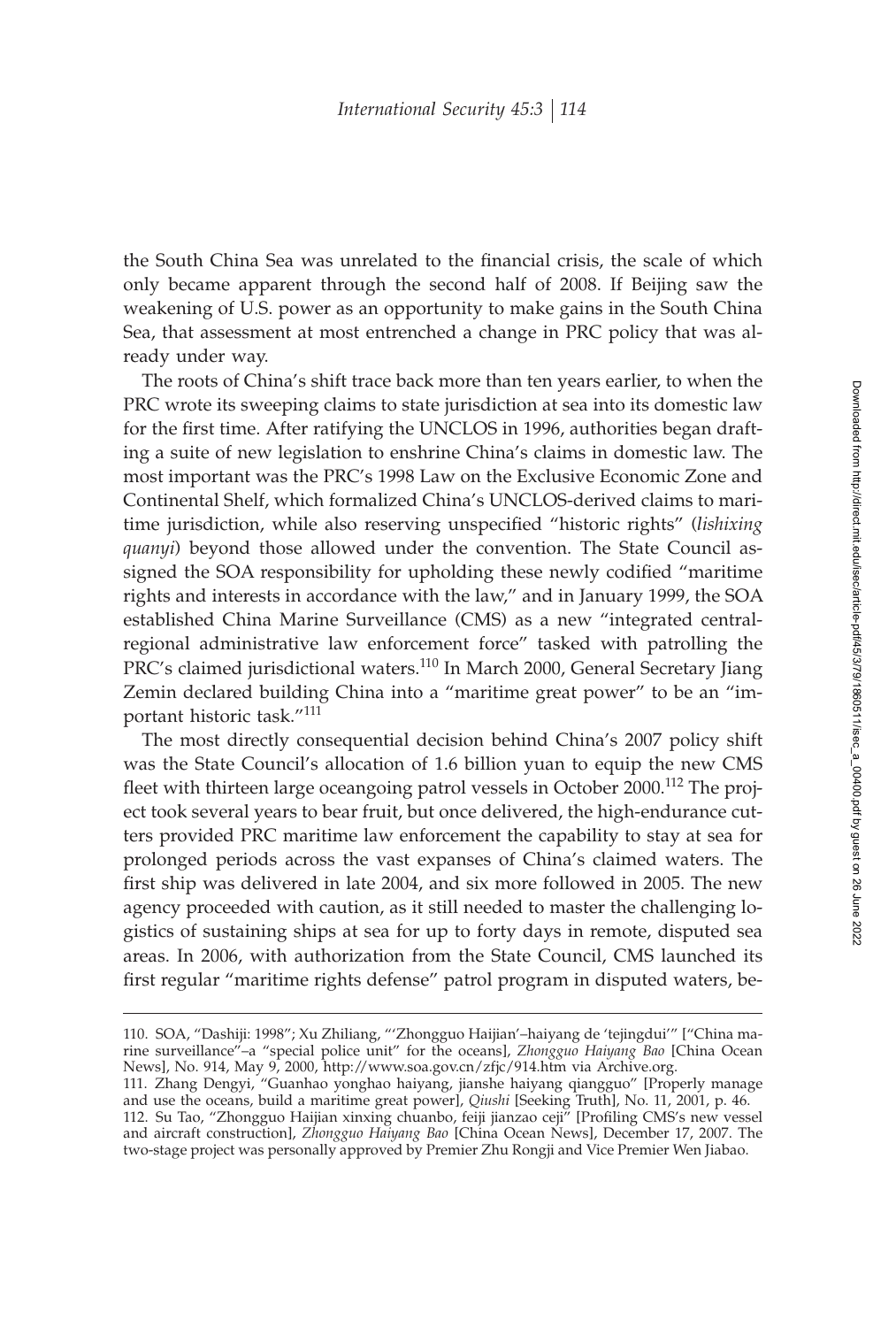ginning in the geographically smaller and politically simpler East China Sea.<sup>113</sup> Finally, in early 2007 the program was expanded into the South China Sea, and the new fleet began conducting coercive "special operations" (*zhuanxiang xingdong*) there the same year.

Compared to 1987 and 1992, the post-2007 shift offers more convincing evidence of local challenges to China's claim strength as a driving factor. Beginning in 2004, Vietnam had undertaken new energy development projects with numerous third-country energy companies in the productive Nam Con Son Basin, part of Vietnam's continental shelf but within the nine-dash line. This negative development for the PRC had been temporarily mitigated by the signing of a tripartite joint exploration agreement with the Philippines and Vietnam, which held out the prospect of access to the energy resources in the promising Reed Bank area. But by 2007, the trilateral deal was in trouble, with the Department of Foreign Affairs in Manila opposing its implementation amid claims from opposition politicians that it would contravene the Philippines constitution.<sup>114</sup>

PRC party-state sources highlight a series of other unfavorable developments, including a rise in Vietnamese fishing in the Paracel Islands and increased detentions of PRC fishermen in the Spratlys.<sup>115</sup> One internal advisory report described the consolidation of other claimants' positions as a challenge to "the stability of the South China Sea situation," recommending the PRC increase patrols and strengthen law enforcement in disputed areas to "maintain the dispute and highlight presence.<sup>"116</sup> Such analysis suggests that Beijing may have perceived its position in the South China Sea dispute to be seriously weakening in 2007, following a decade of relative restrained policy.

There is evidence both for and against the PRC's desire for access to the South China Sea's resources as a motivation for its assertive behavior. World Bank and Chinese official statistics show that from 2004 to 2006 the value of China's energy imports more than trebled. On the other hand, PRC oil imports had undergone a similarly dramatic increase from 1998 to 2000 without producing a surge of assertiveness at sea. Two of the four cases of intensified PRC

<sup>113.</sup> SOA, *Zhongguo Haiyang Nianjian 2007*, p. 173.

<sup>114.</sup> Bill Hayton, *The South China Sea: The Struggle for Power in Asia* (New Haven, Conn.: Yale University Press, 2014), p. 135.

<sup>115.</sup> NISCSS, *2006 Nian Nanhai Xingshi*, pp. 25–26; NISCSS, *2007 Nian Nanhai Xingshi*, p. 37; and Fisheries Administration, *Zhongguo Yuye Nianjian 2007*, pp. 146–148. Fravel suggests this may have been an unintended result of the implementation of the Sino-Vietnamese maritime border in the Gulf of Tonkin. Fravel, "China's Strategy in the South China Sea," p. 305.

<sup>116.</sup> NISCSS, *2007 Nian Nanhai Xingshi*, p. 41.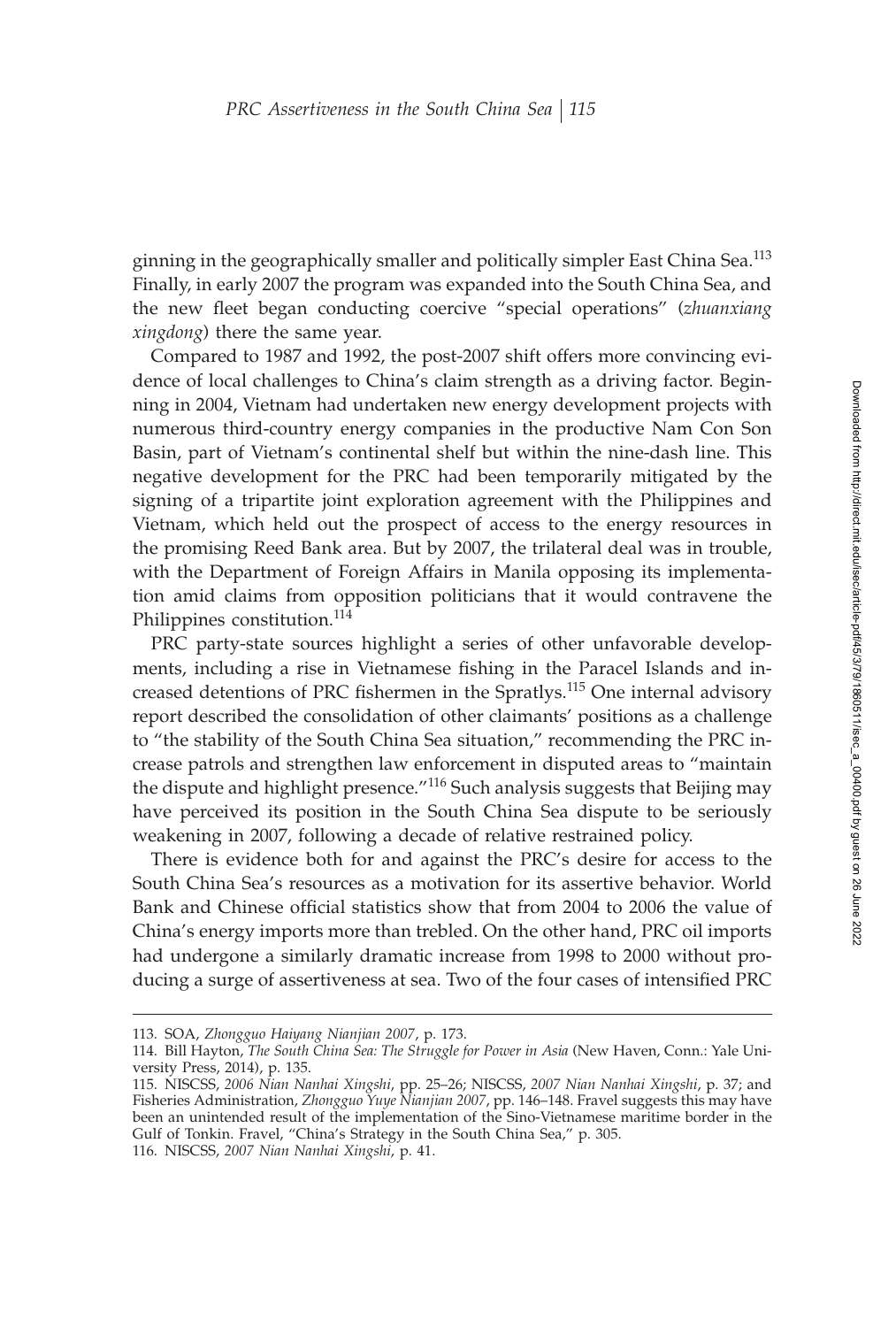assertiveness in 2007 related directly to the area's oil and gas resources, while another was indirectly related. However, both the price of oil and the proportion of energy-related assertive behaviors quickly fell back in subsequent years, while China's assertiveness continued to increase. Energy security issues were the subject of intensive discussion in Chinese expert and policy circles in the mid-2000s, but there was little sign of serious advocacy for the disputed maritime periphery as a potential solution.<sup>117</sup>

Several common internal political explanations for China's post-2007 shift can be largely discounted. In no case did the party-state promptly publicize its assertive actions, so evidently the PRC was not driven by a desire to divert public attention away from domestic problems. One key incident—a CMS "special operation" involving the ramming of Vietnamese ships that attempted to interfere with a PRC oil survey in mid-2007—was only revealed for the first time in a state television documentary more than six years later. Others still have never been publicly discussed.<sup>118</sup>

There is evidence that Chinese citizens' attitudes toward the South China Sea issue have hardened in recent years.<sup>119</sup> However, internet search-activity data indicate that this probably occurred after the policy change, not before. The Baidu Search Index of activity on China's dominant search engine indicates that popular demand for information on the South China Sea only began to increase gradually from 2009 onward, and finally become a prominent issue on the online nationalist agenda in mid-2011. Whatever incentives for tougher policies subsequent waves of jingoism may have generated, they at most entrenched existing patterns of assertive behavior.

The CCP 17th Congress, held in October 2007, potentially created extra incentives for ambitious officials to advocate tough foreign policy stances over the preceding months and years, though there was little outward sign of dis-

<sup>117.</sup> Zha Daojiong, "China's Energy Security: Domestic and International Issues," *Survival*, Vol. 48, No. 1 (2006), pp. 179–190, doi.org/10.1080/00396330600594322; Andrew B. Kennedy, "China's New Energy-Security Debate," *Survival*, Vol. 52, No. 3 (2010), pp. 137–158, doi.org/ 10.1080/00396338.2010.494881; and Jennifer Lind and Daryl G. Press, "Markets or Mercantilism? How China Secures Its Energy Supplies," *International Security*, Vol. 42, No. 4 (Spring 2018), pp. 170–204, doi.org/10.1162/isec\_a\_00310.

<sup>118.</sup> As the appendix indicates, the 2007 and 2008 incidents in the dataset were uncovered not through contemporaneous media reports or official public statements by the PRC authorities, but rather through internal-circulation materials, maritime agency yearbooks, and U.S. State Department cables.

<sup>119.</sup> Zheng Wang, "Chinese Discourse on the 'Nine-Dashed Line': Rights, Interests, and Nationalism," *Asian Survey*, Vol. 55, No. 3 (May/June 2015), pp. 502–524, doi.org/10.1525/as.2015.55.3.502; and Chubb, "Chinese Popular Nationalism," pp. 181–248. For a challenge to the prevailing narrative of a general rise in Chinese nationalism, see Johnston, "Is Chinese Nationalism Rising?"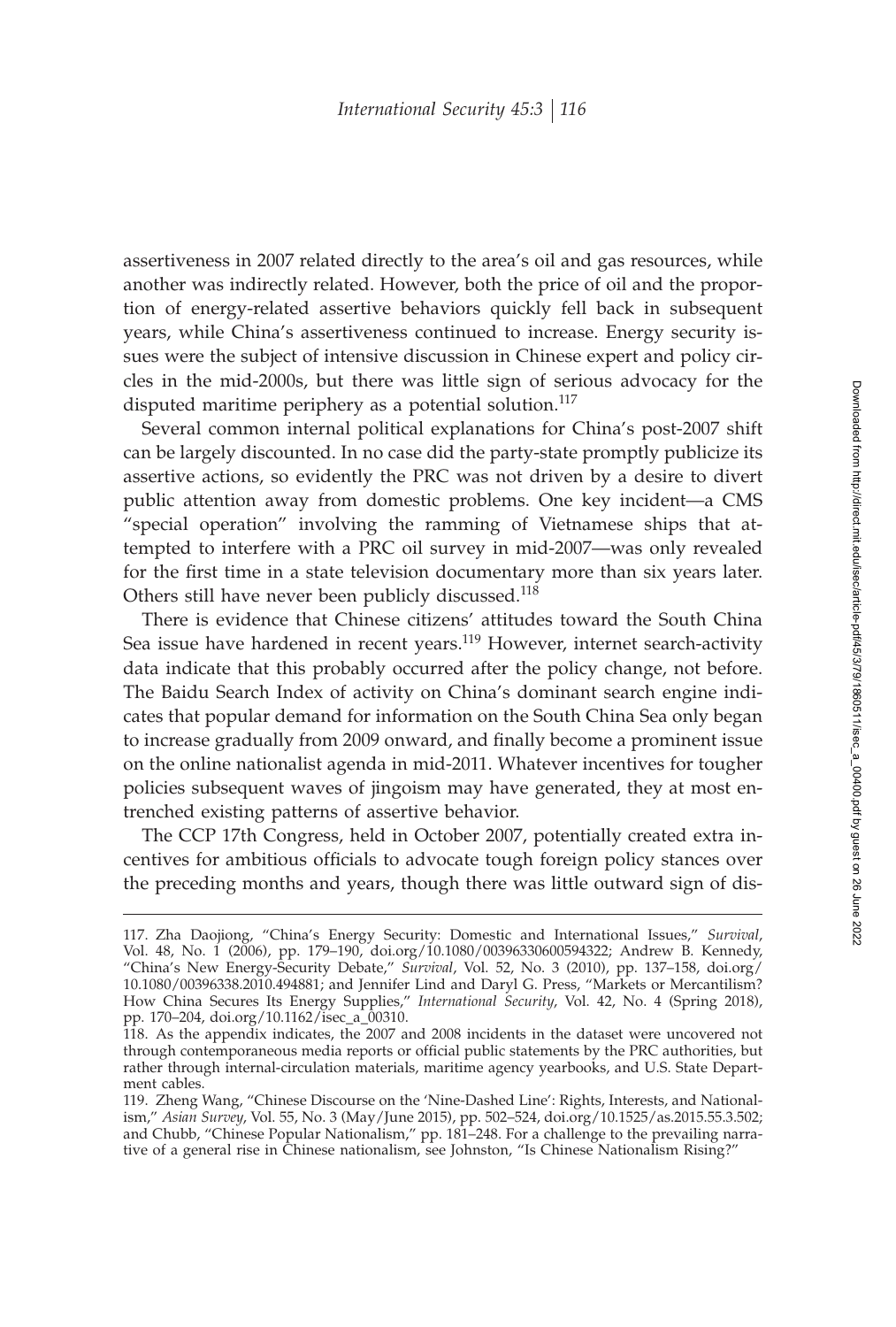agreements over the South China Sea issue. Analysts describe the 2007 congress as producing a sclerotic system of rule by consensus.<sup>120</sup> This delicate balance disintegrated in the months leading up to the 18th CCP Congress in 2012, when the spectacular political meltdown of Politburo member Bo Xilai triggered months of indecision over his fate. The timing of Bo's downfall raises the possibility that heightened elite political competition could help explain China's abnormally high assertiveness in 2012, when an unprecedented (and so far unrepeated) nine cases of assertive behavioral change were identified. Yet, as shown above, the PRC's quantitatively more assertive and qualitatively more coercive approach had already been observable for five years by that time, so the elite turmoil of 2012 at most temporarily aggravated an existing trend. There is also little sign that the South China Sea was an issue over which internal political struggles were fought around this time. <sup>121</sup>

The protracted duration of China's post-2007 assertive policy suggests that it has been in basic accordance with the central leadership's intentions, and not the result of overzealous substate units acting beyond their remit. The historical events data, however, say little about the possible role that substate bureaucracies, the military, or other vested interest groups may have played in shaping the central leadership's perceptions of the state's interests. Cmdr. Liu Huaqing's legacy has strongly associated the PLA Navy with South China Sea policy advocacy, and more recently Hainan Province has emerged as an effective proponent of tourism and fishing in disputed areas.<sup>122</sup> However, the particular policies that analysts have attributed to substate lobbying—such as tourist cruises and the establishment of Sansha City as an administrative unit covering the disputed area—only began well after the assertive policy shift.<sup>123</sup> By contrast, the new assertive actions that began in 2007–08 were in line with a central policy guideline developed around that time, mandating "the unity of maritime rights defense and stability maintenance"—that is, taking action to

<sup>120.</sup> Alice L. Miller, "The Politburo Standing Committee under Hu Jintao," *China Leadership Monitor*, No. 35 (Summer 2011).

<sup>121.</sup> Baidu News archive searches show no record of either Bo Xilai or Zhou Yongkang commenting publicly on the issue, at least since 2005.

<sup>122.</sup> Wong, "More than Peripheral," pp. 744–752.

<sup>123.</sup> The most prominent case associated with lobbying by Hainan Province and the National Tourism Administration was the establishment of Sansha City, a municipal-level administrative entity covering the disputed island groups, in late 2007. This plan was paused, however, by the central government, and not implemented until June 2012, when Beijing used it to retaliate against Vietnam's passage of a new maritime law. Rather than illustrating the influence of substate lobbying, the case appears to show substate lobbying producing assertiveness only when it accorded with the central leadership's foreign policy intentions.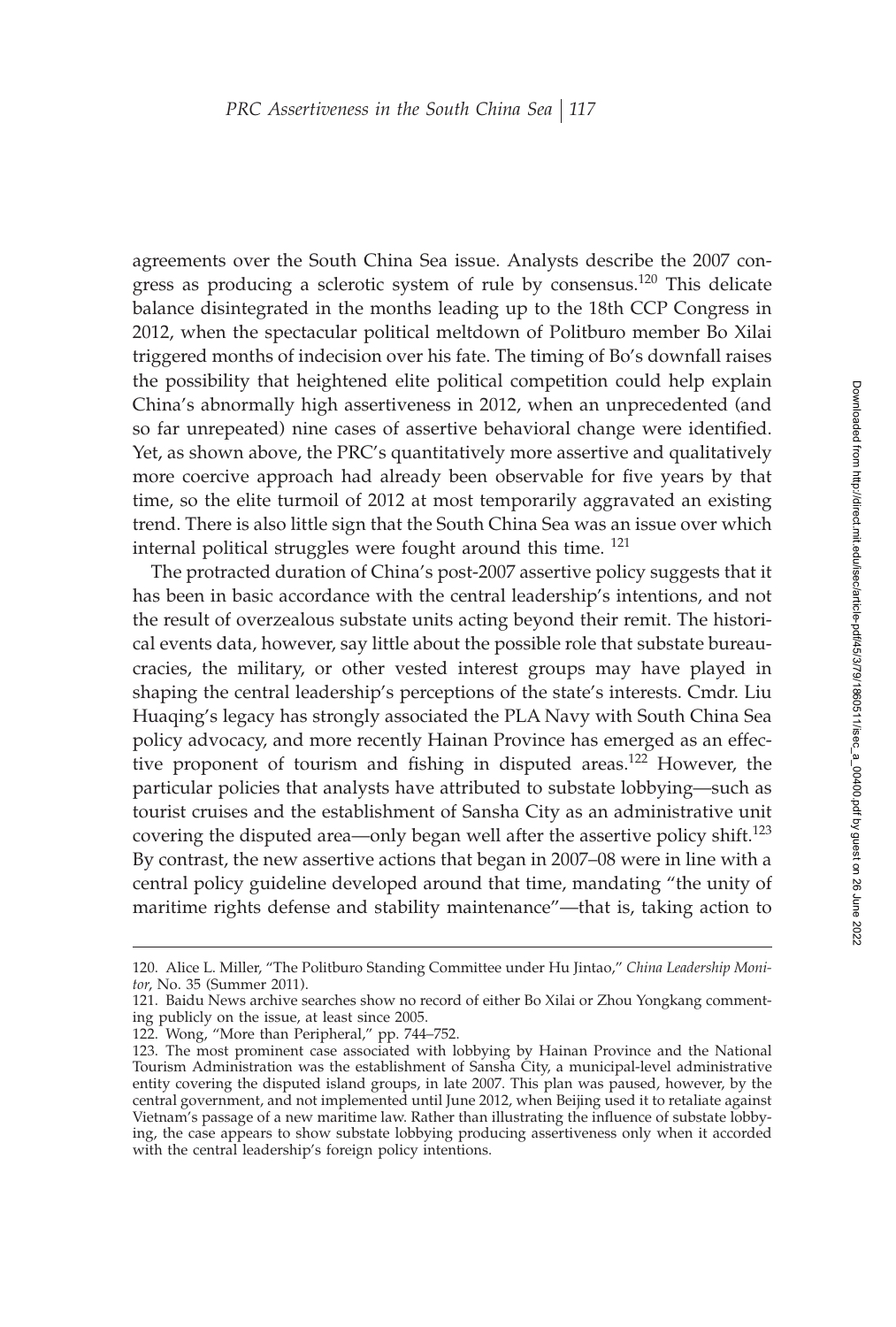advance China's position to the extent that it would not trigger instability.<sup>124</sup> High-level programmatic documents released around this time also suggest that this overall policy direction was a matter of broad consensus.<sup>125</sup>

The leadership transition from Jiang Zemin to Hu Jintao had been formally complete for more than two years by the time China's behavior shifted. Hu's personal authority also received a boost in 2007, as his signature "Scientific Outlook on Development" was written into the Party's constitution. This, and Hu's elevation of the strategic goal of building China into a maritime great power, circumstantially supports the conjecture that the assertive switch in the South China Sea may have reflected Hu's policy preferences, as distinct from Jiang's—though as noted above, Jiang made a key early statement elevating the goal of building the PRC into a "maritime great power." Together with the timing of China's assertive surge, this evidence calls into question the common conjecture that China's maritime assertiveness resulted from a dovish Hu's lack of authority.

The current CCP general secretary, Xi Jinping, formally took control of the party and military in November 2012. Xi's heir-apparent status was confirmed with his elevation to CMC vice chairman in 2010, but this was still more than three years after the PRC's push in the South China Sea began, with Xi still a provincial-level party secretary at that time. The PRC's behavior since Xi took charge has shown significant continuities with the Hu-Wen era, with the most conspicuous assertive moves—such as the large-scale artificial islandbuilding campaign in the Spratlys—attributable to the greater state capabilities available to Xi compared with those of his predecessors.<sup>126</sup> As indicated above, central policy guidelines mandating greater assertiveness predated Xi's ascent by four to five years; his predecessors initiated and then elevated the strategic directive of building China into a maritime great power; the capacity-building projects that enabled the new patterns of behavior from 2007 were set in motion by the end of the 1990s; and the broad goal of extending state jurisdiction

<sup>124.</sup> NISCSS, *2007 Nian Nanhai Xingshi*, pp. 38–39; SOA, *Zhongguo Haiyang Nianjian 2009*, pp. 14, 18–19; and Liu Cigui, "Qianghua dui haiyang shiwu de guanli yu chuangxin" [Strengthen management and innovation in maritime affairs], SOA, March 29, 2011, https://www.gov.cn/gzdt/ 2011-03/29/content\_1833868.htm.

<sup>125.</sup> For example, the "Planning Outline for the Development of National Maritime Activities" issued by the State Council in February 2008. SOA, *Zhongguo Haiyang Nianjian 2009*, pp. 8–11.

<sup>126.</sup> Andrew Chubb, "Xi Jinping and China's Maritime Policy" (Washington, D.C.: Brookings Institution, January 22, 2019), https://www.brookings.edu/articles/xi-jinping-and-chinas-maritimepolicy.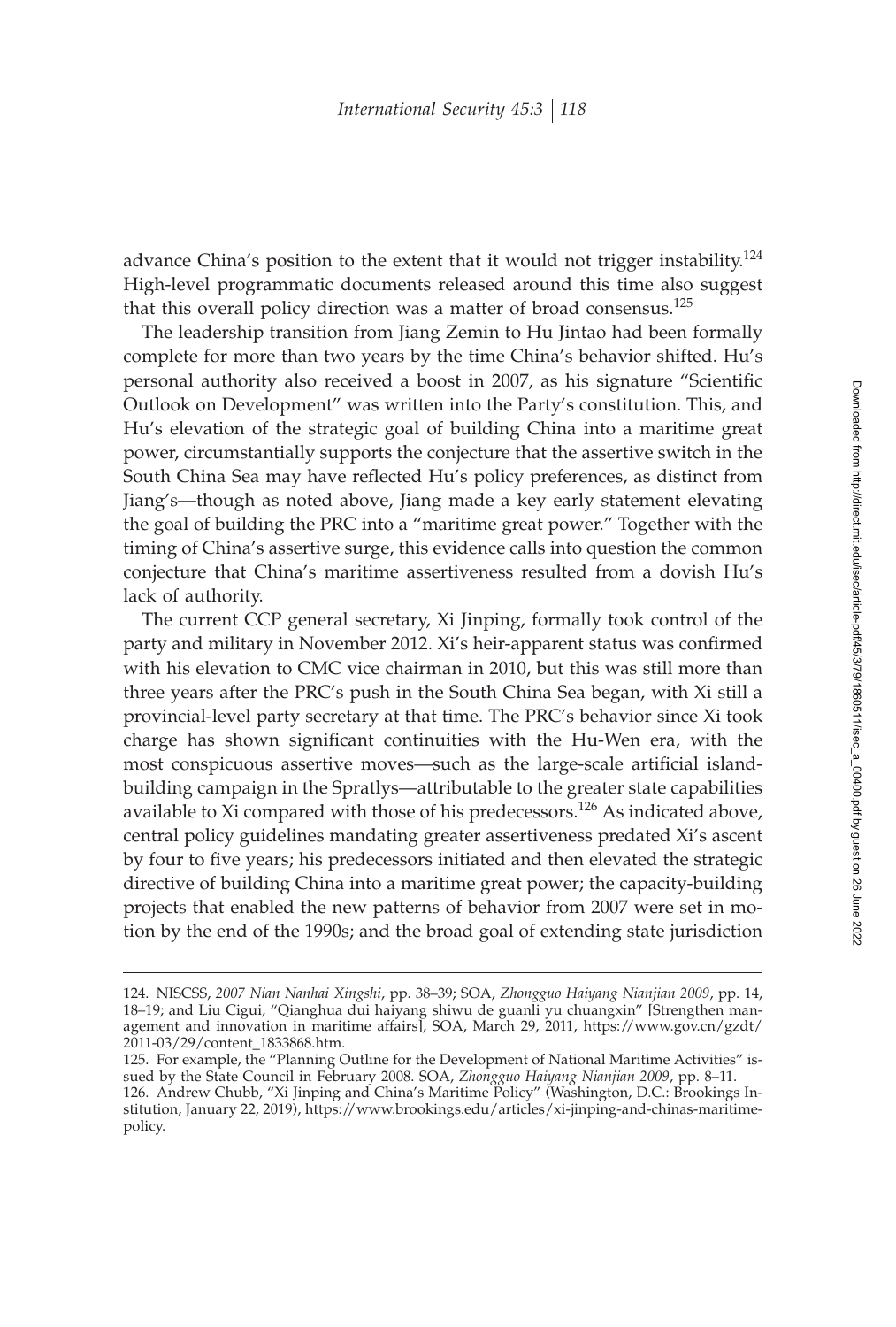across the South China Sea's wide expanses of maritime space emerged in the 1970s and 1980s. There is, in sum, little reason to believe that a different CCP leader would have pursued a significantly less assertive policy than Xi.

## *Conclusion*

China's behavior in the South China Sea has been a central influence on security in East Asia in recent decades, but the absence of a systematic method to measure change in states' maritime behavior has impeded identification of the nature, timing, and causes of change in PRC policy. This article began by developing an original typology to capture important variations in states' behavior in maritime and territorial disputes. Operationalizing this conceptual framework with original data on China's behavior in the South China Sea since 1970, together with focused qualitative analysis guided by the patterns revealed in the data, has yielded several policy relevant findings.

First, the PRC's assertiveness in the South China Sea has intensified in some form almost every year since 1970, and every year since 1990. True to its own rhetoric, Beijing's intent to prosecute its claims there has been long-standing and relatively continuous over nearly five decades. Most new PRC behaviors have continued into subsequent years, in many cases establishing necessary conditions for future assertive activities. The origins of this strategic intent to exercise comprehensive jurisdiction over the South China Sea's maritime spaces lie not in the rise of the PRC's economic or military power, but in its interactions with—and internalization of—the emerging norm of "territorialization" of maritime space associated with the negotiation and progressive implementation of the UNCLOS from the 1970s onward.<sup>127</sup>

Second, the PRC's shift to a policy of rapid administrative buildup, coupled with regular coercive actions in the South China Sea, occurred in 2007, between two and five years earlier than most English-language analysis has assumed. This observation rules out the 2008 global financial crisis, rising nationalist sentiments toward the South China Sea issue from 2009, elevated CCP intra-elite contention in 2011–12 over the 18th Party Conference, and the subsequent political ascendance of Xi Jinping beginning in 2012 as drivers of

<sup>127.</sup> See Bernard H. Oxman, "The Territorial Temptation: A Siren Song at Sea," *American Journal of International Law*, Vol. 100, No. 4 (October 2006), pp. 830–851, https://www.jstor.org/stable/ 4126319.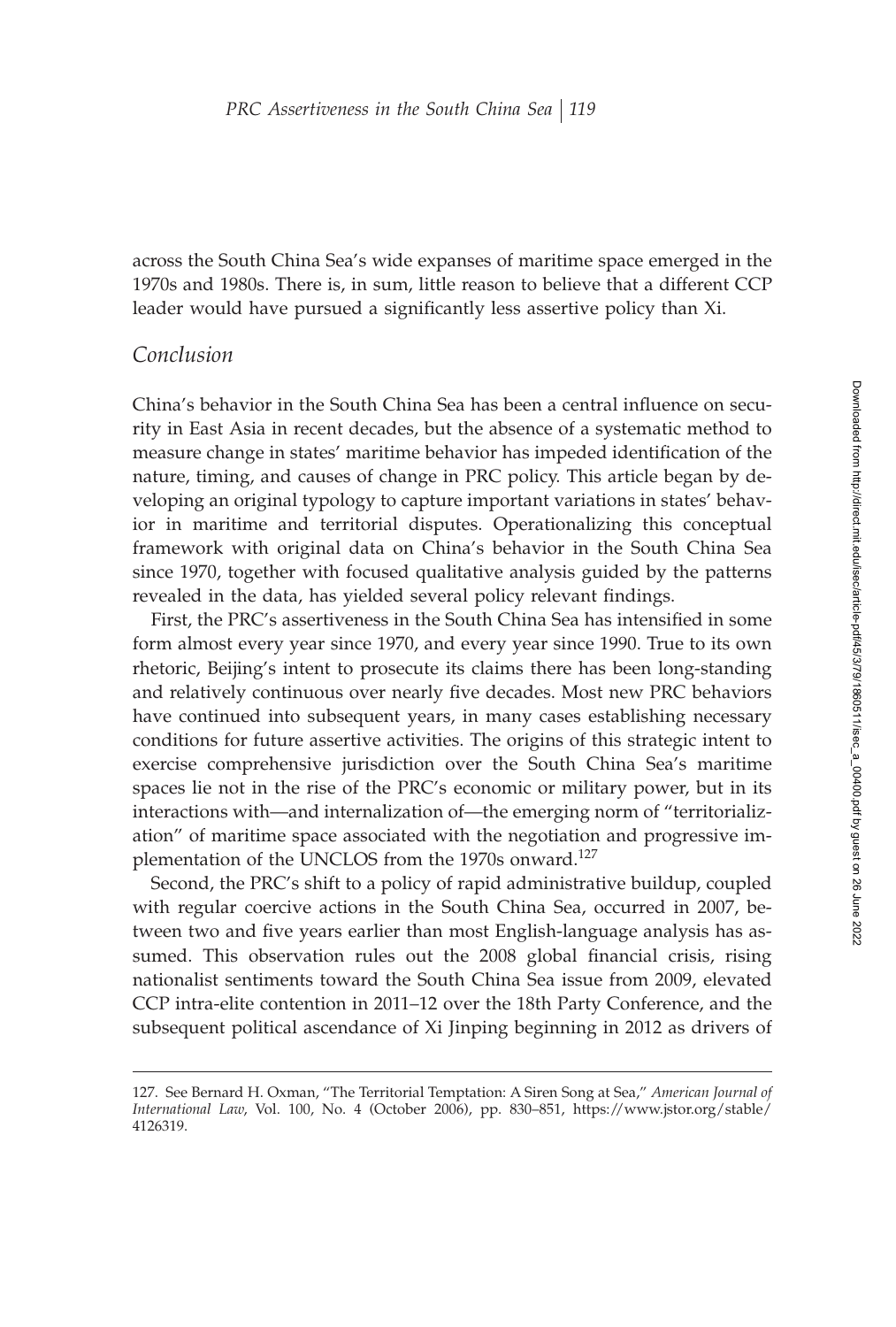the PRC's maritime policy shift. These commonly cited factors at most exacerbated or further entrenched a policy change that was already under way.<sup>128</sup>

Third, and relatedly, the quantitative and qualitative evidence presented here demonstrates how considerable time lags can exist between major changes in state behavior and the decisions that set them in motion. The PRC's steady extension of state authority across a vast disputed maritime geography has depended on decades of cumulative groundwork constituted by earlier assertive actions. Its push since 2007 to realize the goal of comprehensively administering the nine-dash line area resulted from long years of specialized research and organizational work, including capacity-building programs initiated in the late 1990s. For foreign policy analysts, such a finding indicates the value of looking beyond the proximate triggers of observed changes in state behavior, to consider the potentially temporally distant decisions that set foreign policy changes in motion.

For policymakers, these lagged effects indicate how the actions of their counterparts may have less to do with recent events or their own state's behavior or goals than it might otherwise appear. On one hand, this justifies skepticism regarding PRC claims that its assertiveness is a response to external provocations, such as when Beijing deployed anti-ship cruise missiles to the Spratly Islands in 2018, citing increased freedom of navigation operations by the U.S. Navy. Yet it also suggests that analysts and officials should be careful to avoid misattributing assertive behaviors to other-directed motivations such as undermining their deterrent credibility, weakening alliances, or sowing dissension. What might appear—or feel—like a targeted action may in fact be, more simply, another confident move toward realizing a stated long-term goal. This explanation is not only simpler; it may also be more consequential.

Focused case study analysis of breakpoints in the PRC's behavior showed how, within the overall trend of steadily increasing assertiveness over time, China's surges in the South China Sea in the 1970s, 1980s, and 1990s were significantly opportunistic, implying responsiveness to external incentives. The policy introduced in 2007, by contrast, appears to have had much less to do with outside developments. Methodical and sustained through multiple leadership transitions, the PRC's protracted advance has become an entrenched policy status quo. This suggests, paradoxically, how path depend-

<sup>128.</sup> Preliminary data collection for the post-2016 period points to a continuation of the 2007–15 pattern, with five to seven strong candidate cases for new lines of assertive activity for each year, two to three of which fit the coercive category.